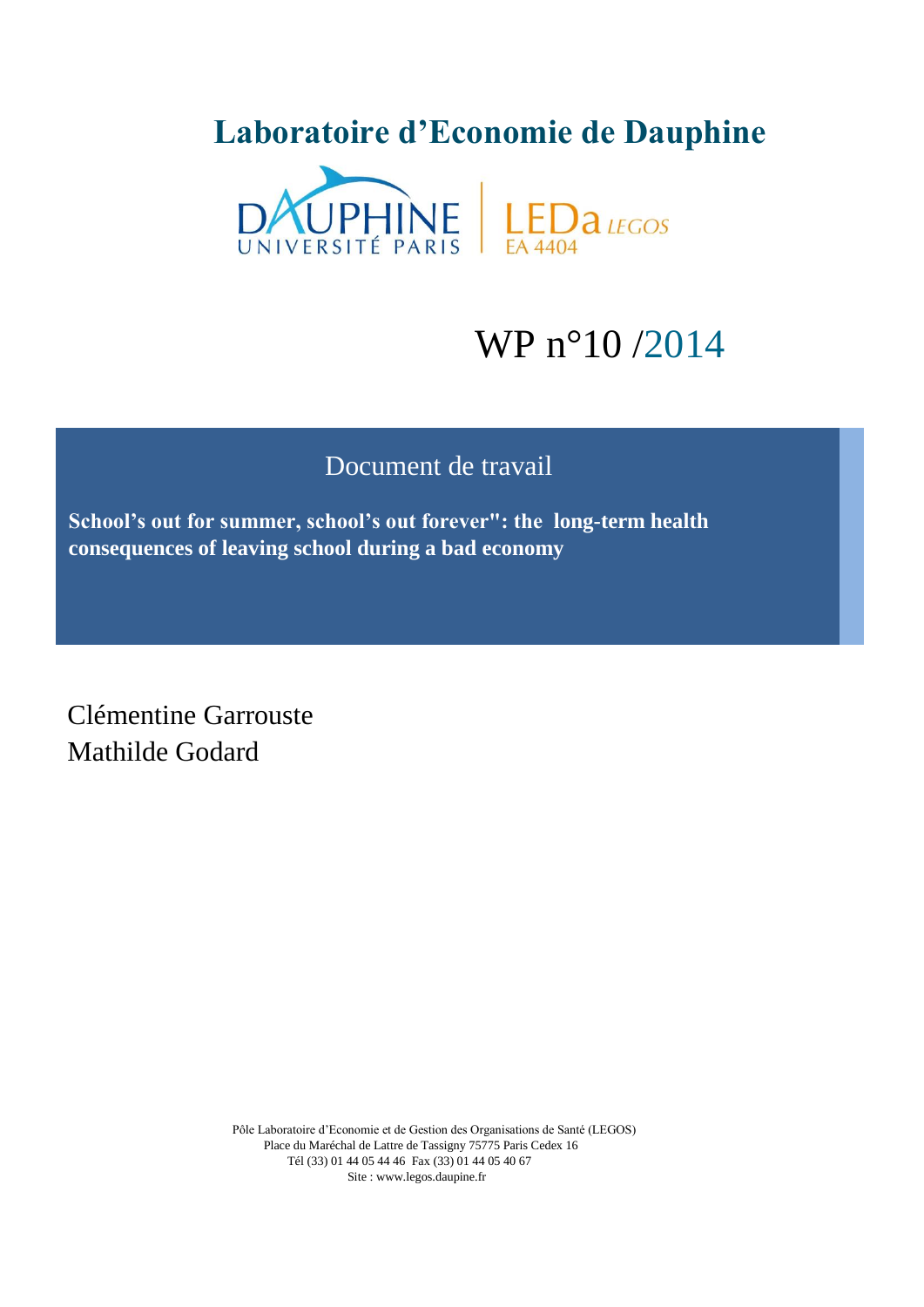# <span id="page-1-0"></span>"School's out for summer, school's out forever": the long-term health consequences of leaving school during a bad economy.<sup>\*</sup>

Clémentine Garrouste†

University Paris-Dauphine, LEDa-LEGOS

Mathilde Godard‡

CREST and University Paris-Dauphine, LEDa-LEGOS

December 22, 2014

### **Abstract**

This paper investigates whether leaving school in a bad economy deteriorates health in the longrun. We focus on individuals in England and Wales who left full-time education in their last year of compulsory schooling immediately after the 1973 oil crisis. Our identification strategy builds on two sources. First, it relies on the comparison of very similar individuals – born the same year – whose school-leaving behaviour in different economic conditions was exogeneously induced by compulsory schooling laws. More specifically, within a same birth cohort, pupils born at the end of the calendar year (September to December) were forced to leave school almost a year later than pupils born earlier in the year (January to August). Second, we exploit the sharp increase in unemployment rates generated by the 1973 oil crisis. Between 1974 and 1976, each school cohort indeed faced worse economic conditions at labour-market entry than the previous one. Unlike school-leavers who did postpone their entry on the labour market during the 1980s and 1990s recessions, we provide evidence that pupils' decisions to leave school at compulsory age between 1974 and 1976 were not endogeneous to the contemporaneous economic conditions at labour market entry. We use a repeated cross section of individuals over 1983-2001 from the General Household Survey (GHS) and take a life-course perspective, from 7 to 26 years after school-leaving. Our results show that men who left school in a bad economy have a higher probability of smoking over the whole period (1983-2001) and of having ever smoked. Women who left school in a bad economy are more likely to report poorer health over the whole period under study. They also have a higher probability to restrict their activity due to illness or injury and to consult the General Practitioner. We do not find any significant effects of poor economic conditions at labour-market entry on subsequent labour-market, marriage and fertility outcomes.

<sup>∗</sup>We are grateful to Hélène Blake, Thomas le Barbanchon, Ève Caroli, Laurent Davezies, Brigitte Dormont, Peter Eibich, Xavier d'Haultfœuille, Florence Jusot, Francis Kramarz, Elena Stancanelli, Alain Trannoy, and participants to the CREST LMI-LEPP and LEDa-LEGOS Internal Seminars, the 2014 iHEA/ECHE Joint Congress in Dublin, the JMMDES in Toulouse as well as to the EuHEA PhD-Supervisor Conference in Manchester for helpful comments and suggestions. Sika Kossi provided excellent research assistance. The authors acknowledge financial support of LABEX ECODEC "Secure Careers in a Global Economy", CEPREMAP and Health Chair – a joint initiative by PSL, Université Paris-Dauphine, ENSAE and MGEN under the aegis of the Fondation du Risque (FDR).

<sup>†</sup>E-mail : clementine.garrouste@dauphine.fr

<sup>‡</sup>E-mail : mathilde.godard@ensae.fr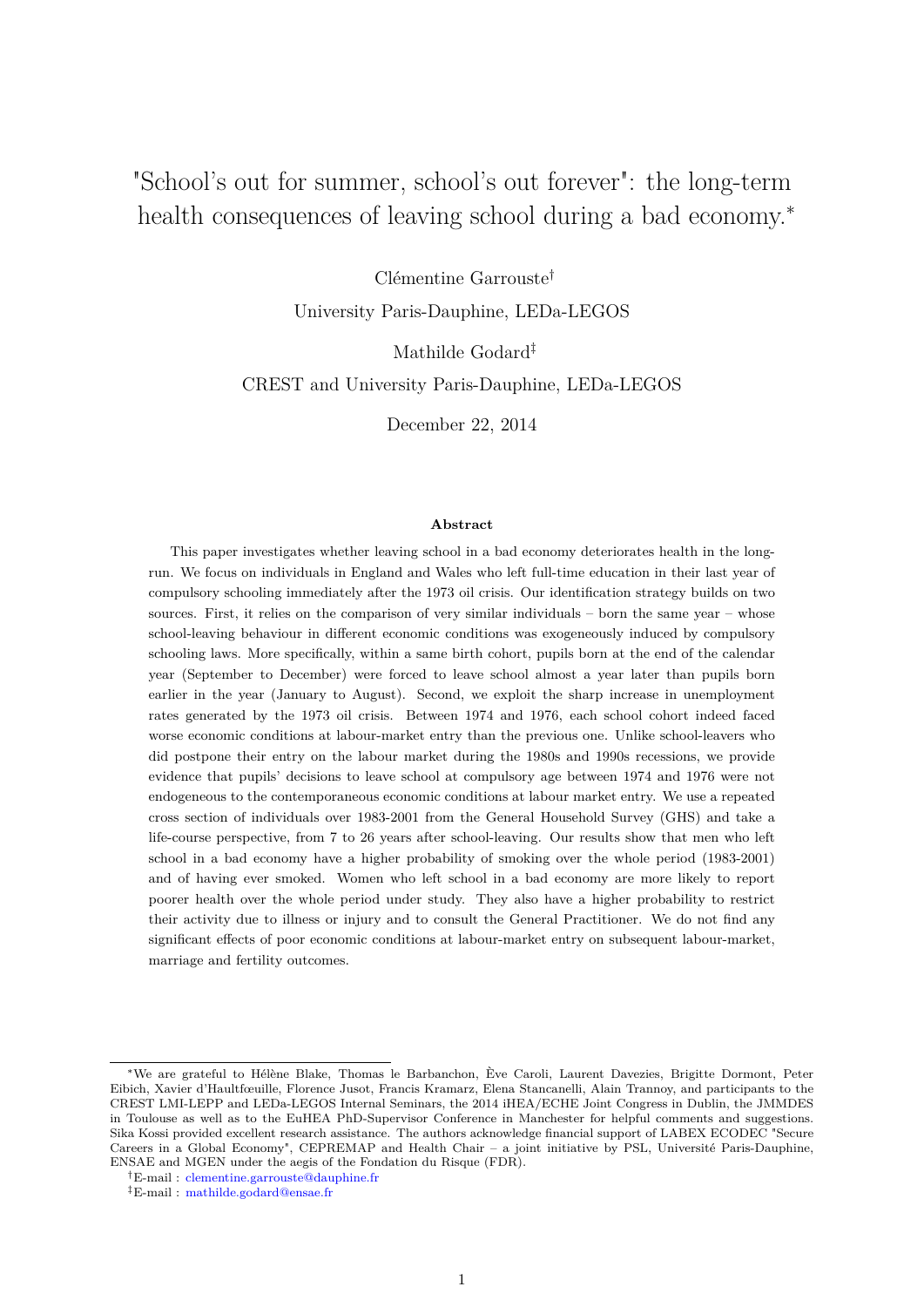# **1 Introduction**

The youth has suffered disproportionately during the Great Recession [\(Bell and Blanchflower,](#page-19-0) [2011\)](#page-19-0). Young cohorts who left full-time education in the late 2000s faced historically high unemployment rates and have experienced difficulties accessing employment. Recent labour economic research shows that poor macroeconomic conditions at labour-market entry lead to persistent and negative career effects. As career and labour-market outcomes do influence health<sup>[1](#page-1-0)</sup>, one may expect that leaving school in a bad economy has a negative effect on long-term health. This is what we investigate in this paper.

Over the last few years, a growing strand of the literature has studied the long-term labour-market consequences of graduating in a recession. According to [Kahn](#page-22-0) [\(2010\)](#page-22-0), those who graduate in bad economies may suffer from underemployment and are more likely to experience job mismatching since they have fewer jobs from which to choose. There is indeed evidence that graduating from college in a recession has a large, negative and persistent effect on men's wages in the USA and Canada [\(Kahn,](#page-22-0) [2010;](#page-22-0) [Oreopoulos](#page-23-0) [et al.,](#page-23-0) [2012\)](#page-23-0). According to [Kahn](#page-22-0) [\(2010\)](#page-22-0), the catch-up process for wages is as long as 15 years. Similarly, [Kondo](#page-22-1) [\(2007\)](#page-22-1) finds a negative effect of a recession at labour-market entry on wages in the USA, although the effect is weaker for women than for men. Graduating in a recession also has adverse effects on men's probability of being employed, especially among the low-educated [\(Gaini et al.,](#page-21-0) [2012;](#page-21-0) [Genda et al.,](#page-21-1) [2010;](#page-21-1) [Stevens,](#page-24-0) [2007\)](#page-24-0), although this negative effect generally fades out over the next few years (except in Japan – see [\(Genda et al.,](#page-21-1) [2010\)](#page-21-1)). [Hershbein](#page-22-2) [\(2012\)](#page-22-2) shows that high-school graduate women (but not men) who graduated in an adverse labour-market are less likely to be in the workforce in the next four years, but that longer effects are minimal. Workers who enter firms in economic downturns may also initially be placed in lower-level jobs with less important tasks and less promotions [\(Gibbons and Waldman,](#page-21-2) [2006\)](#page-21-2). For instance, [Schoar and Zuo](#page-23-1) [\(2011\)](#page-23-1) show that economic conditions when CEOs enter the labor market have a long-lasting impact on their career paths and managerial styles – they are less promoted and are in less prestigious occupations than their luckier counterparts. Although there is not much work to date on these aspects, graduating in a recession may also have negative effects on other dimensions of job quality e.g. job stress, perceived job security, working hours or more generally working conditions. Hence, a large consensus has been reached according to which adverse economic conditions when leaving full-time education have negative consequences on labour-market outcomes. In particular, highly-skilled workers and individuals with strong attachment to the labour force seem to suffer from larger penalties.

There is both theoretical and empirical evidence that career outcomes are linked to health. Income is generally thought to improve health [\(Currie,](#page-20-0) [2009;](#page-20-0) [Duleep,](#page-20-1) [1986;](#page-20-1) [Gardner and Oswald,](#page-21-3) [2007;](#page-21-3) [Grossman,](#page-21-4) [1972\)](#page-21-4), job loss is associated with lower health, adverse health behaviours and higher mortality rates [\(Browning and Heinesen,](#page-19-1) [2012;](#page-19-1) [Deb et al.,](#page-20-2) [2011;](#page-20-2) [Eliason and Storrie,](#page-20-3) [2009a;](#page-20-3) [Salm,](#page-23-2) [2009;](#page-23-2) [Sullivan and](#page-24-1) [Von Wachter,](#page-24-1) [2009\)](#page-24-1), while other job dimensions – such as job stress, perceived job insecurity, long working hours, harmful working conditions, downward occupational mobility – have been shown to deteriorate health [\(Caroli and Godard,](#page-19-2) [2014;](#page-19-2) [Fischer and Sousa-Poza,](#page-21-5) [2009;](#page-22-3) [Fletcher et al.,](#page-21-6) [2011;](#page-21-6) [Llena-Nozal,](#page-22-3) 2009;

<sup>&</sup>lt;sup>1</sup>See for instance [Fischer and Sousa-Poza](#page-21-5) [\(2009\)](#page-24-1); [Grossman](#page-21-4) [\(1972\)](#page-21-4); [Llena-Nozal](#page-22-3) (2009); [Sullivan and Von Wachter](#page-24-1) (2009).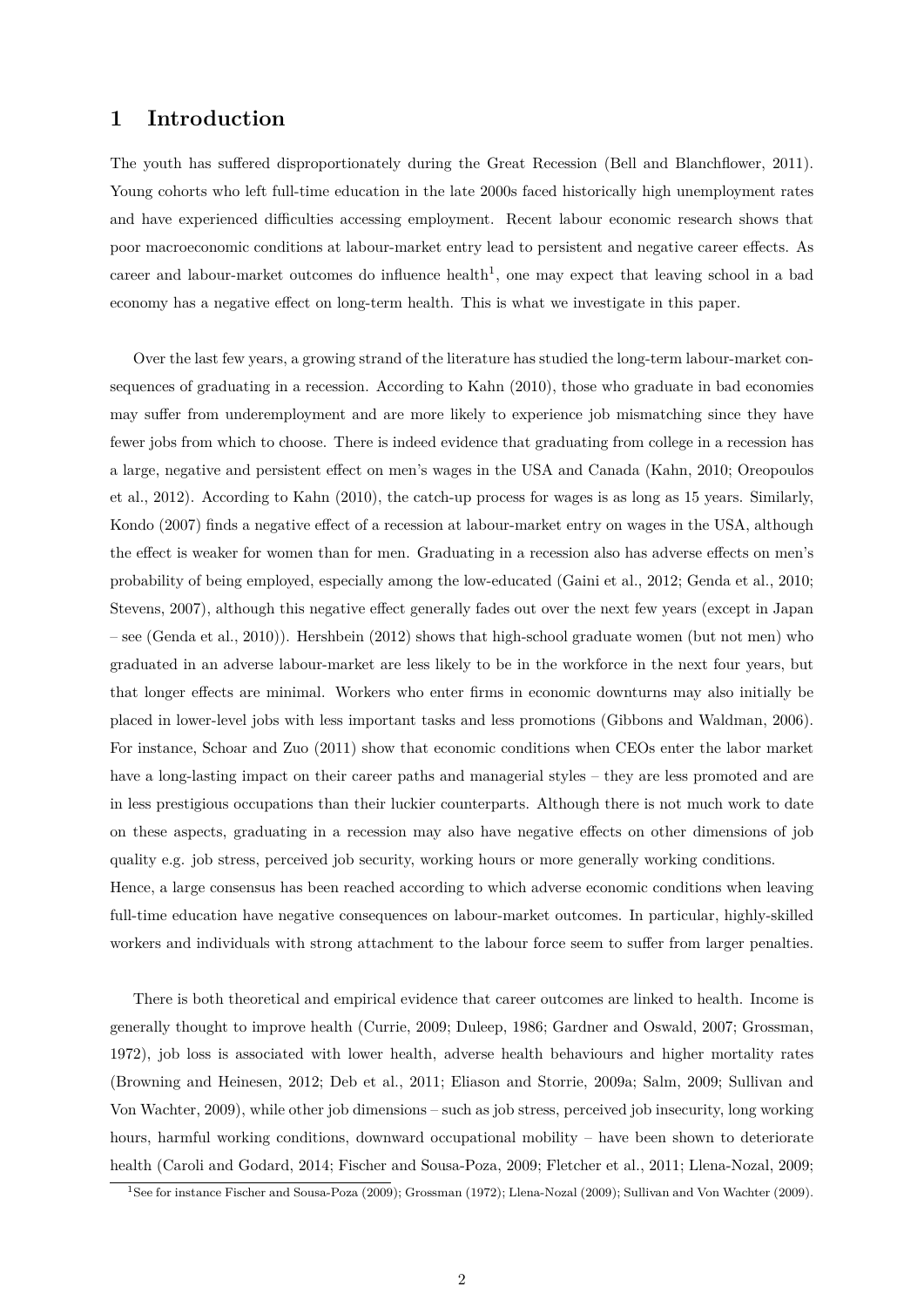[Robone et al.,](#page-23-3) [2011\)](#page-23-3). Whether leaving school in a bad economy has long-term consequences on health is thus a relevant question.

Previous studies have investigated the short-term health effect of contemporaneous economic fluctuations. They point to health and health behaviours being countercyclical, at least in the short-run [\(Buchmueller et al.,](#page-19-3) [2007;](#page-19-3) [Gerdtham and Ruhm,](#page-21-7) [2006;](#page-21-7) [Neumayer,](#page-23-4) [2004;](#page-23-4) [Ruhm,](#page-23-5) [2000,](#page-23-5) [2003,](#page-23-6) [2004,](#page-23-7) [2005\)](#page-23-8). In reality, researchers' findings on this issue are mixed, as other studies find opposite or zero effects [\(Charles and DeCicca,](#page-20-4) [2008;](#page-20-4) [Dave and Kelly,](#page-20-5) [2012;](#page-20-5) [Dee,](#page-20-6) [2001;](#page-20-6) [Economou et al.,](#page-20-7) [2008\)](#page-20-7). The latter studies seem to suggest that the impact of contemporaneous macroeconomic conditions is highly heterogeneous across worker's ex-ante employment probabilites, with individuals predicted to be at higher risk of unemployment being more likely to adopt risky health behaviours in bad times.

Our focus, however, is decidedly different : rather than examining the short-term health consequences of contemporaneous economic fluctuations, we investigate whether experiencing a bad economy at the time of the school-to-work transition – which is a critical moment in the lifecourse – is harmful to health in the long-run.

In this paper, we examine the impact of leaving full-time education in a bad economy on middle and long-term health in England and Wales. We focus on individuals who left full-time education in their last year of compulsory schooling<sup>[2](#page-1-0)</sup> immediately after the 1973 oil crisis. Our identification strategy builds on two sources. First, it relies on the comparison of very similar individuals – born the same year – whose school-leaving behaviour in different economic conditions was exogeneously induced by compulsory schooling laws (both school entry and exit rules). More specifically, within a same birth cohort, pupils born at the end of the calendar year (September to December) were forced to leave school almost a year later than pupils born earlier in the year (January to August). We then exploit the sharp increase in unemployment rates generated by the 1973 oil crisis. Between 1974 and 1976, each school cohort indeed faced worse economic conditions at labour-market entry than the previous one. As a consequence, unlucky pupils born in September-December faced higher unemployment rates at labour-market entry than pupils born in January-August of the same calendar year.

Prior research has linked schooling choice to decreased labour-market opportunities [\(Betts and McFar](#page-19-4)[land,](#page-19-4) [1995;](#page-19-4) [Card and Lemieux,](#page-19-5) [2001;](#page-19-5) [Gustman and Steinmeier,](#page-21-8) [1981\)](#page-21-8). More specifically, there is evidence that individuals tend to remain in school during economic downturns. This could be a problem if pupils in their last year of compulsory education tend to enroll in an additional year of schooling when the economy deteriorates. We show, however, that – within a birth cohort – pupils' decisions to leave school at compulsory age between 1974 and 1976 were not endogeneous to the contemporaneous economic conditions at labour-market entry – unlike school-leavers during the 1980s and 1990s recessions. We argue that the 1973 oil crisis was highly unexpected and that pupils who were in their last year of schooling at that time did not anticipate the adverse career effects of leaving school when unemployment rates were high.

 $^{2}$ In the early 1970s only about 50 percent of pupils stayed on in full-time education after having reached the minimum school-leaving age. This proportion was remarquably low by OECD standards [\(Micklewright et al.,](#page-23-9) [1989\)](#page-23-9).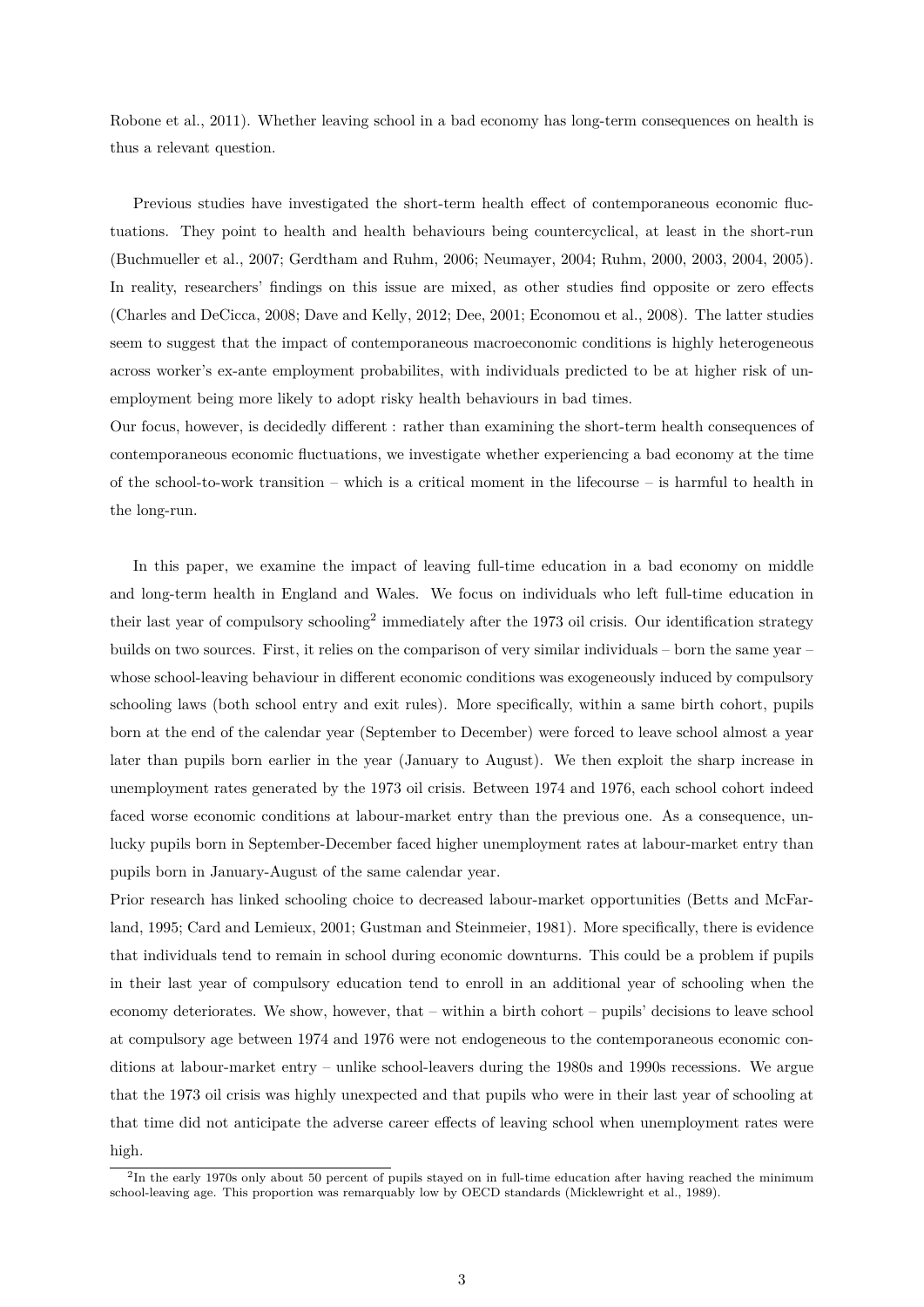We use a repeated cross section of individuals over 1983-2001 from the General Household Survey (GHS) and take a life-course perspective (from 7 to 26 years after school-leaving). We investigate the middle to long-term impact of leaving school in a bad economy on health status, health care and health behaviours. We examine the plausible channels by which adverse economic conditions at school-leaving may affect later health, e.g. labour-market outcomes as well as marriage and fertility.[3](#page-1-0) Our results show that men who left school in a bad economy have a higher probability of smoking over the whole period (1983-2001) and of having ever smoked. Women who left school in a bad economy are more likely to report poorer health over the whole period under study. They also have a higher probability to restrict their activity due to illness or injury and to consult the General Practitioner. We do not find any significant effects of poor economic conditions at labour-market entry on subsequent labour-market, marriage and fertility outcomes.

This paper relates to several strands of literature. First and foremost, it contributes to the emerging literature investigating the long-term health consequences of graduating in a bad economy. To our knowledge, only a very limited number of studies [\(Cutler et al.,](#page-20-8) [2014;](#page-20-8) [Hessel and Avendano,](#page-22-4) [2013;](#page-22-4) [Maclean,](#page-22-5) [2013\)](#page-22-5) have addressed this question. So far, results turn out to be mixed. [Maclean](#page-22-5) [\(2013\)](#page-22-5) uses US data – the National Longitudinal Survey of Youth 79 (NLSY79) – and exploits the variation in school-leaving state unemployment rates to identify the effect of leaving school in a bad economy on health at age 40. Members of her sample left school between 1976 and 1992. As time or location of school-leaving may be endogeneous to the contemporaneous unemployment rate, she uses instrumental-variable (IV) methods to deal with selection problems related to what she refers to as "endogeneous sorting". She finds that men who left school when the state unemployment rate was high have a higher probability to report poor or fair health as well as depressive symptoms and have lower physical functioning at age 40. Surprisingly, she finds that women leaving school in a bad economy tend to have fewer depressive symptoms at age 40. [Hessel and Avendano](#page-22-4) [\(2013\)](#page-22-4) use European data, namely the Survey of Health, Ageing and Retirement in Europe (SHARE). They consider individuals aged 50 and over who left school from 1957 onward. They use country-specific unemployment rates and trend deviations based on the reported year of leaving fulltime education. According to their results, poor conditions at school-leaving predict worse health status among women and better health status among men. They provide evidence that highly-educated women are particularly affected. However, the authors acknowledge that both selection into higher education and causation mechanisms may explain this association. Finally, [Cutler et al.](#page-20-8) [\(2014\)](#page-20-8) use the Eurobarometer data and consider economic fluctuations over 50 years across 31 countries. They show that higher unemployment rates at graduation are associated with lower income, lower life satisfaction, greater obesity, more smoking and drinking later in life, for both men and women. According to their results, education seems to play a protective role, especially when unemployment rates are high. In a series of recent papers [Maclean](#page-22-6) [\(2014a,](#page-22-6)[b,](#page-22-7)[c\)](#page-22-8) specifically tests whether leaving school in an economic downturn persistently

<sup>3</sup>See [Gustman and Steinmeier](#page-21-8) [\(1981\)](#page-21-8); [Gutiérrez-Domènech](#page-21-9) [\(2008\)](#page-21-9); [Hashimoto and Kondo](#page-22-9) [\(2012\)](#page-22-9); [Hofmann and](#page-22-10) [Hohmeyer](#page-22-10) [\(2014\)](#page-22-10); [Kondo](#page-22-11) [\(2012\)](#page-22-11); [Wolbers](#page-24-2) [\(2007\)](#page-24-2) on the relationship between economic conditions at labour-market entry and subsequent family formation.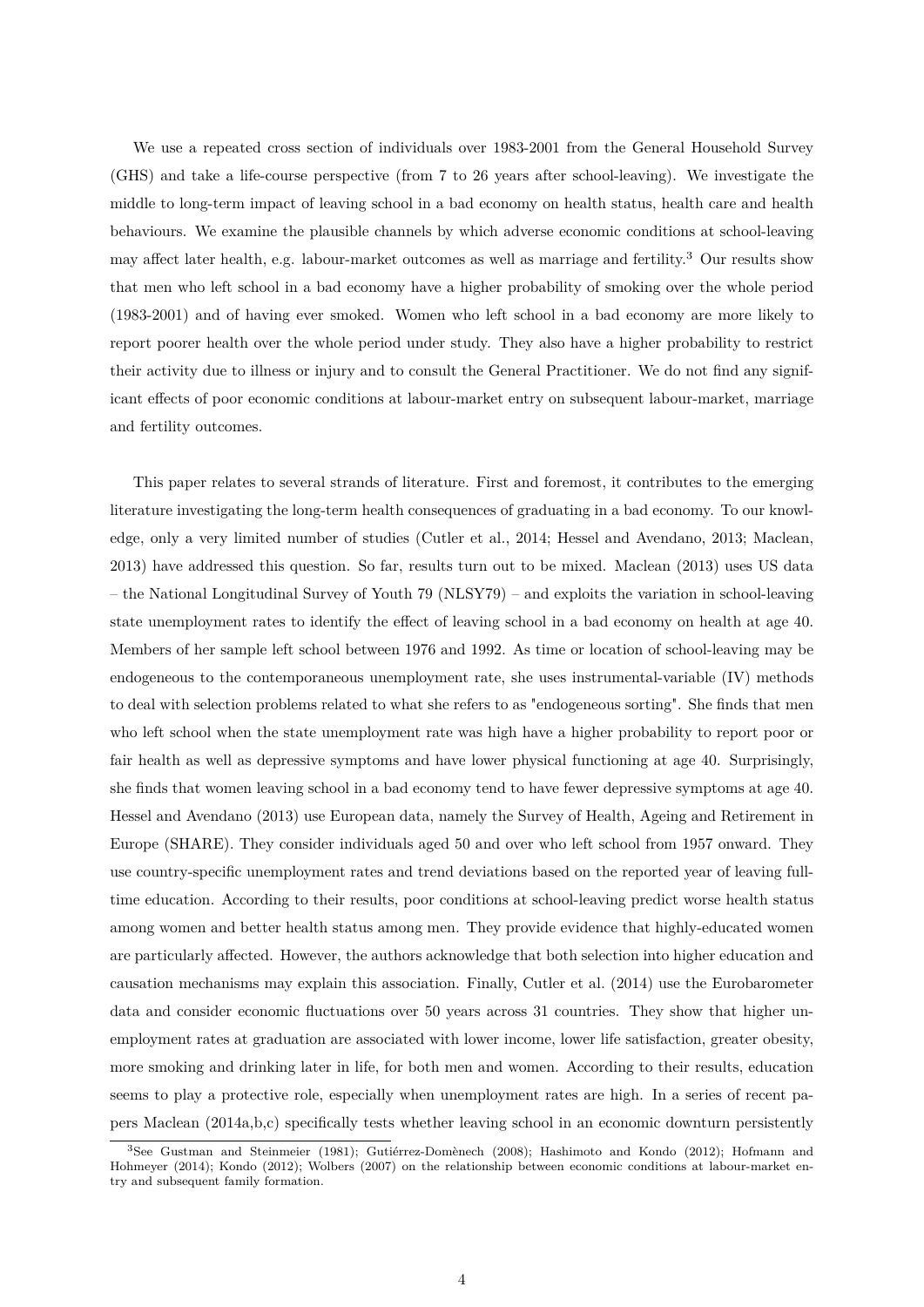affects drinking behaviour, body weight and the probability of access to an employer-sponsored health insurance. She uses the same methodology and data as in [Maclean](#page-22-5) [\(2013\)](#page-22-5) and finds that men, but not women, who leave school in a bad economy consume more drinks and are more likely to report heavy and binge drinking than otherwise similar men. Unlucky men also have lower bodyweight and are less likely to be overweight and obese at age 40. Finally, she finds that both men and women are less likely to have access to an employer-sponsored health insurance (up to 18 years after school-leaving).

Our paper contributes to the existing literature in several ways. First, our identification strategy is different in spirit from the ones previously used in the literature. Rather than considering long periods of economic fluctuations and exploiting the variation in country (or state) school-leaving unemployment rates, we focus on two birth cohorts only – the 1958 and 1959 cohorts. Our strategy relies on the comparison of similar individuals – born the same year – whose school-leaving behaviour in different economic conditions was exogeneously induced by compulsory schooling laws. As a consequence, our results cannot possibly be biased by country-specific (or state-specific) cohort effects. Second, we show that – within each birth cohort – pupils' decisions to leave school at compulsory age between 1974 and 1976 were not endogeneous to the contemporaneous economic conditions at labour-market entry – unlike school-leavers during the 1980s and 1990s recessions. There is no need, then, to deal with problems related to endogeneous sorting of school-leaving and our results do not rely on the usual assumptions when implementing instrumental-variables models. Third, our data allow us to adopt a lifecourse perspective, which is only present in the paper by [Cutler et al.](#page-20-8) [\(2014\)](#page-20-8). Finally, we focus on low-educated individuals. There are some good reasons to focus on pupils leaving school at binding age : first, they represent a sizeable proportion of pupils in England and Wales in the mid-70s (approximately 50%). Second, whether they should be more affected than highly-educated individuals by high unemployment rates at labour-market entry remains an open question. On the one hand, economic theory predicts less persistence of poor economic conditions at school-leaving for low-skilled workers and those with weak attachment to the labour force. On the other hand, education has been hypothesised to increase one's ability to cope with negative shocks and uncertainty [\(Cutler et al.,](#page-20-8) [2014;](#page-20-8) [Cutler and Lleras-Muney,](#page-20-9) [2006\)](#page-20-9). Our paper contributes to provide a better understanding of the long-term health consequences of leaving school in a bad economy among the low-educated.

The rest of the paper is organised as follows. Sections [2](#page-5-0) presents the institutional framework and Section [3](#page-8-0) the empirical approach. Section [4](#page-13-0) describes the data that we use. Section [5](#page-14-0) reports our results and Section [6](#page-17-0) concludes.

### <span id="page-5-0"></span>**2 Institutional framework**

We investigate the long-term health consequences of leaving full-time education in a bad economy. We focus on low-educated individuals. More specifically, we focus on pupils who left full-time education as soon as they were eligible to do so – i.e. pupils who left school in their last year of compulsory schooling.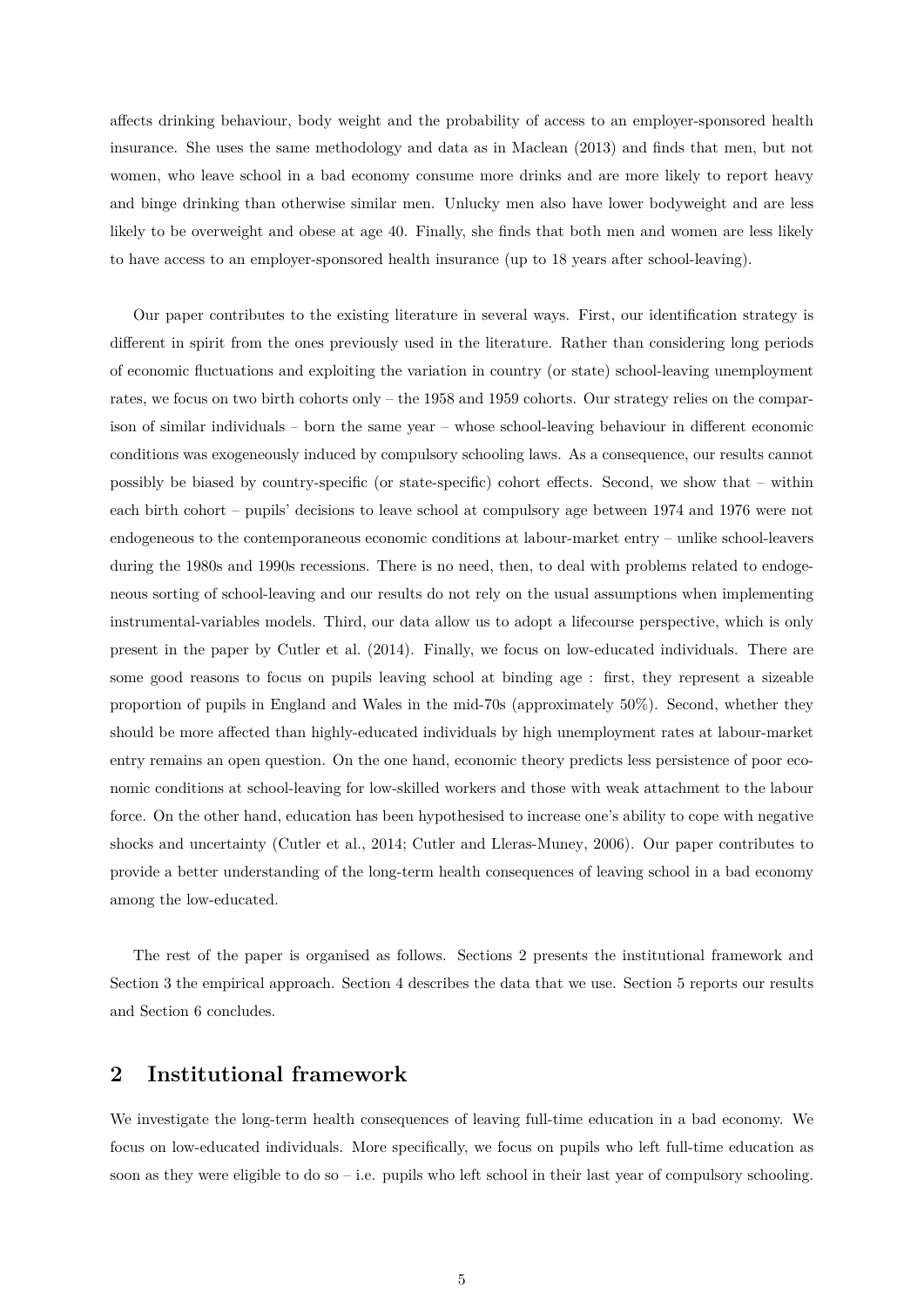Our identification strategy builds on two sources. First, we exploit the presence of compulsory schooling laws (both school entry and school exit rules) in England and Wales. Second, we take advantage of the sharp and unexpected increase in unemployment rates immediately after the 1973 oil crisis.

Section [2.1](#page-6-0) describes the compulsory schooling laws in England and Wales and section [2.2](#page-7-0) provides graphical evidence of the sharp increase in unemployment rates after the 1973 oil crisis.

### <span id="page-6-0"></span>**2.1 Compulsory schooling in England and Wales**

The British compulsory schooling laws specify the maximum age at which pupils have to start school and the minimum age at which pupils are allowed to leave school.

The official school-starting age is the beginning of the term starting after the child's fifth birthday. Hence, entry rules determine that a school cohort consists of children born between the first day of September and the last day of August in the following calendar year [\(Del Bono and Galinda-Rueda,](#page-20-10) [2007\)](#page-20-10). In other words, due to the discontinuity introduced by the school-entry rule, students within a same birth cohort belong to different school cohorts. There is evidence that compliance with school-entry requirement is almost perfect and that grade repetition (or grade skipping) is almost non-existent in England and Wales [\(Grenet,](#page-21-10) [2013;](#page-21-10) [Sharp et al.,](#page-24-3) [2002\)](#page-24-3).

The current school leaving age of 16 was increased twice in England and Wales<sup>[4](#page-1-0)</sup>, from age 14 to 15 in 1947 and from age 1[5](#page-1-0) to 16 in 1972.<sup>5</sup> The proportion of children leaving education at the first legal opportunity in the UK is high by the standards of other industrialised countries [\(Micklewright et al.,](#page-23-9) [1989\)](#page-23-9). In the early 1960s, only about 20% of pupils stayed in full-time education after having reached the minimum school-leaving age [\(Del Bono and Galinda-Rueda,](#page-20-10) [2007;](#page-20-10) [McVicar and Rice,](#page-23-10) [2001\)](#page-23-10). In our data, this proportion amounts to 50% in the mid-1970s. After the 1972 Raising Of the School-Leaving Age (ROSLA), students in their last year of compulsory schooling were normally attending secondary school (Year 11) while the less academically inclined were in vocational training. Two types of qualifications could be obtained at the end of Year 11 : the General Certificate of Education Ordinary Level (GCE O level) or the Certificate of Secondary Education (CSE). Both credentials were awarded at the end of junior secondary school, after an examination [\(Grenet,](#page-21-10) [2013\)](#page-21-10).

Unlike other countries – and unlike the USA –, the implementation of compulsory schooling in England and Wales differs in that a student is not allowed to leave school on the exact date (birthday) in which she reaches the school-leaving age. Between school years 1963-1964 and 1996-1997, (see the Education Act of 1962, Appendix [D\)](#page-37-0), the rules governing school exit implied that pupils who reached age 16 between the 1*st* of September and the 31*st* of January had to complete their education until the following Easter. Students who reached the age of 16 between the 1*st* of February and the end of August were forced to leave school at the end of the summer term, typically in May/June. Pupils born between the end of the summer term and August – i.e. pupils born in July or August – were thus allowed to leave school before

 ${}^{4}{\rm The}$  education system in Scotland is different and is not considered here.

<sup>5</sup>Several studies use these changes in minimum school-leaving age to identify the returns to education on labour market outcomes and health [\(Clark and Royer,](#page-20-11) [2013;](#page-20-11) [Devereux and Hart,](#page-20-12) [2010;](#page-20-12) [Grenet,](#page-21-10) [2013;](#page-21-10) [Harmon and Walker,](#page-21-11) [1995;](#page-21-11) [Oreopoulos,](#page-23-11) [2006\)](#page-23-11). Overall, results tend to show that while an additional year of schooling induced by the reform has a positive impact on educational attainment and earnings, it does not seem to have any effect on health.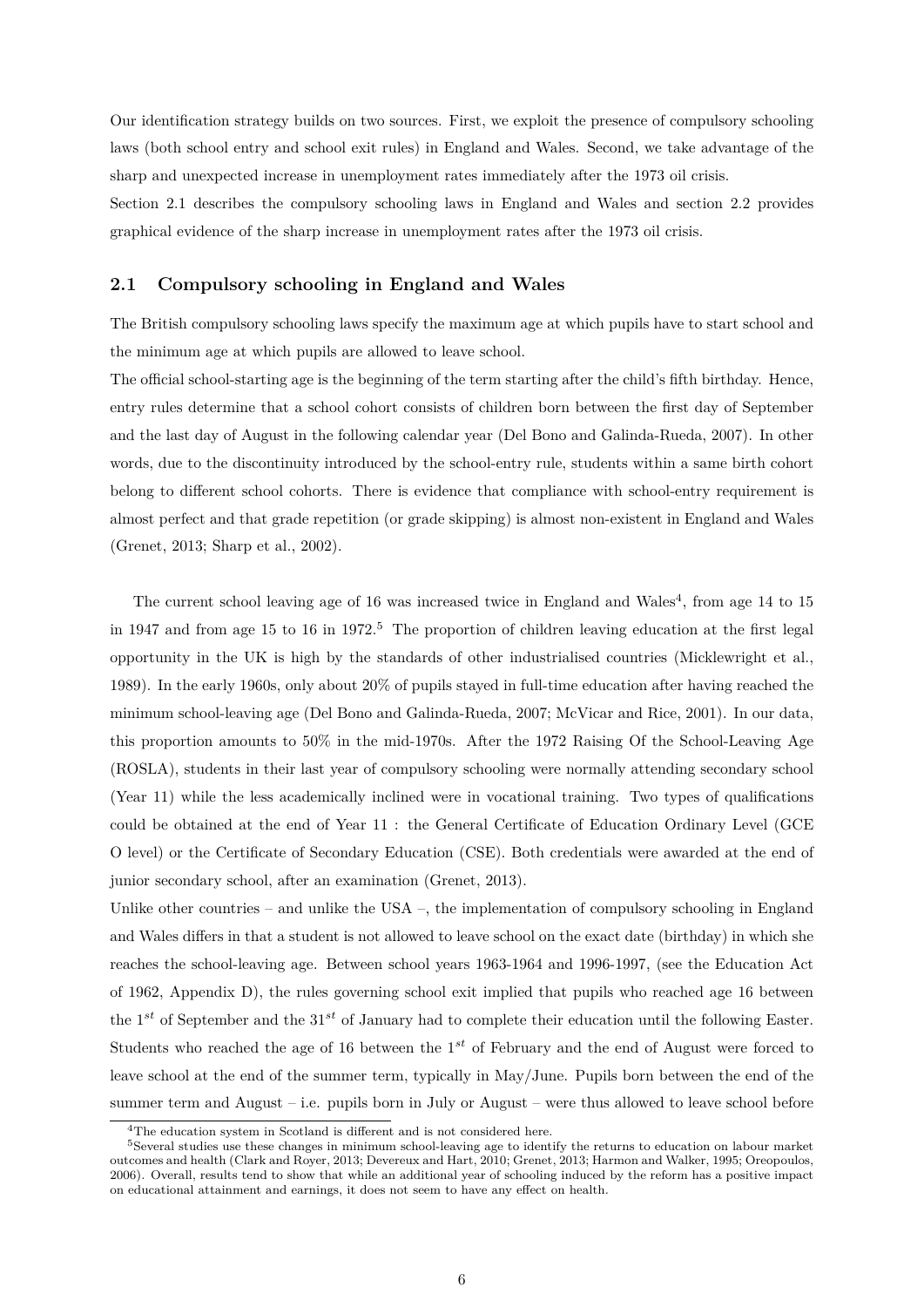their 16*th* birthday, i.e. at age 15.

To show how these exit rules support our identification strategy, we present in Figure [1](#page-25-0) the authorised school-leaving date with respect to students' month-year of birth. It makes it clear that students born in the same calendar year belonged to different school cohorts due to the discontinuity introduced by the school entry rule (see column 3). Figure [1](#page-25-0) provides evidence that, within the same birth cohort, the oldest pupils – born between January and August – were allowed to leave school at Easter or in May/June of year *t* whereas the youngest – born between September and December – were not allowed to leave school until the following Easter of year  $t+1$ . Figure [2](#page-25-1) provides an illustration of how the compulsory schooling rules operate by taking the 1958 birth cohort as an example. Note that, due to the discontinuities introduced by both school-entry and school-exit rules, pupils who left school at binding age had a fairly similar quantity of schooling (in months) at the end of full-time education regardless of their month of birth.

### <span id="page-7-0"></span>**2.2 Unemployment rates**

The sharp and unprecedented increase in the oil price from three to ten dollars a barrel in October 1973 had serious effects on the balance of payments of the industrial nations, which were oil-importer countries. This first world-wide recession had strong effects on unemployment rates in a number of industrialised countries, including the UK [\(Bhattarai,](#page-19-6) [2011\)](#page-19-6).[6](#page-1-0)

Figure [3](#page-26-0) provides evidence of the sharp increase in unemployment rates after the 1973 oil crisis. The 1973 oil crisis – which occured in october 1973 – is symbolised by the vertical dark blue line on the left-hand side. The blue line shows the unemployment rates for all individuals aged 16 and over<sup>[7](#page-1-0)</sup> and the red and green lines show the unemployment rates for men and women respectively. As shown in Figure [3,](#page-26-0) unemployment rates gradually increased starting from 1974 until 1978 – when the economy recovered – with the sharpest increase between 1974 and 1976. The vertical blue areas on Figure [3](#page-26-0) indicate the periods at which each school cohort in our sample was allowed to leave school, i.e at Easter/May/June. As made clear by the graph, each school cohort faced significantly higher unemployment rates than the previous school cohort.[8](#page-1-0)

 $^6$  Thus, it can reasonably be argued that the 1973 crisis was not endogenous to health in the UK.

<sup>7</sup>Unemployment rates for individuals aged 16 and over are provided by the Office for National Statistics (ONS). Unfortunately, we cannot produce unemployment rates for the 16-25 on a monthly basis for the period under study as they are not available from the ONS. Rather, we compute unemployment rates for the 16-25 using the 1975 and 1977 waves of the UK Labour Force Survey (LFS). Unemployment rates among the 16-25 are high and increase from 7.34% in 1975 to 9.05% in 1977, corresponding to a 23% increase within a two-year period. This increase is in the same range of magnitude as the increase in unemployment rates experienced by individuals aged 16 and over – from 4.5% in 1975 to 5.6% in 1977, corresponding to a 24% increase.

<sup>8</sup>The unemployment rate for all individuals aged 16 and over increased by 0.7 percentage point between Easter/May/June 1974 and Easter/May/June 1975. It increased by 1.1 percentage point between Easter/May/June 1975 and Easter/May/June 1976. This increase was somewhat milder between 1976 and 1977 as well as between 1977 and 1978 (a 0.1 percentage point increase in both cases).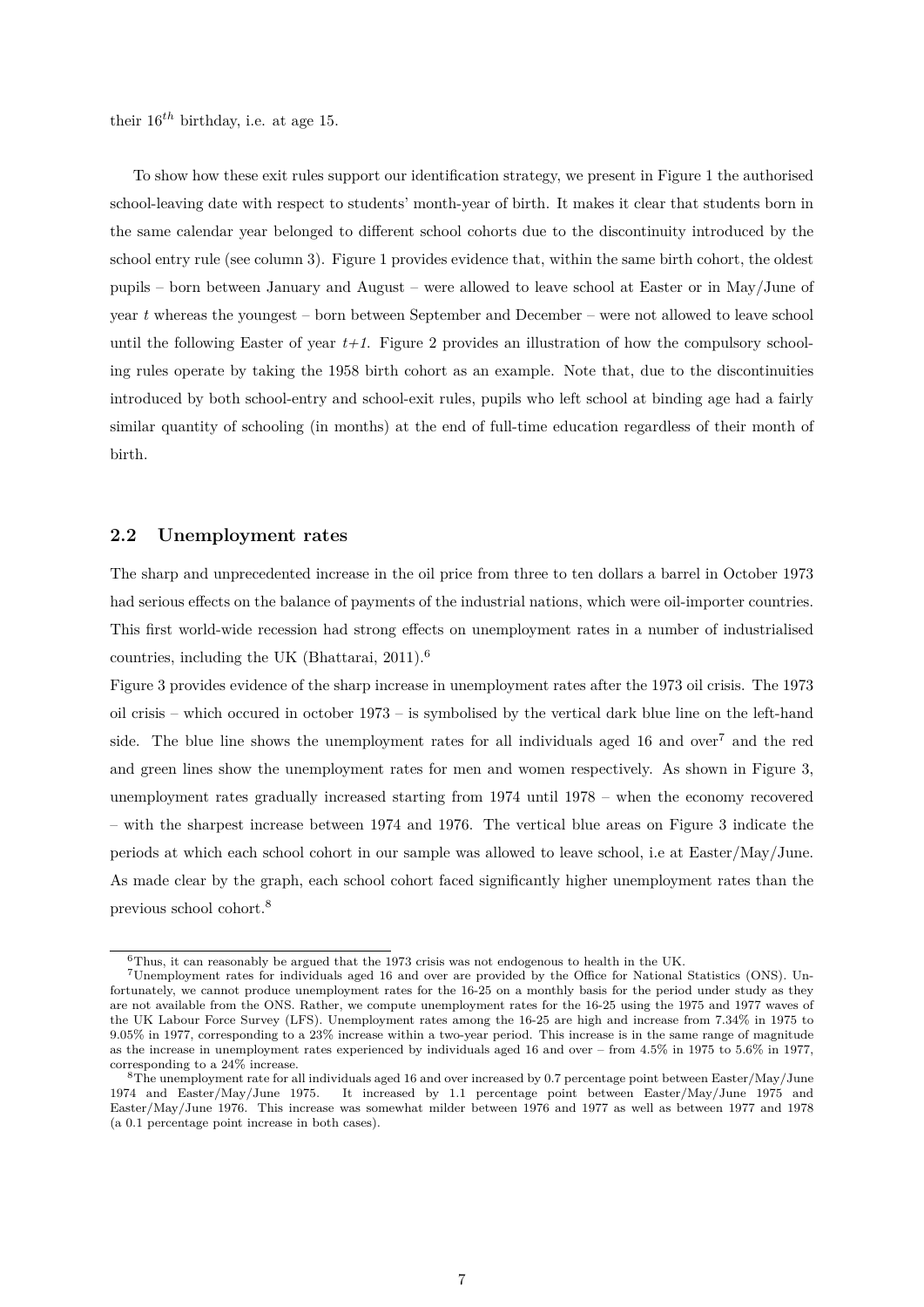### <span id="page-8-0"></span>**3 Empirical approach**

Section [3.1](#page-8-1) presents our identification strategy as well as the model we estimate and Section [3.2](#page-10-0) discusses the validity of the identification strategy.

### <span id="page-8-1"></span>**3.1 Identification strategy and model**

We consider pupils who left school at minimum school-leaving age and who entered the labour market between Easter 1974 and Easter 1976, i.e. the 1958 and 1959 birth cohorts. We do not consider older individuals so as to abstract from the effect of the increase in school-leaving age from 15 to 16 from September 1972 on.[9](#page-1-0)

Our identification strategy relies on the comparison of similar individuals – born the same year – whose school-leaving behaviour in different economic conditions was exogeneously induced by compulsory schooling laws (both school entry and exit rules). More specifically, within a same birth cohort, pupils born at the end of the calendar year (September to December) were forced to leave school almost a year later than pupils born earlier in the year (January to August). We exploit the fact that between 1974 and 1976, each school cohort faced worse economic conditions at labour market entry than the previous one (due to the sharp increase in unemployment rates generated by the 1973 oil crisis). Thus, within each birth cohort, pupils born between September and December faced higher unemployment rates at labour-market entry than pupils born between January and August. Note that our identification strategy does not rely on the comparison on individuals who left school *before* and *after* 1973.[10](#page-1-0) In our setup, all individuals are affected by the 1973 oil crisis. However, some pupils (the "treated") left school in worse conditions than otherwise similar pupils.<sup>[11](#page-1-0)</sup>

We use a repeated cross-section of individuals over 1983-2001 to estimate the following equation by probit, for men and women separately :

<span id="page-8-2"></span>
$$
H_i = \alpha + \gamma T_i + BirthYear_i + InterviewYear_i + \epsilon_i \tag{1}
$$

where  $H_i$  denotes the health status of individual *i* and is measured as a dummy variable.  $T_i$  is a dummy variable taking value 1 if individual *i* is treated, i.e. born between the 1*st* of September and the 31*st* of December and value 0 if non-treated, i.e. born between the 1*st* of January and the 31*st* of August.  $BirthYear_i$  is a dummy variable for individual *i*'s year of birth. *InterviewY ear<sub>i</sub>* is a dummy variable for individual *i*'s interview year<sup>[12](#page-1-0)</sup> and  $\epsilon_i$  is the error term.

<sup>9</sup> In our setup, all individuals are affected by the 1972 ROSLA reform. Our identification strategy does not rely on the comparison on pre-reform cohorts and post-reform cohorts.

 $10$ This is because pupils who left school at minimum school-leaving age before and after the 1973 oil crisis are not comparable. Those who left school at binding age *before* the crisis were 15 years old, while those who left school at binding age *after* the crisis were 16 years old (due to the 1972 ROSLA reform). This difference in years of education makes it difficult to attribute the differences in health outcomes to economic conditions at labour-market entry.

<sup>&</sup>lt;sup>11</sup>The 1973 oil crisis had a disproportionate impact on some regions – typically in Wales and the North of England. However, we do not use this additional regional variation. This is because (i) we do not have reliable data at a sufficiently disaggregated level on UK regional unemployment rates in the 1970s (ii) we do not have information on the actual region in which the individual lived at age 16.

<sup>&</sup>lt;sup>12</sup>We control for *InterviewYear* to account for the fact that we observe individuals at different points in time. We choose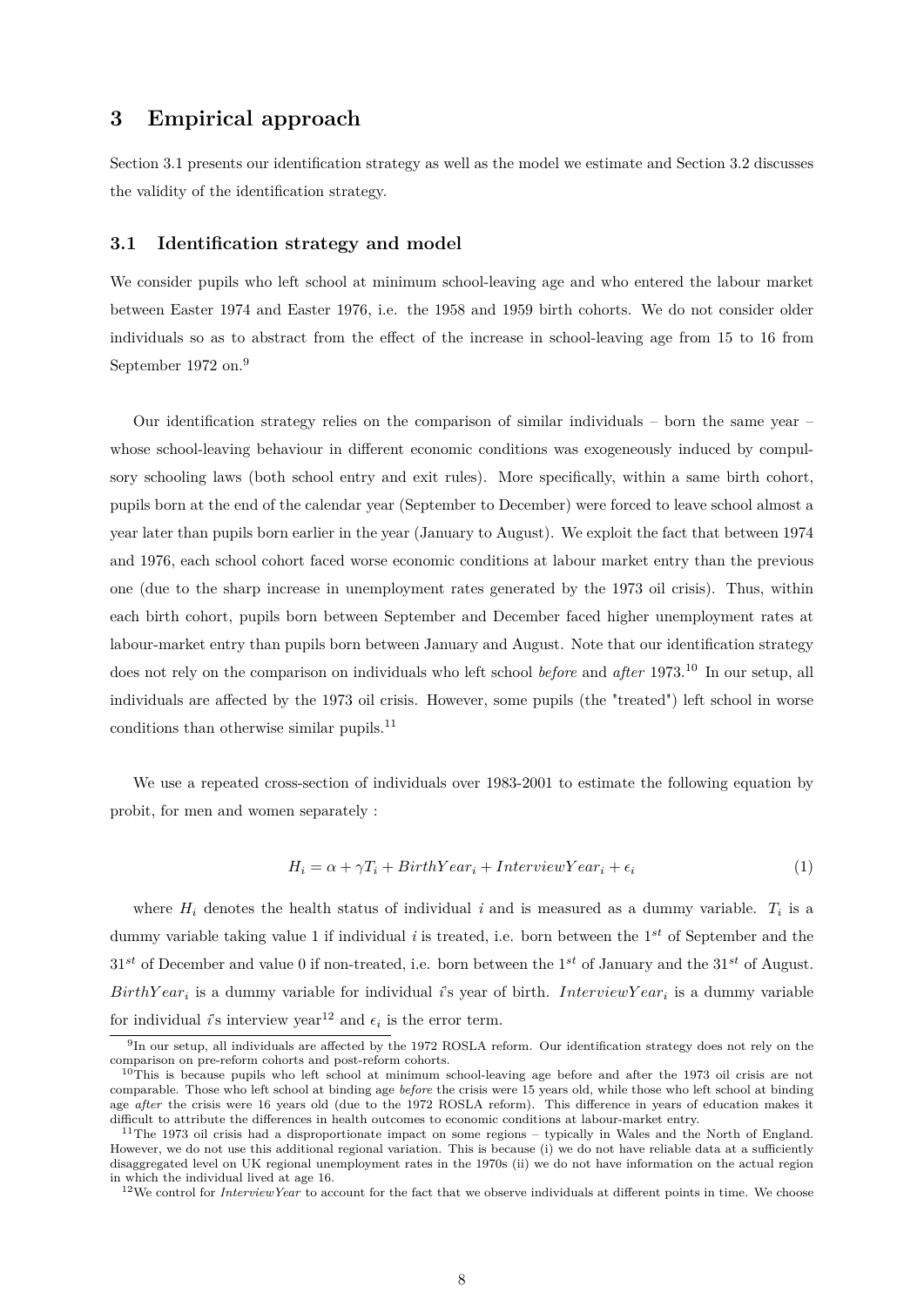Within each birth cohort, treated individuals (born September-December) are younger than non-treated pupils (born January-August). As age and health are negatively correlated, not taking into account this age difference – which is a difference in months within a birth cohort – may lead us to underestimate the negative impact of leaving school in a bad economy. To account for it, we introduce in Equation [\(2\)](#page-9-0) *f*(*BirthMonthi*), a function of age in months. We then estimate the following equation by probit, for men and women separately :

<span id="page-9-0"></span>
$$
H_i = \alpha + \gamma T_i + BirthYear_i + f(BirthMonth_i) + InterviewYear_i + \epsilon_i
$$
\n(2)

As including a quadratic function of age in the model seems to fit our data better (according to the Akaike Information Criterion), we define *f*(*BirthMonthi*) as a quadratic function of age in months within a birth year. It is equal to  $(12 - BirthMonth_i) + (12 - BirthMonth_i)^2$ , where  $BirthMonth_i$  denotes the month of birth of respondent  $i$  and varies from 1 to  $12^{13}$  $12^{13}$  $12^{13}$ . The results shown later on in Section [5](#page-14-0) are estimated following Equation [\(2\)](#page-9-0), where  $f(BirthMonth<sub>i</sub>)$  is defined as a quadratic function of age.<sup>[14](#page-1-0)</sup>

Equation [\(2\)](#page-9-0) estimates the average effect of leaving school in a bad economy on health over the whole period (*γ*b). However, our empirical approach also allows us to take a life-course perspective. More specifically, for each year of interview, we can compute the marginal effect of the treatment. This allows us to investigate whether the impact of poor economic conditions at labour-market entry on health is driven by middle or long-term effects.

A key assumption is that pupils in their last year of compulsory schooling do not stay strategically in school when the economy deteriorates, i.e. do not engage in what we refer to as "endogeneous timing". More specifically, if pupils anticipate the adverse effects of leaving school in a bad economy and enroll in an additional year of schooling, our estimates will be biased. We discuss this point in section [3.2.1.](#page-10-1)

A second identifying assumption is that if there are no other institutional differences within each birth cohort generating differences in health among the treated and the non-treated apart from school-exit rules (see sections [3.2.2,](#page-11-0) [3.2.3](#page-11-1) and [3.2.4](#page-12-0) for a discussion on school-entry rules and section [3.2.5](#page-12-1) for a discussion on the differential incentives to take GCE O-level/CSE examinations induced by the January/February discontinuity), we can safely attribute observed differences in health to the impact of labour-market conditions at labour-market entry. To the extent that individuals born between January and August and individuals born between September and December are identical in all observable and

to include a dummy indicating the year in which an individual is interviewed rather a dummy indicating the survey wave in which she is interviewed. This is because a survey wave can be conducted over several years – usually two.

<sup>13</sup>One may worry that introducing simultaneously variables *Ti*, (12−*BirthM onthi*) and (12−*BirthM onthi*) 2 in Equation [\(2\)](#page-9-0) may lead to multicollinearity issues. When estimating Equation (2) with  $T_i$ ,  $BirthYear_i$ ,  $InterviewYear_i$  and (12 − *BirthM onthi*) as control variables, the VIF (Variance Inflation Factor) criterion is lower than 10 for all variables, thus suggesting inconsequential multicollinearity (see the rule of thumb provided by [Hair et al.](#page-21-12) [\(1995\)](#page-21-12)). The inclusion of  $(12 - BirthMonth<sub>i</sub>)<sup>2</sup>$  as an additional variable leads to VIFs higher than 10 for variables  $(12 - BirthMonth<sub>i</sub>)$  and  $(12 BirthMonth<sub>i</sub>)<sup>2</sup>$ . This is expected, as these two variables are highly likely to be correlated, as  $(12 - BirthMonth<sub>i</sub>)<sup>2</sup>$  is a power of (12 − *BirthM onthi*). According to [Allison](#page-19-7) [\(2012\)](#page-19-7) this type of multicollinearity can be safely ignored and has no adverse consequences on the estimated results.

<sup>&</sup>lt;sup>14</sup>As expected, estimating Equation [\(1\)](#page-8-2) or Equation [\(2\)](#page-9-0) where  $f(BirthMonth_i)$  is simply defined as a linear function of age yields very similar estimates, although of lower magnitude and less significant. Results are not shown but available upon request.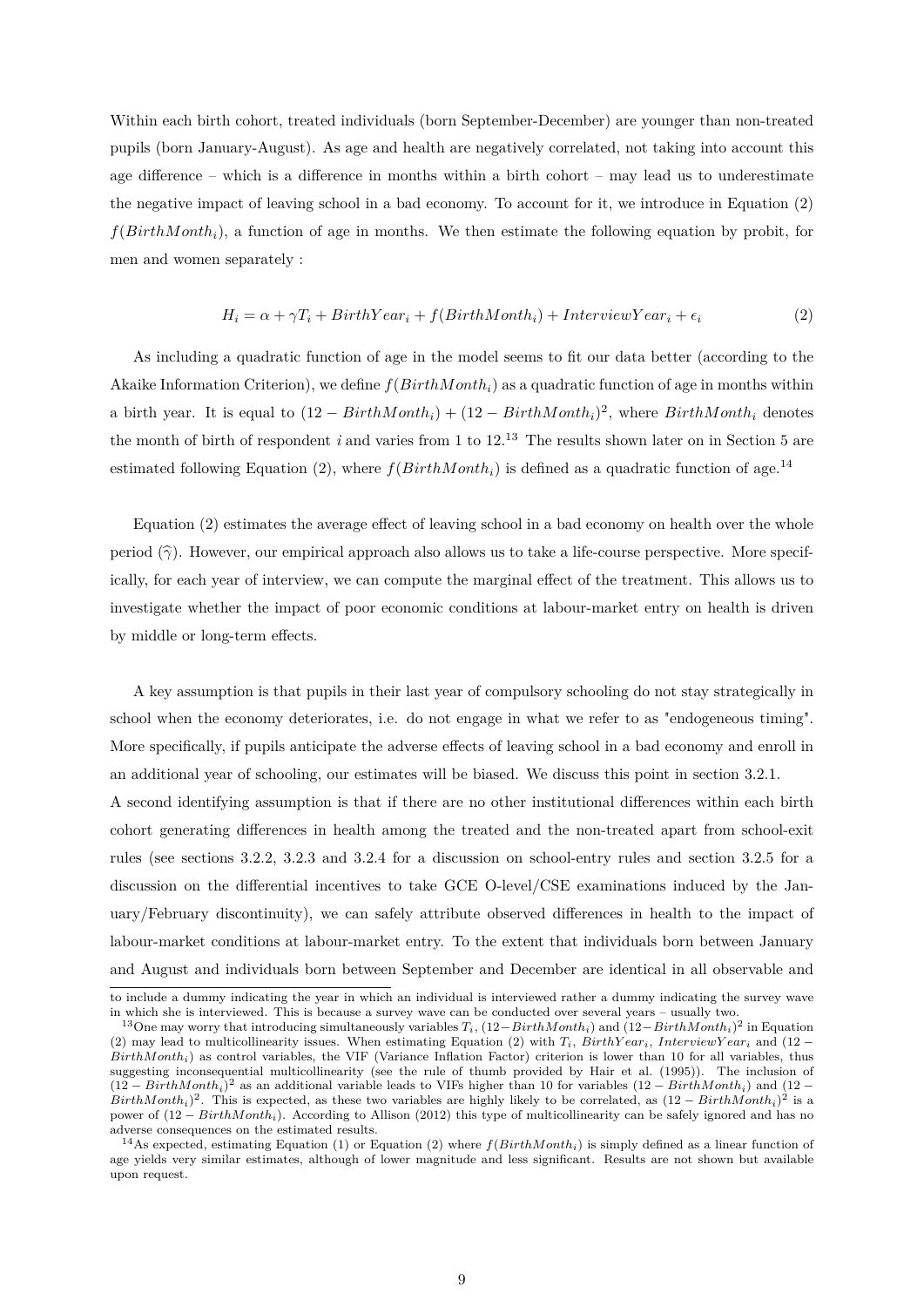unobservable characteristics (see section [3.2.6](#page-12-2) for a discussion of the potential effects of season of birth) the differences in health status will be driven only by school-exit rules and hence different unemployment rates at labour-market entry, thus allowing us to identify the health consequences of leaving school in a bad economy.

### <span id="page-10-0"></span>**3.2 Validity of the identification strategy**

### <span id="page-10-1"></span>**3.2.1 Endogenous timing of school-leaving**

Time of school-leaving may be endogeneous to the contemporaneous economic conditions. The sign of the bias arising from endogeneous timing is difficult to predict. On the one hand, school-leavers who avoid leaving school in a bad economy may have unobserved characteristics (e.g. financial resources) that allow them to postpone their entry on the labour market. On the other hand, it is likely that only the most capable and hardworking are able to leave school during a bad economy since their abilities allow them to secure desirable jobs regardless of the economic conditions. These characteristics may be correlated with subsequent health, in which case our estimates will be biased.

Whether pupils in their last year of compulsory schooling stay strategically in school when the economy deteriorates is an empirical question. For each birth cohort, Figure [4](#page-27-0) shows the proportion of pupils who left school at age 16 among the treated and non-treated group. It also pictures the one-year growth in school-leaving unemployment rates (calculated for the March-June period) faced by the youngest school cohort (treated) – compared to the previous school cohort (non-treated). When considering the 1958 and 1959 birth cohorts, Figure [4](#page-27-0) shows that within each birth cohort, the proportion of pupils who left school at age 16 among the treated and the non-treated group is equal, indicating that school-leaving behaviours in last year of compulsory schooling were not shaped by the sharp increase in unemployment rates generated by the 1973 oil crisis. Although treated pupils from the 1958 (1959) birth cohort faced a 21% (resp. 23%) increase in unemployment rates as compared to luckier pupils born January-August, they did not enroll in an additional year of schooling.[15](#page-1-0) When considering younger birth cohorts, however, we do find that a sharp growth in unemployment rate (e.g. the 1980s and 1990s recessions) is associated with a significant decrease in the proportion of treated pupils leaving school at age  $16^{16}$  $16^{16}$ 

Overall, we find no evidence that school-leavers born in 1958-1959 – the cohorts that we consider – did engage in endogeneous timing of school-leaving. When considering younger birth cohorts, however, we do find that a sharp growth in unemployment rate (e.g the 1980s and 1990s recessions) is associated with a decrease in the proportion of treated pupils leaving school at age 16. It can be hypothesised that pupils in their last year of compulsory schooling in 1974-1976 did not anticipate the adverse consequences of

<sup>&</sup>lt;sup>15</sup>One may argue that even if the proportion of pupils who left school at compulsory age is equal in the treated and nontreated group, the composition of each group might be different. Due to the lack of information on individual characteristics at age 16, we cannot test this assumption in a proper way. However, we use information on father's occupation and show that among pupils born the same year who left school at compulsory age, the proportion of pupils whose father was in a manual occupation was the same whether they were treated or not.

<sup>&</sup>lt;sup>16</sup>The two proportions are significantly different for the 1963-1964 and 1973-1974 birth cohorts. Interestingly, this result seems to suggest than rather than high unemployment rates or even increasing unemployment rates, it is a sharp increase in unemployment rates – typically occuring during recessions – that induces endogeneous timing among pupils in their last year of education.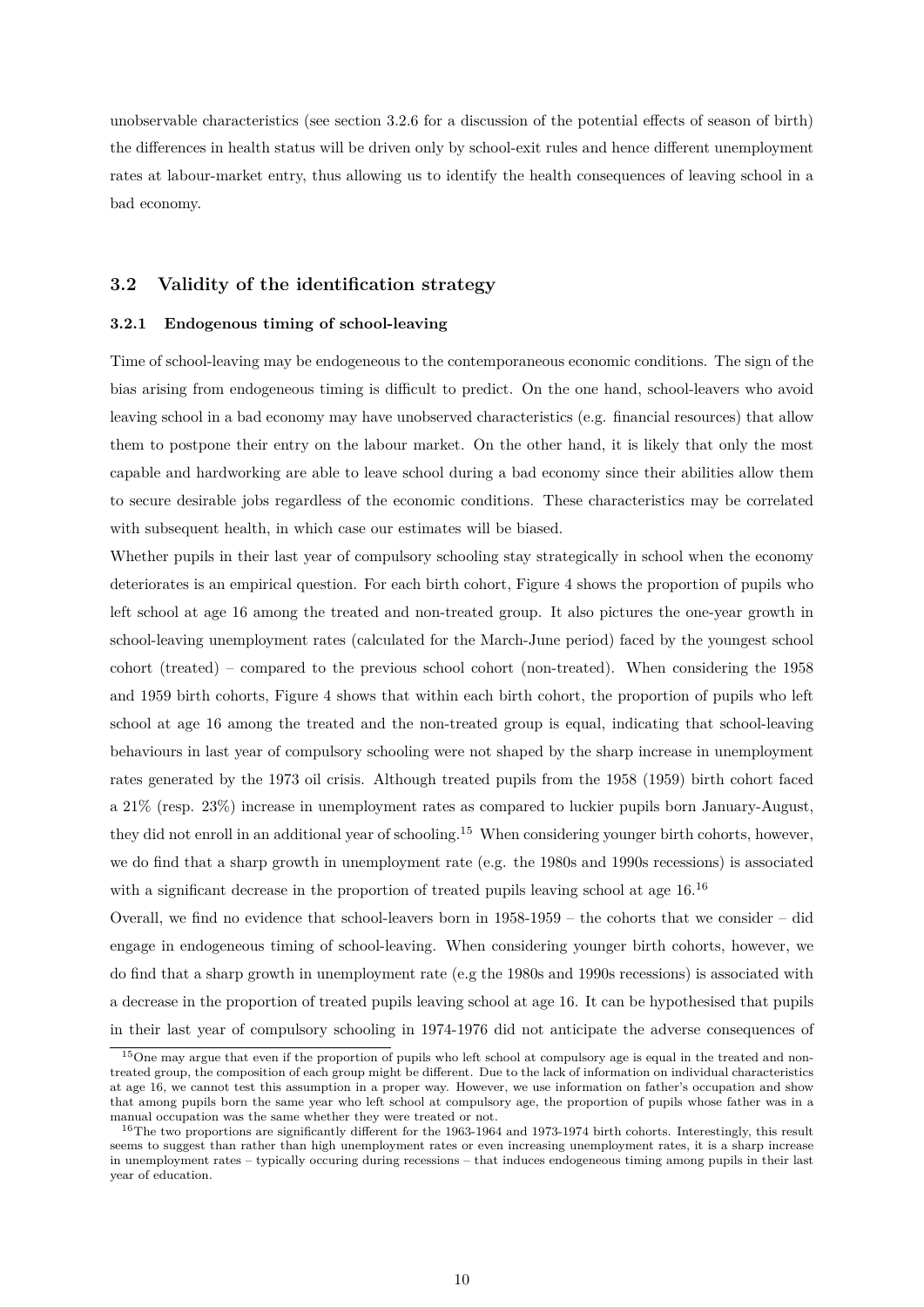high unemployment rates at labour market entry – contrary to school-leavers in the 1980s and 1990s recessions. It may be due to the fact that the 1973 oil crisis was highly unexpected and was the first post-war crisis to generate such a sharp increase in unemployment rates.

#### <span id="page-11-0"></span>**3.2.2 Age relative rank**

School-entry rules introduce a discontinuity between August-born and September-born children; they determine that a school cohort consists of children born between the first day of September and the last day of August in the following calendar year. These rules imply that students within a same birth cohort belong to different school cohorts. As a consequence, treated individuals (born September-December) are the oldest pupils in their *school cohort*, while untreated pupils are the youngest.[17](#page-1-0) According to [Plug](#page-23-12) [\(2001\)](#page-23-12), month of birth influences school performance not only in terms of compulsory schooling effects but by means of relative age effects. Older people in a given school cohort tend to have higher wages than younger individuals in the same school cohort. The author interprets this as an indication of the persistence of maturity effects related to age differences between students in the same class.

In our setup, the positive impact of relative maturity would be in favour of treated pupils. To the extent that maturity effects and age at school entry positively affect adult labour market and health outcomes, we should measure a lower bound, i.e. underestimate the negative impact of poor economic conditions at labour market entry on long-term labour market and health outcomes.

#### <span id="page-11-1"></span>**3.2.3 Job-experience effects**

School-entry rules imply that within a birth cohort, pupils born at the end of the calendar year (the treated) start school one year later than pupils born earlier in the year (the non-treated). Starting school later entails the opportunity cost of entering the labour market later, and treated pupils lack one year of job experience as compared to non-treated pupils. However, whether an additional year of job experience has a positive or negative impact on health is not clear. On the one hand, it may lead to higher wages and turn into better health. On the other hand, it implies a longer exposure to adverse working conditions. To the extent that we are considering low-skilled individuals, this possibility is not to be discarded. Overall, the direction of the effect of an additional year of job experience on health is not clear.

However, if an additional year of job experience was beneficial to health, it would lead us to overestimate the negative impact of economic conditions at labour-market entry on subsequent health outcomes. We check in the robustness section that this is not the case. To investigate this, we run a placebo test on the 1953-1954 birth cohorts – for which the same schooling rules applied<sup>[18](#page-1-0)</sup> (see the 1962 Education Act, Appendix [D\)](#page-37-0) – but which faced very similar school-leaving unemployment rates at the end of compulsory schooling.

<sup>17</sup>Conversely, treated individuals (born September-December) are the youngest pupils in their *birth cohort*, while untreated pupils are the oldest.

 $^{18}$ Except that the minimum school-leaving age was then 15.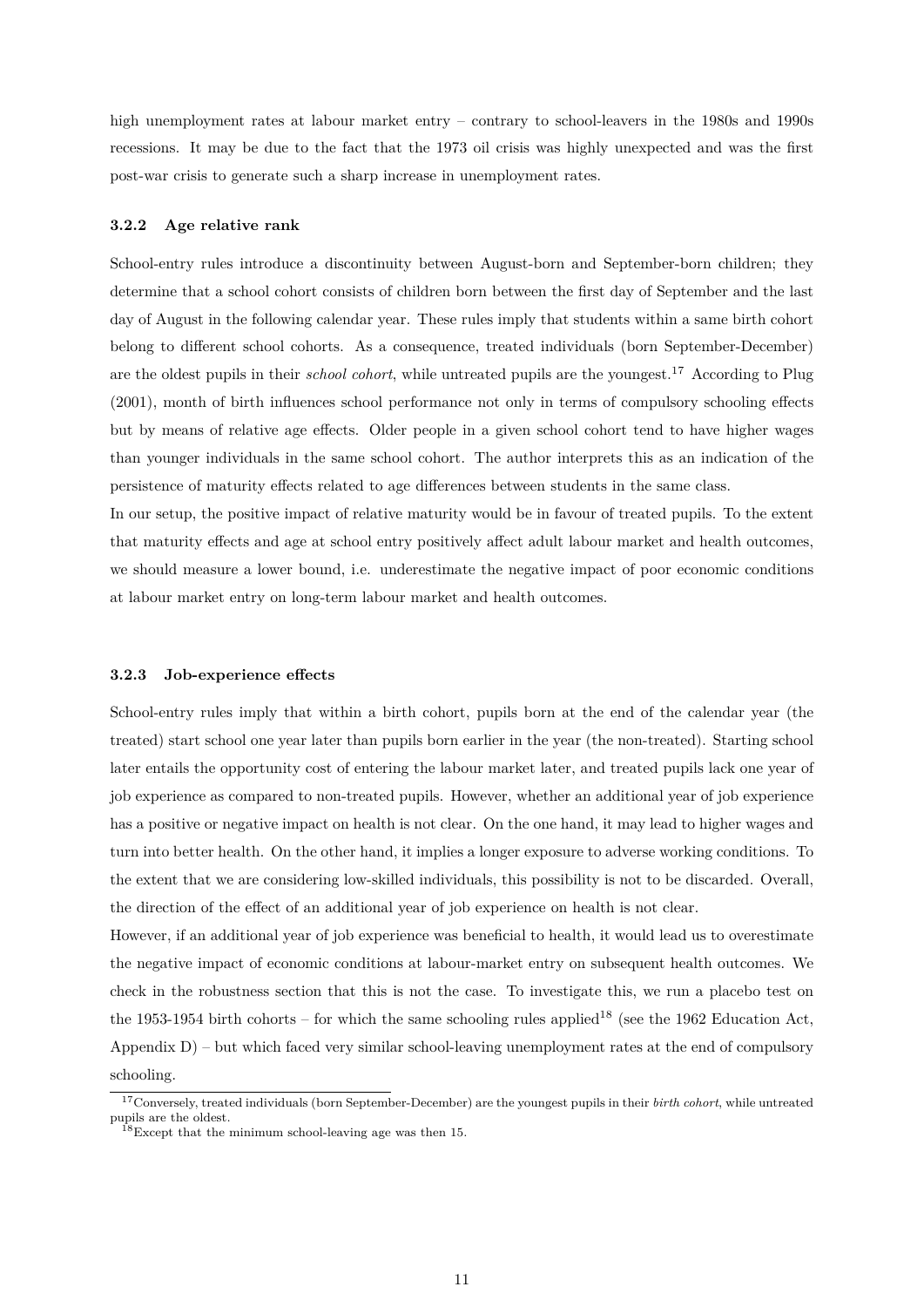#### <span id="page-12-0"></span>**3.2.4 School-cohort-size effects**

Since treated and non-treated pupils belong to different school cohorts, another concern has to do with school-cohort sizes. School-cohort size has been shown to have a negative impact on labor market outcomes due to an excess of supply on the labour market (e.g. [Berger](#page-19-8) [\(1985,](#page-19-8) [1989\)](#page-19-9); [Korenman and Neumark](#page-22-12) [\(1997\)](#page-22-12); [Macunovich](#page-22-13) [\(1999\)](#page-22-13); [Morin](#page-23-13) [\(2011\)](#page-23-13); [Welch](#page-24-4) [\(1979\)](#page-24-4)). We focus on three school cohorts only, which are not likely to be different in size.[19](#page-1-0) To the extent that cohort-size effects exist, however, we should measure a lower bound : the fertility rate peaked in 1957 and declined after that, so that for a given birth year the youngest school cohort (treated) would have higher wages on average than the previous school cohort.

### <span id="page-12-1"></span>**3.2.5 Differential incentives to take GCE O-level/CSE examinations**

Depending on their date of birth, individuals within the same school cohort were allowed to leave school only after one of two specific dates (Easter or the end of the summer term) upon reaching their final year of schooling. Pupils who reached age 16 between the 1*st* of September and the 31*st* of January had to complete their education until the following Easter. Students who reached the age of 16 between the 1*st* of February and the end of August were forced to leave school at the end of the summer term, typically in May/June. Pupils who left school at the end of the summer term, however, had higher incentives to take the exam at the end of Year 11 (O-Level/CSE qualifications) in which they could be awarded nationallyrecognized qualifications.[20](#page-1-0) In this context, the January/February discontinuity might introduce a bias in our analysis : treated pupils (born between September and December) are allowed to leave at Easter, and have less incentives to take the exam at the end of the year. It might impact their educational achievement as well as their adult labour market and health outcomes.

We check in the robustness section that this differential incentive in taking the exams at the end of Year 11 is not likely to bias our results.

### <span id="page-12-2"></span>**3.2.6 Season-of-birth effects**

We assume that individuals born between January and August and individuals born between September and December are identical in all observable and unobservable characteristics. Yet, a growing body of literature has shown the importance of season-of-birth effects on subsequent labour and health outcomes [\(Bound and Jaeger,](#page-19-10) [1996\)](#page-19-10). As the seasonality of births varies from one social group to another, the season of birth is likely to be correlated with parental sociodemographic characteristics. On US data, [Kestenbaum](#page-22-14) [\(1987\)](#page-22-14) reports that children born to high-income families are more likely to be born in spring. If this is the case in the UK context – and to the extent that children born to high-income families are in better health on average – untreated pupils (born January-August) would be in better health and we

<sup>&</sup>lt;sup>19</sup>Cohort sizes do not vary substantially from one year to the next. This is the reason why studies have focused on long term (typically 8-25 years) variations in cohort size [\(Morin](#page-23-13) [\(2011\)](#page-23-13)).

 $^{20}$ [Del Bono and Galinda-Rueda](#page-20-10) [\(2007\)](#page-20-10) implement a regression discontinuity design around the January/February discontinuity to estimate the impact of compulsory schooling on educational attainment and longer labour market outcomes. In this paper, we do not exploit the January/February discontinuity as in [Del Bono and Galinda-Rueda](#page-20-10) [\(2007\)](#page-20-10). First, because unemployment rates do not vary enough between Easter and the end of the summer term. Second, because our sample would probably be too small to detect any effect.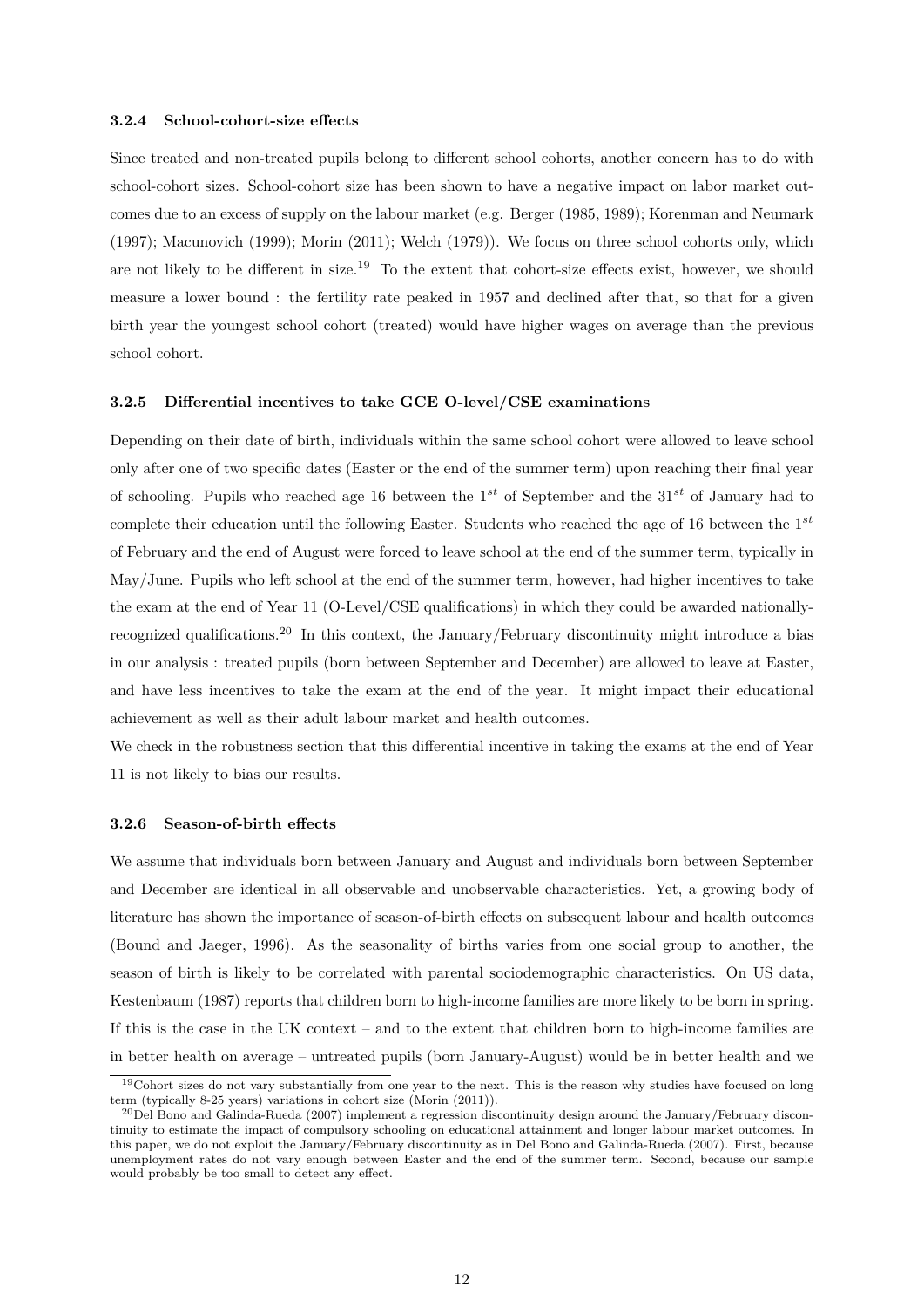would overestimate the impact of economic conditions at entry on adult health outcomes.

We check in the robustness section that our results are not likely to be biased by season-of-birth effects related to parental characteristics. To investigate this, we run a placebo test on the 1953-1954 birth cohorts as in section [3.2.3.](#page-11-1)

# <span id="page-13-0"></span>**4 Data**

We use data from the General Household Survey (GHS). The GHS is an annual survey of over 13,000 households and a nationally representative survey of private households in Great-Britain.<sup>[21](#page-1-0)</sup> It ran from 1972 to 2011 as a repeated cross-sectional survey.

Among other things, it includes information on demographics (including month-year of birth from 1983 to  $2001^{22}$  $2001^{22}$  $2001^{22}$ , the survey waves that we use), education (including the age at which the individual left full-time education and the highest qualification obtained), labour market characteristics (including earnings and employment status) and health (including health status, health care and health behaviours). Importantly, a number of the GHS respondents left full-time education immediately after the 1973 oil crisis, a period that experienced thriving unemployment rates.

We restrict our sample to all individuals born in 1958 and 1959 and who left full-time education in their last year of compulsory education. By doing so, we consider individuals who entered the labour market between Easter 1974 and Easter 1976. We further exclude truands, i.e. pupils who left full-time education before compulsory age, and pupils born in July/August.[23](#page-1-0) We also exclude individuals reporting that they never went to school or individuals whose highest qualification was equivalent to Year 12 or more.[24](#page-1-0) Finally, we restrict our sample to individuals who lived in England and Wales at the time the survey was carried out because we examine school-leaving rules operating in these countries.<sup>[25](#page-1-0)</sup> As the outcomes of interest are not collected consistently over the period (see Data Appendix [C.2\)](#page-36-0), we include all possible observations for each outcome to maximise sample size. Overall, our sample consists of a maximum of 1096 men over the 1986-2001 period and 1921 women over 1983-2001.

<sup>21</sup>See Data Appendix [C.1](#page-36-1) for more information on the sampling procedures and sample sizes in GHS.

<sup>&</sup>lt;sup>22</sup>Month and year of birth in 1983-1985 are only available for women who completed the Family Information section. They are available for all respondents over 1986-2001.

 $^{23}$ Under the 1962 Education Act, legislation allowed pupils born between the summer-leaving date (May/June) and the  $31^{st}$  of August to leave school at the summer-leaving date preceding their  $16^{th}$  birthday – i.e. at age 15. In this context, our sample should (i) include pupils born in July/August who left school at age 15 (ii) exclude pupils born in July/August who left full-time education at age 16, as the minimum school leaving age was not binding for them. Yet, patterns of school leaving seem to be quite different for pupils born in July/August. In particular, the proportion of pupils who left full-time education at binding age (i.e. at age 15) among pupils born in July/August is significantly lower than the proportion of pupils who left full-time education at binding age (i.e at age 16) among other pupils. It may be due to the fact that employers are reluctant to hire individuals under age 16 – being 15 years old at labour-market entry can be interpreted as a negative signal. We exclude all individuals born in July/August. By doing so, leaving school at age 16 in our sample becomes equivalent to leaving school at binding age.

<sup>24</sup>Obviously, individuals who left full-time education at age 16 could have engaged in further education and obtain higher degrees in adulthood (e.g A-Level equivalent degrees or higher degrees etc.). However, the proportion of individuals reporting Year 12-equivalent or higher degrees amounts to 20% in our sample, which is surprisingly high. One concern could be that the reported age at which individuals left full-time education suffers from measurement error. To minimise measurement error in this variable, we exclude individuals whose highest qualification was equivalent to Year 12 or more. Results are robust to re-introducing these observations (although results for men become marginally significant).

<sup>25</sup>Our data do not allow us to take into account migration patterns from Scotland or Northern Ireland, which is likely to generate some noise.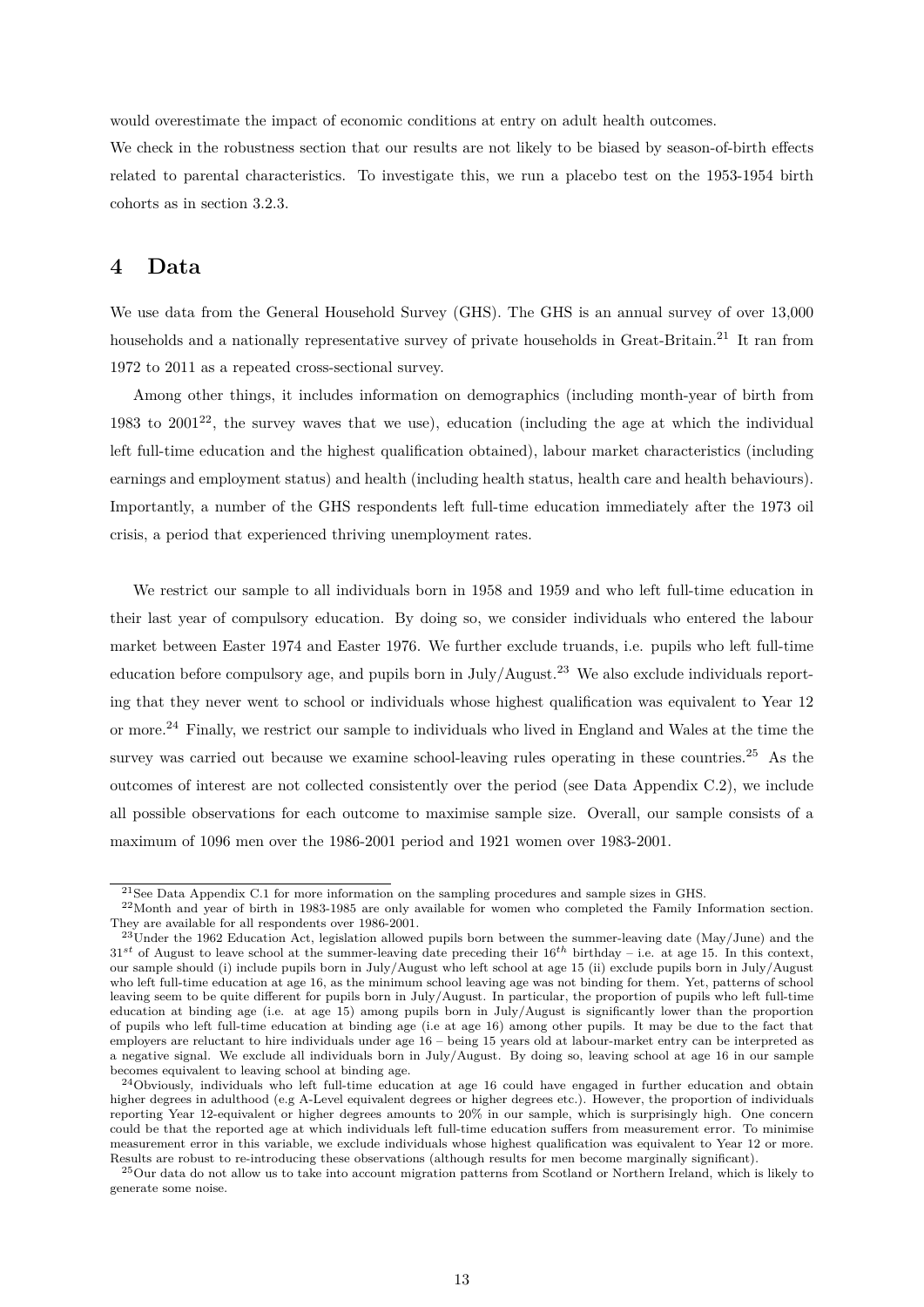In addition to the variables mentioned above – month-year of birth, the age at which the individual left full-time education, the highest degree obtained and the region in which she lives – we use some information on health status, health care and health behaviours. The GHS contains several health indicators that are comparable over the 1983-2001 period. They include self-reported health status (dichotomised as poor (fair or bad health) versus good health), the presence of a longstanding illness or disability and whether the respondent restricted his activity during the two weeks preceding the interview due to illness or injury. In addition, we create several dummy variables indicating whether the respondent consulted a General Practitioner (GP) during the two weeks preceding the interview or whether she went to hospital as an outpatient (inpatient) during the 3 months (12 months) preceding the interview. The GHS also includes self-reported health behaviours such as smoking and drinking (which are measured in alternate years).

It also provides information on the economic status of the individual (employed or self-employed, unemployed according to the ILO definition, keeping house, and other statuses (e.g. other unemployed, unable permanently, student, retired or other)). For those currently employed or self-employed, it indicates the time with the present employer. We use the usual gross weekly earnings from main job (available and measured in a consistent way over the 1984-2001 period) as our main measure of earnings.[26](#page-1-0)

Finally, we use some information regarding marriage history and fertility : marital status, age at first marriage (conditional on having been married), number of children (only for women) and age at first birth (only for women, and conditional on having at least one child).

Summary statistics for all the variables mentioned are shown separately by gender in Tables [1,](#page-29-0) [2](#page-30-0) and [3.](#page-30-1) We also provide a breakdown of our sample by survey wave and birth cohort in Table [4.](#page-31-0)

### <span id="page-14-0"></span>**5 Results**

# **5.1 The impact of leaving school in a bad economy on health status, health care and health behaviours**

Probit estimates of Equation [\(2\)](#page-9-0) are presented in Table [5](#page-32-0) for men and women respectively. Each line presents the marginal effect<sup>[27](#page-1-0)</sup> (resp. standard error and number of observations used in the model) of having left school in a bad economy (i.e. being treated) for a different health outcome. All our models control for interview and birth year as well as for a quadratic function of age in months – see Equation [\(2\)](#page-9-0). Our results show that over the whole period (1983-2001), men who left school in a bad economy have a 22% higher probability to smoke (at the 10% significance level) and a 27% higher probability to have ever smoked (at the 1% significance level). As regards the other health outcomes, the marginal effects for men are not statistically significant at conventional levels. However, leaving school in a bad economy seem to be particulary health-damaging for women. Marginal effects in Table [5](#page-32-0) imply that women who

 $^{26}$ Usual gross weekly earnings are measured in pounds. When running our regressions, we take the logarithm of earnings as our outcome variable.

<sup>&</sup>lt;sup>27</sup>Marginal effects are computed as marginal probability effects at the sample mean value of the regressors.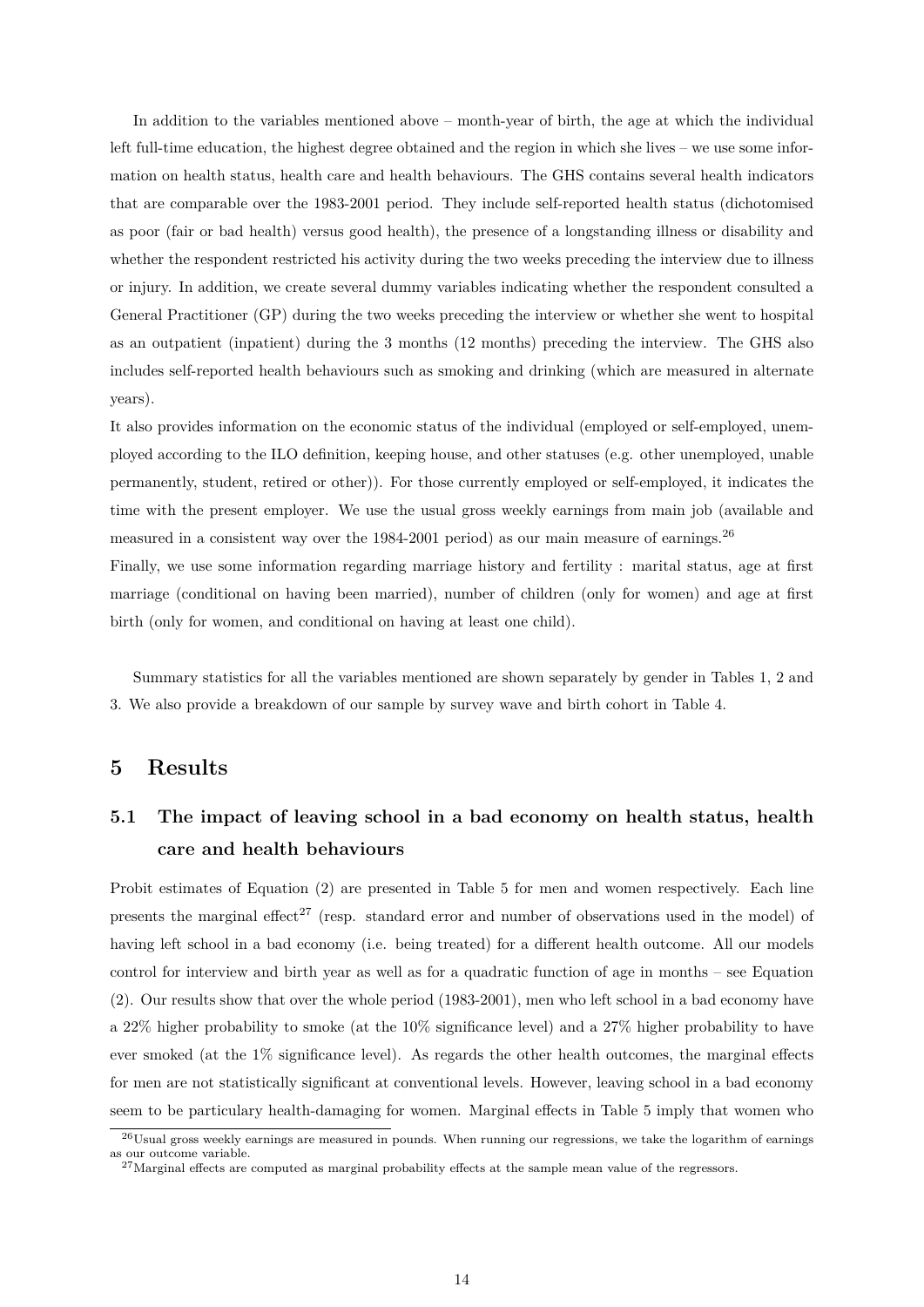left school in a bad economy have a 17% higher probability of reporting poor self-rated health (at the 1% significance level) than otherwise similar women over the whole period (1983-2001). Poor economic conditions at labour-market entry increase by 11% their probability of restricting their activity due to illness or injury during the two weeks preceding the interview (at the 5% significance level). It also raises the frequency at which they consult a GP (at the 1% significance level), since they are 17% more likely to consult the GP during the two weeks preceding the interview. In contrast, leaving school in a bad economy does not seem to affect women's propensity to suffer from a long-standing illness, nor to go to the hospital as an outpatient (inpatient) during the 3 months (12 months) preceding the interview. It does not seem to be particularly harmful to women's health behaviours such as smoking and drinking either.

Figures [5](#page-27-1) to [7](#page-28-0) present the impact of having left school in a bad economy on health outcomes in a lifecourse perspective. While estimates in Table [5](#page-32-0) provide the average impact of poor economic conditions at labour-market entry over the whole period (1983-2001), Figures [5](#page-27-1) to [7](#page-28-0) allow us to investigate whether this impact is driven by middle or long-term effects. Each figure pictures the marginal effect of having left school in a bad economy (i.e. of being treated) by interview year for a different health outcome, for men and women separately.<sup>[28](#page-1-0)</sup> For the sake of conciseness, these figures are presented only for health outcomes previously found to be significant in Table [5.](#page-32-0) For instance, Figure [5a](#page-27-1) (Figure [5b\)](#page-27-1) shows – for each interview year – the marginal effect of poor economic conditions at labour-market entry on the probability of currently smoking (having ever smoked) for men. Figure [6a](#page-28-1) (resp. Figure [6b](#page-28-1) and Figure [7a\)](#page-28-0) shows – for each interview year – the marginal effect of poor economic conditions at labour-market entry on the probability of reporting poorer health (resp. restricting one's activity and consulting the GP) for women.

Overall, these figures show that the average impact of leaving school in a bad economy on health does not seem to be particularly driven by middle or long-term effects. For each figure, the majority of marginal effects lie above the zero line for all interview years – and not particularly at the beginning or at the end of the interview period. Thus, men and women seem to negatively affected by poor economic conditions at labour-market entry over the whole period under study.

#### **5.1.1 The impact of leaving school on labour-market outcomes, marriage and fertility**

Labour market, marriage and fertility can be viewed as mechanisms by which leaving school in a bad economy affects long-term health. To investigate this further, we regress labour market, marriage and fertility proxies on the treatment variable  $T_i$  as well as on birth-year, the quadratic function of age and interview dummies (as in section [3.1,](#page-8-1) see Equation  $(2)$ ). Models are estimated by OLS or probit – depending on the nature of the dependent variable (continuous or dichotomous)).

Table [6](#page-33-0) presents the effect of having left school in a bad economy on labour-market outcomes for men and women respectively. We find no effect on unemployment, inactivity patterns and earnings, neither

<sup>28</sup>We compute marginal effects by interview year. This is why we lose statistical power compared to the main analysis presented in Table [5.](#page-32-0)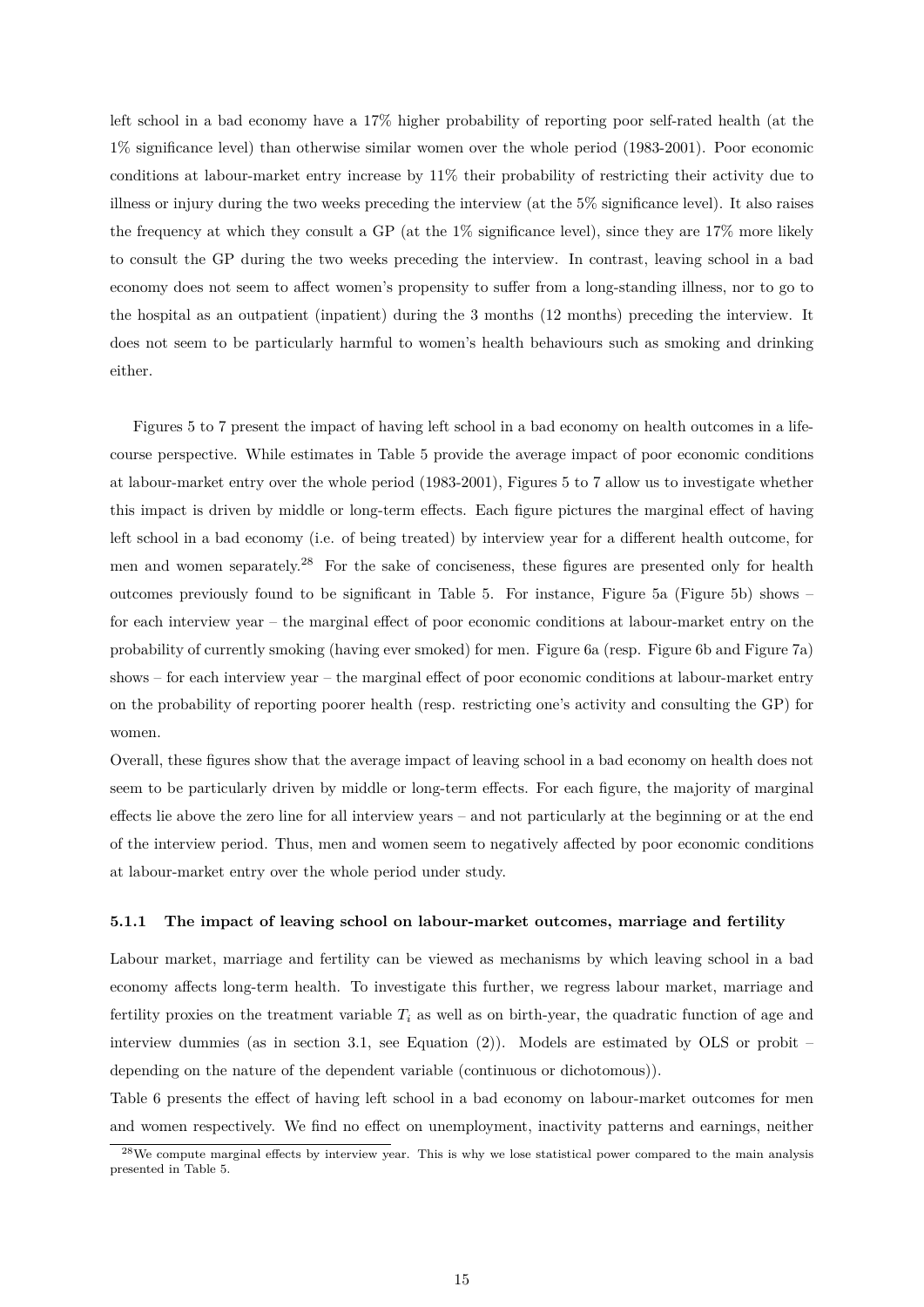for men, nor for women. Men and women who left school in a bad economy do not seem to have been in their current job for a shorter period of time.

Table [7](#page-33-1) presents the effect of having left school in a bad economy on marriage and fertility outcomes for men and women respectively. Our results show that leaving school in a bad economy does not seem to have a significant impact on marital status and age at first marriage, neither for men, nor for women. Women's number of children and age at first birth do not seem to be significantly affected by poor economic conditions at labour-market entry.

Overall, we do not find that leaving school in a bad economy has a lasting impact on labour-market, marriage and fertility outcomes 7 to 26 years after school-leaving. This is not really suprising, though, as we do consider a very specific population, i.e. low-educated individuals. Economic theory indeed predicts less persistence of poor economic conditions at school-leaving for low-skilled workers subsequent labourmarket outcomes. [Stevens](#page-24-0) [\(2007\)](#page-24-0), [Gaini et al.](#page-21-0) [\(2012\)](#page-21-0) and [Genda et al.](#page-21-1) [\(2010\)](#page-21-1) provide evidence that the negative effect of graduating in a bad economy on labour-market outcomes vanishes after a few years when considering low-educated individuals in Germany, France and the USA. As regards marriage and fertility outcomes, [Kondo](#page-22-11) [\(2012\)](#page-22-11) shows that labor market fluctuations in the USA induce only intertemporal adjustments for marriage timing without affecting reservation match quality or total fertility, which is consistent with our results.

### **5.2 Robustness Checks**

### **5.2.1 Placebo test**

Seasonality of birth linked to parental socio-demographic characteristics may be beneficial to students born January-August (non-treated pupils). It might lead to an overestimation of the negative impact of economic conditions at labour-market entry on adult outcomes (see section [3.2\)](#page-10-0). To investigate whether being born between January and August influences health, labour, marriage and fertility outcomes not in terms of economic conditions at labour market entry but by means of experience and parental sociodemographic characteristics, we run a placebo test on the 1953-1954 birth cohorts. The 1953 and 1954 birth cohorts faced very similar school-leaving unemployment rates at the end of compulsory schooling.[29](#page-1-0) School-leaving unemployment rates (averaged over March-June<sup>[30](#page-1-0)</sup>) varied from 2.475 to 2.675 over a threeyear period (1968-1970).

We re-run our probit models on the 1953-1954 cohorts. Results are presented in Table [8.](#page-34-0) As expected, we find no significant effect of being born between September and December (as compared to being born between January and August) on any health outcome (all coefficients are unsignificant at conventional levels), indicating that our results are not likely to be biased by season-of-birth effects.

<sup>&</sup>lt;sup>29</sup>The same school exit rules applied for the 1953 and 1954 birth cohorts (see the 1962 Education Act, Appendix [D\)](#page-37-0) except that the school compulsory age was 15.

 $30$ Unemployment rates are computed using administrative data, namely the monthly "registrant count" and borrowed from [Denman and McDonald](#page-20-13) [\(1996\)](#page-20-13).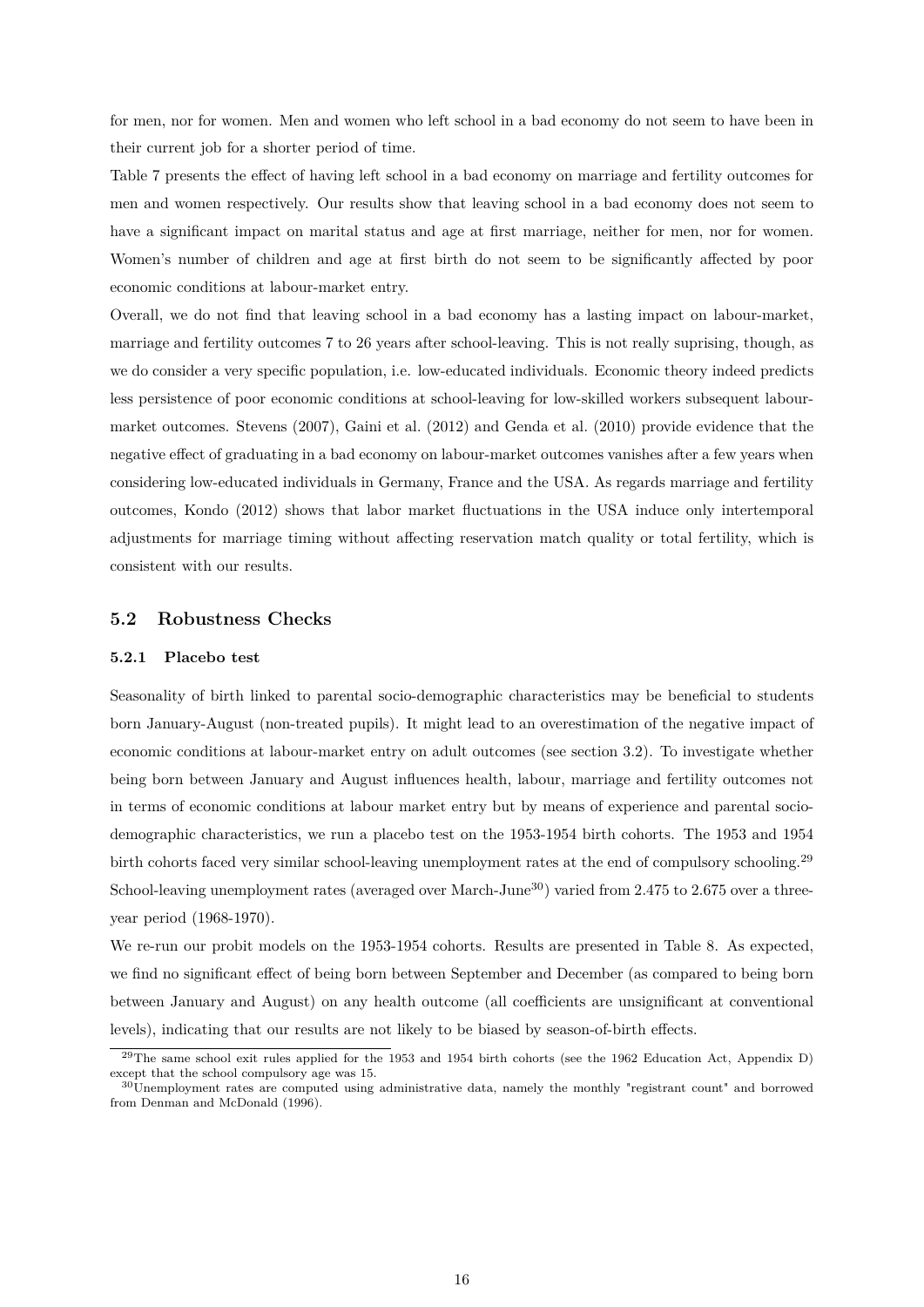#### **5.2.2 Differential incentives to take GCE O-level/CSE examinations**

One may worry that treated pupils have fewer incentives to take examinations at the end of Year 11. It might impact their educational achievement and later health outcomes. To control for this potential bias, we re-run our regressions controlling by an dummy variable indicating whether the individual holds a Year-11-equivalent qualification (O-level, CSE etc.). Our results are virtually unchanged.

### **5.2.3 Alternative empirical approach**

Up to now, our treatment variable has been a dummy variable indicating whether an individual was born at the end of the calendar year or earlier in the year. We have considered the 1958 and 1959 cohorts. A possible drawback of this approach is that is linearises the impact of the treatment across the two birth cohorts – which may be problematic to the extent that treated pupils do not face the same increase in school-leaving unemployment rates as compared to non-treated pupils across the two birth cohorts (a 0.7 and a 1.1 point increase respectively).

To deal with this potential problem, we estimate the following equation :

<span id="page-17-1"></span>
$$
H_i = \lambda + \pi U R_i + BirthYear_i + f(BirthMonth_i) + InterviewYear_i + \eta_i
$$
\n(3)

where  $UR_i$  denotes the school-leaving unemployment rate faced by individual *i* and the other variables are presented in section [3.](#page-8-0)

Probit estimates of Equation [\(3\)](#page-17-1) are presented in Table [9](#page-35-0) and are very similar to the ones presented in the main analysis – see Table [5.](#page-32-0) In particular, estimates in Table [9](#page-35-0) imply that a one-point increase in school-leaving unemployment rates leads to a 16% higher probability to report poor health and a 23% higher probability to have ever smoked among men (at the  $10\%$  and  $5\%$  significance level respectively). Similarly, it leads to a 16% higher probability to report poor health (at the 5% significance level), a 9% higher probability to restrict one's activity due to illness or injury (at the 5% significance level) and a 11% higher probability to consult the GP (at the 10% level) among women.

### <span id="page-17-0"></span>**6 Conclusion**

In this paper, we provide evidence of the impact of leaving school in a bad economy on long-term health status, health care consumption and health behaviours. We consider pupils in England and Wales who left school in their last year of compulsory schooling immediately after the 1973 oil crisis and whose schoolleaving behaviour in worse economic conditions was exogeneously induced by compulsory schooling laws. We provide evidence that these pupils did not engage in endogeneous timing. We use a repeated cross section of individuals over 1983-2001 from the General Household Survey (GHS) and take a life-course perspective. We show that men who left school in a bad economy have a higher probability of smoking and of having smoked. Women having left school in a bad economy also have a higher probability to report poorer health, to restrict their activity due to illness or injury and to consult the GP over the whole period under study. We find no significant results on labour-market, marriage and fertility outcomes.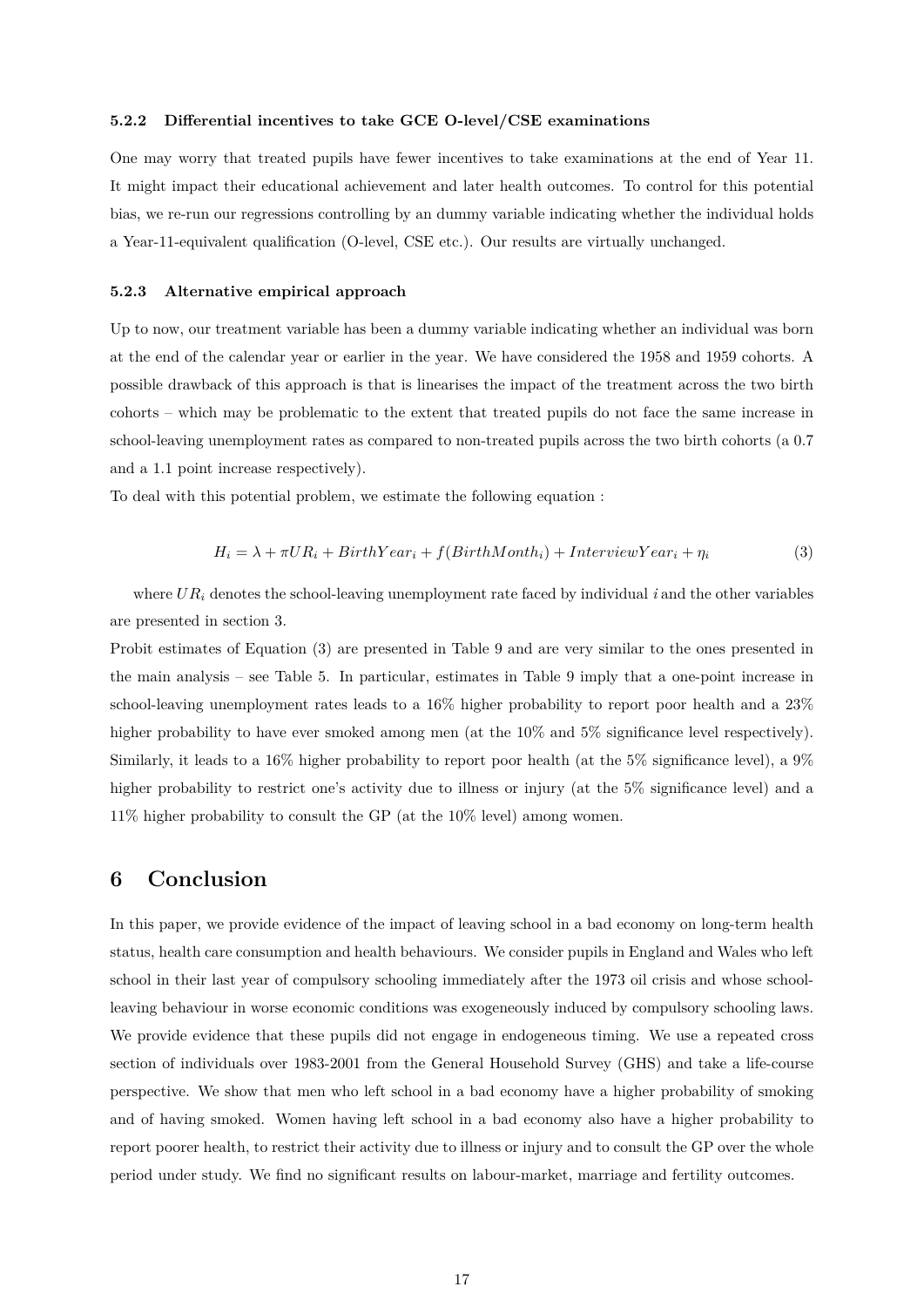Overall, our results provide evidence that leaving school in a bad economy has a large, lasting and negative impact on health and health behaviours among low-educated individuals. [\(Cutler et al.,](#page-20-8) [2014\)](#page-20-8) documents that the impact of poor economic conditions of subsequent health is likely to be larger for lower-educated individuals, i.e. that education plays a protective role. If this is the case, economic conditions at labour-market entry would be an important determinant of education-based inequalities in health.

Our results are consistent with the idea that poor economic conditions have an impact – at least in the short-run – on labour-market, marriage and fertility outcomes, which cumulate over the lifecourse and later translate into worse health. We cannot totally discard the hypothesis, however, that leaving school in a bad economy generates an initial and negative health shock (e.g. through addictive behaviours) which is not compensated over the life-course. A promising avenue for future research would consist in investigating which hypothesis is most likely to hold in the data.

There are some limitations to our study. The most notable is the small sample size, which generates quite imprecise results. In particular, the subsample of men is rather small, so that our results on this population cannot be interpreted as ruling out any damaging impact of poor economic conditions at labour-market entry on health outcomes. We plan to use data from the Health Survey for England (HSE) to increase sample size and consider a broader set of health outcomes.

A potential extrapolation of our findings is that the Great recession will have lasting and negative health effects among lower-educated individuals. However, the external validity of our findings depends on the similarity between the 1958 and 1959 GLS cohorts and current cohorts of school-leavers. It also depends on the similarity between the 1973 crisis and the current Great recession. To the extent that the 1973 oil crisis and the current Great recession do not seem to have had the same effects on unemployment rates, wages and working conditions, the external validity of our study is still an open issue.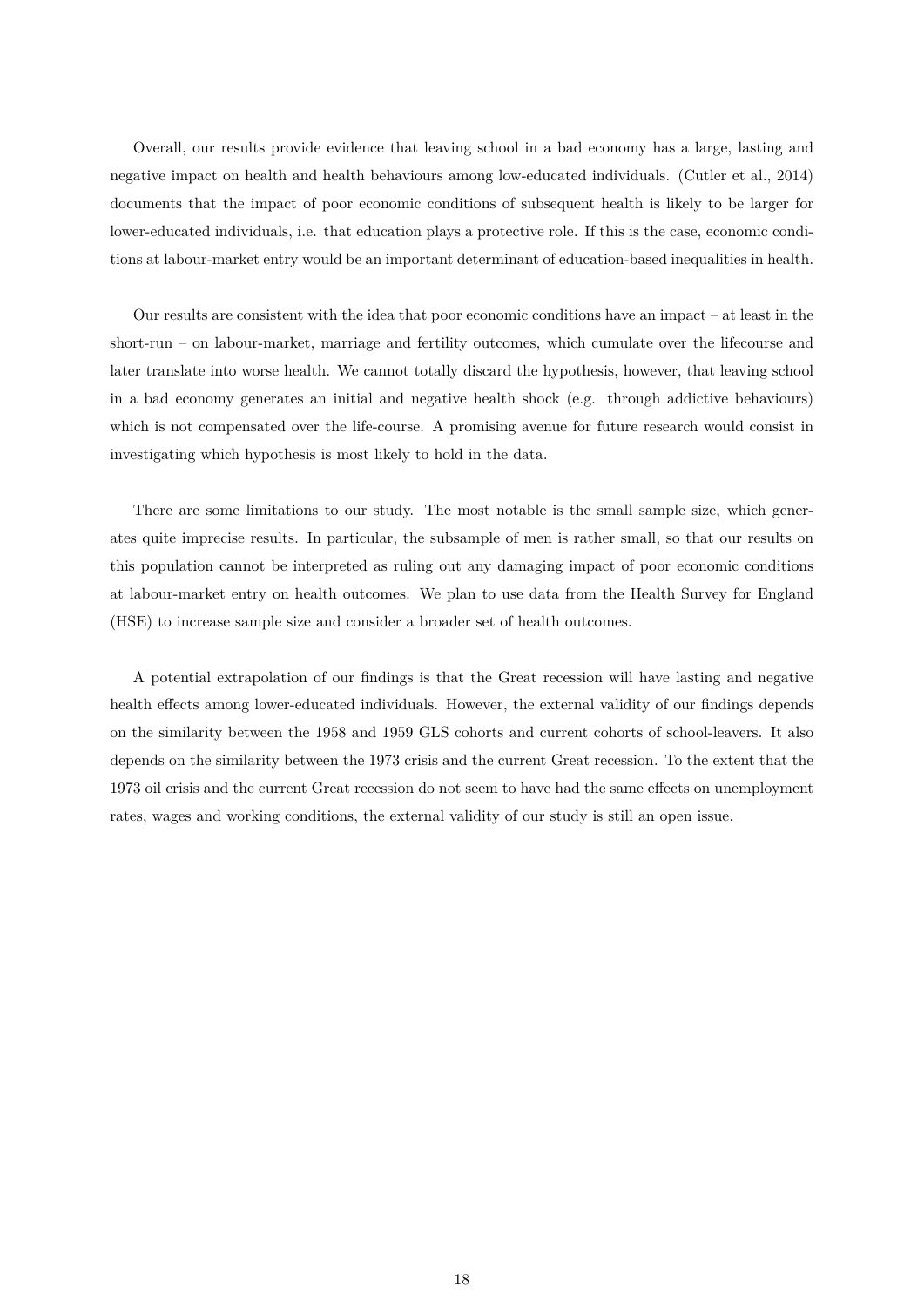# **Bibliography**

- <span id="page-19-7"></span>Allison, P. (2012): "When Can You Safely Ignore Multicollinearity?" *Statistical Horizons*, September 10.
- <span id="page-19-0"></span>BELL, D. N. AND D. G. BLANCHFLOWER (2011): "Young people and the Great Recession," Oxford *Review of Economic Policy*, 27, 241–267.
- <span id="page-19-8"></span>Berger, M. C. (1985): "The effect of cohort size on earnings growth: A reexamination of the evidence," *The Journal of Political Economy*, 93, 561–573.
- <span id="page-19-9"></span>——— (1989): "Demographic cycles, cohort size, and earnings," *Demography*, 26, 311–321.
- <span id="page-19-4"></span>BETTS, J. R. AND L. L. MCFARLAND (1995): "Safe Port in a Storm: The Impact of Labor Market Conditions on Community College Enrollments," *The Journal of Human Resources*, 30, pp. 741–765.
- <span id="page-19-6"></span>BHATTARAI, K. (2011): "Impact of exchange rate and money supply on growth, inflation and interest rates in the UK," *International Journal of Monetary Economics and Finance*, 4, 355–371.
- <span id="page-19-10"></span>Bound, J. and D. A. Jaeger (1996): "On the Validity of Season of Birth as an Instrument in Wage Equations: A Comment on Angrist & Krueger's" Does Compulsory School Attendance Affect Scho," Tech. rep., National bureau of economic research (NBER) Working Paper No. 5835.
- <span id="page-19-1"></span>Browning, M. and E. Heinesen (2012): "Effect of job loss due to plant closure on mortality and hospitalization," *Journal of Health Economics*, 31, 599–616.
- Browning, M., A. Moller Dano, and E. Heinesen (2006): "Job displacement and stress-related health outcomes," *Health Economics*, 15, 1061–1075.
- BRUNNER, B. AND A. KUHN (2010): "The impact of labor market entry conditions on initial job assignment, human capital accumulation, and wages," Tech. rep., Discussion paper series//Forschungsinstitut zur Zukunft der Arbeit.
- <span id="page-19-3"></span>Buchmueller, T. C., M. Grignon, F. Jusot, and M. Perronnin (2007): "Unemployment and mortality in France, 1982-2002," Tech. rep., Centre for Health Economics and Policy Analysis (CHEPA) Working paper 07/04, McMaster University.
- Burgess, S., C. Propper, H. Rees, and A. Shearer (2003): "The class of 1981: the effects of early career unemployment on subsequent unemployment experiences," *Labour Economics*, 10, 291–309.
- <span id="page-19-5"></span>Card, D. and T. Lemieux (2001): *An Economic Analysis of Risky Behavior Among Youth*, University of Chicago Press, Chicago, chap. Dropout and enrollment trends in the post-war period: what went wrong in the 1970s, pp 439–432.
- <span id="page-19-2"></span>CAROLI, E. AND M. GODARD (2014): "Does Job Insecurity Deteriorate Health? A causal approach for Europe." Tech. rep., IZA Working Paper DP No. 8299.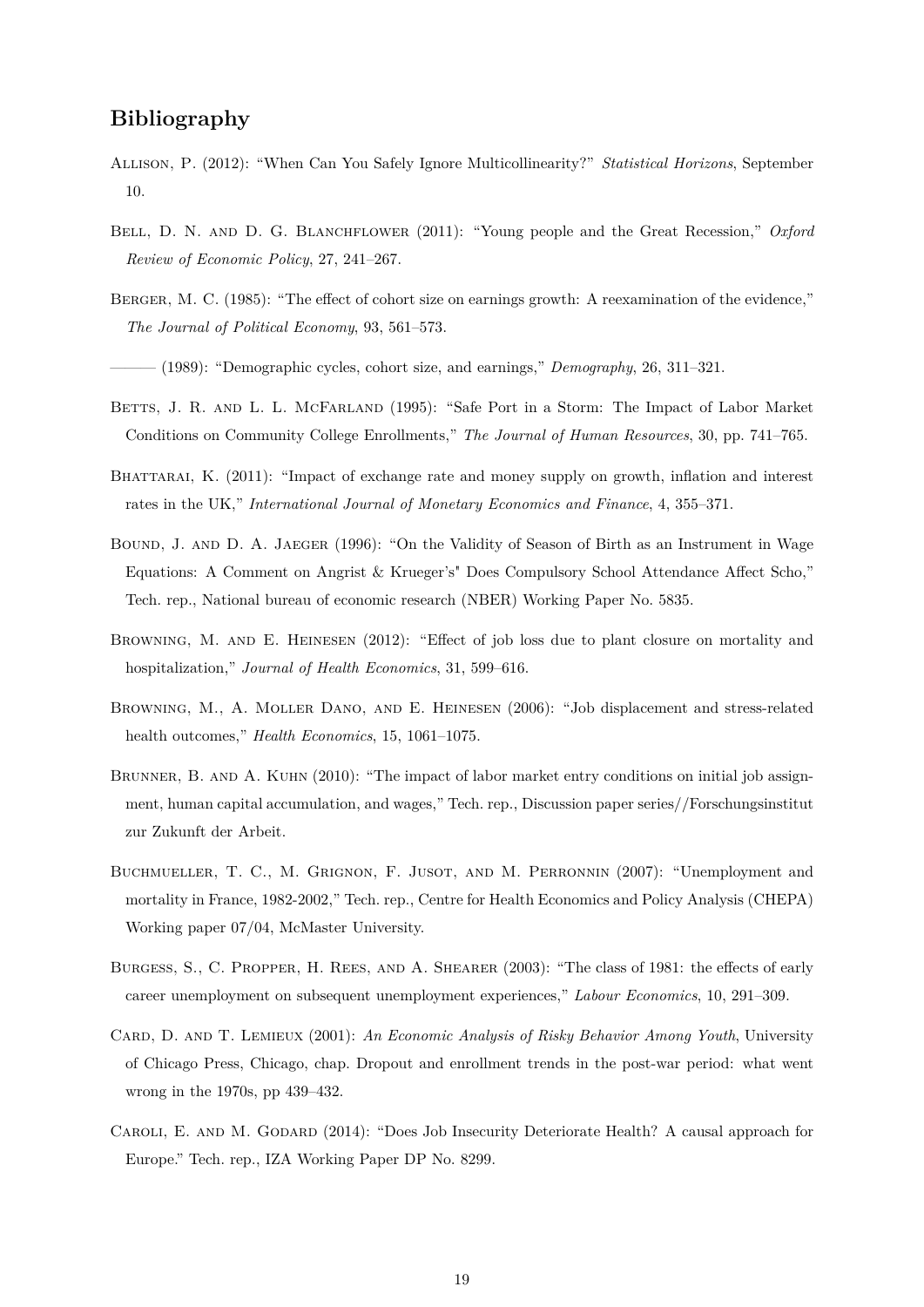- <span id="page-20-4"></span>Charles, K. K. and P. DeCicca (2008): "Local labor market fluctuations and health: is there a connection and for whom?" *Journal of Health Economics*, 27, 1532–1550.
- <span id="page-20-11"></span>Clark, D. and H. Royer (2013): "The effect of education on adult mortality and health : evidence from Britain," *American Economic Review*, 103, 2087–2120.
- Cockx, B. and M. Picchio (2012): "Scarring effects of remaining unemployed for long-term unemployed school-leavers," *Journal of the Royal Statistical Society: Series A (Statistics in Society)*.
- <span id="page-20-0"></span>Currie, J. (2009): "Healthy, Wealthy, and Wise: Socioeconomic Status, Poor Health in Childhood, and Human Capital Development," *Journal of Economic Literature*, 47, 87–122.
- <span id="page-20-8"></span>Cutler, D., W. Huang, and A. Lleras-Muney (2014): "When Does Education Matter? The Protective Effect of Education for Cohorts Graduating in Bad Times," Tech. rep., NBER Working Paper No. 20156.
- <span id="page-20-9"></span>CUTLER, D. M. AND A. LLERAS-MUNEY (2006): "Education and health: evaluating theories and evidence," Tech. rep., National Bureau of Economic Research Working Paper No. 12352.
- <span id="page-20-5"></span>Dave, D. M. and I. R. Kelly (2012): "How does the business cycle affect eating habits?" *Social Science & Medicine*, 74, 254–262.
- <span id="page-20-2"></span>DEB, P., W. GALLO, P. AYYAGARI, J. FLETCHER, AND J. SINDELAR (2011): "The effect of job loss on overweight and drinking," *Journal of Health Economics*, 30, 317–327.
- <span id="page-20-6"></span>DEE, T. S. (2001): "Alcohol abuse and economic conditions: evidence from repeated cross-sections of individual-level data," *Health Economics*, 10, 257–270.
- <span id="page-20-10"></span>DEL BONO, E. AND F. GALINDA-RUEDA (2007): "The long-term impacts of compulsory schooling : evidence from a natural experiment in school leaving dates." *CEE Discussion Papers 0074, Centre for the Economics of Education, LSE.*
- <span id="page-20-13"></span>DENMAN, J. AND P. MCDONALD (1996): "Unemployment statistics from 1881 to the present day," *Labour Market Trends*, 104, 5–18.
- <span id="page-20-12"></span>DEVEREUX, P. J. AND R. A. HART (2010): "Forced to be rich? Returns to compulsory schooling in Britain," *The Economic Journal*, 120, 1345–1364.
- <span id="page-20-1"></span>Duleep, H. O. (1986): "Measuring the effect of income on adult mortality using longitudinal administrative record data," *Journal of Human Resources*, 21, 238–251.
- <span id="page-20-7"></span>ECONOMOU, A., A. NIKOLAOU, AND I. THEODOSSIOU (2008): "Are recessions harmful to health after all?: evidence from the European Union," *Journal of Economic Studies*, 35, 368–384.
- <span id="page-20-3"></span>ELIASON, M. AND D. STORRIE (2009a): "Does job loss shorten life?" *Journal of Human Resources*, 44, 277–302.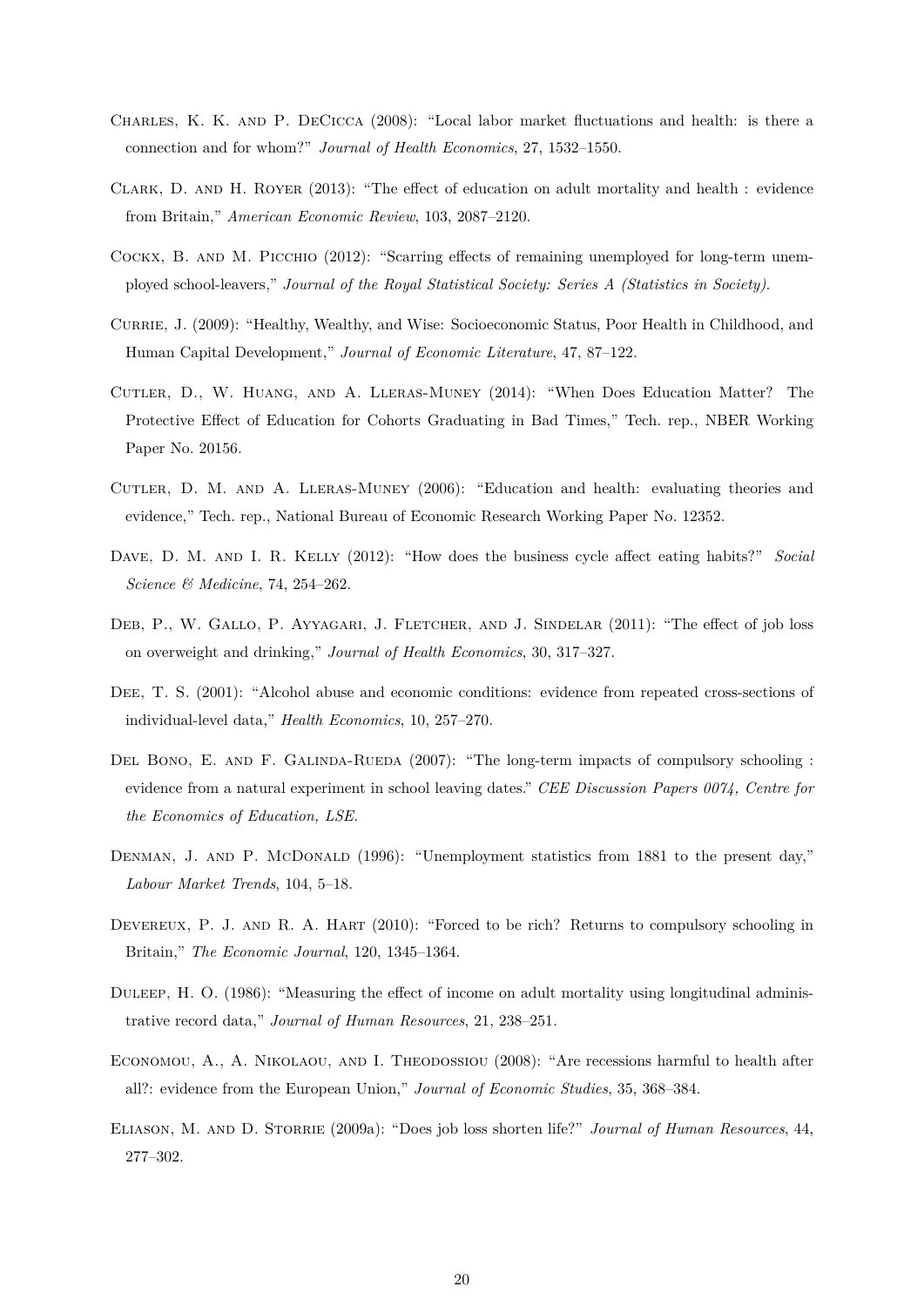——— (2009b): "Job loss is bad for your health–Swedish evidence on cause-specific hospitalization following involuntary job loss," *Social Science & Medicine*, 68, 1396–1406.

- <span id="page-21-5"></span>Fischer, J. A. and A. Sousa-Poza (2009): "Does job satisfaction improve the health of workers? New evidence using panel data and objective measures of health," *Health Economics*, 18, 71–89.
- <span id="page-21-6"></span>FLETCHER, J. M., J. L. SINDELAR, AND S. YAMAGUCHI (2011): "Cumulative effects of job characteristics on health," *Health Economics*, 20, 553–570.
- FREDRIKSSON, P. AND B. ÖCKERT (2006): "Is Early Learning Really More Productive? The Effect of School Starting Age on School and Labor Market Performance," Tech. rep., IZA Working Paper DP No. 1659.
- <span id="page-21-0"></span>GAINI, M., A. LEDUC, AND A. VICARD (2012): "A scarred generation? French evidence on young people entering into a tough labour market," Tech. rep., Institut National de la Statistique et des Etudes Economiques, DESE G 2012/05.
- <span id="page-21-3"></span>GARDNER, J. AND A. J. OSWALD (2007): "Money and mental wellbeing: A longitudinal study of medium-sized lottery wins," *Journal of Health Economics*, 26, 49–60.
- <span id="page-21-1"></span>GENDA, Y., A. KONDO, AND S. OHTA (2010): "Long-term effects of a recession at labor market entry in Japan and the United States," *Journal of Human Resources*, 45, 157–196.
- <span id="page-21-7"></span>GERDTHAM, U. AND C. RUHM (2006): "Deaths rise in good economic times : Evidence from the OCDE," *Economic and Human Biology*, 4, 298–316.
- <span id="page-21-2"></span>GIBBONS, R. AND M. WALDMAN (2006): "Enriching a Theory of Wage and Promotion Dynamics inside Firms," *Journal of Labor Economics*, 24, 59–108.
- <span id="page-21-10"></span>GRENET, J. (2013): "Is extending compulsory schooling alone enough to raise earnings? Evidence from French and British compulsory Laws," *The Scandinavian Journal of Economics*, 115, 176–210.
- <span id="page-21-4"></span>Grossman, M. (1972): "On the concept of health capital and the demand for health," *The Journal of Political Economy*, 80, 223–255.
- <span id="page-21-8"></span>GUSTMAN, A. L. AND T. L. STEINMEIER (1981): "The impact of wages and unemployment on youth enrollment and labor supply," *The Review of Economics and Statistics*, 63, 553–561.
- <span id="page-21-9"></span>GUTIÉRREZ-DOMÈNECH, M. (2008): "The impact of the labour market on the timing of marriage and births in Spain," *Journal of Population Economics*, 21, 83–110.
- <span id="page-21-12"></span>Hair, F. J. J., R. E. Anderson, R. L. Tatham, and W. C. Black (1995): *Multivariate data analysis*, 3rd edn. New York: Maxwell Macmillan.
- <span id="page-21-11"></span>HARMON, C. AND I. WALKER (1995): "Estimates of the economic returns to schooling in the United Kingdom," *American Economic Review*, 85, 1278–1296.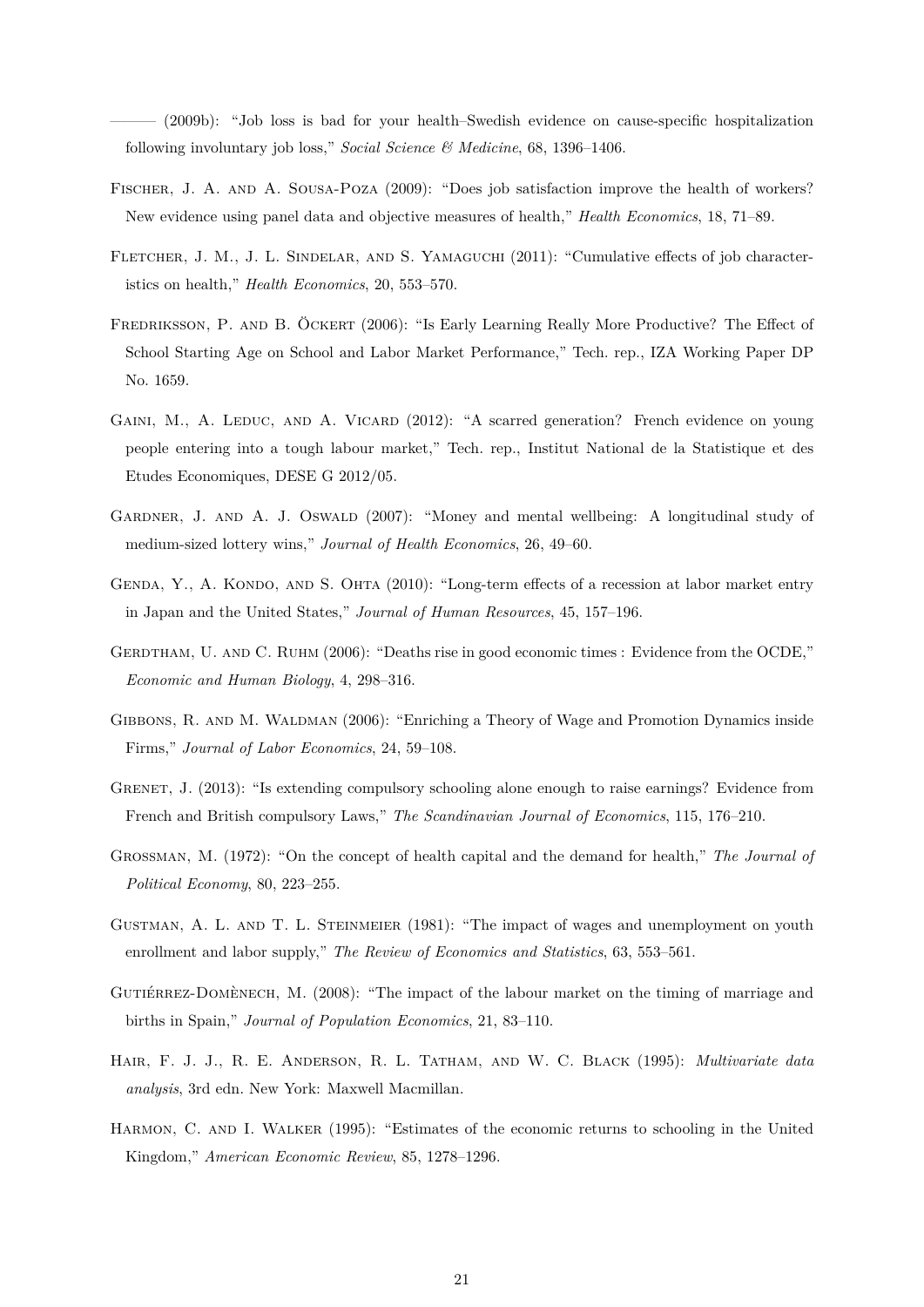- <span id="page-22-9"></span>HASHIMOTO, Y. AND A. KONDO (2012): "Long-term effects of labor market conditions on family formation for Japanese youth," *Journal of the Japanese and International Economies*, 26, 1–22.
- <span id="page-22-2"></span>HERSHBEIN, B. J. (2012): "Graduating High School in a Recession: Work, Education, and Home Production," *The BE journal of economic analysis & policy*, 12, 1–30.
- <span id="page-22-4"></span>Hessel, P. and M. Avendano (2013): "Are economic recessions at the time of leaving school associated with worse physical functioning in later life?" *Annals of Epidemiology*, 23, 708–715.
- <span id="page-22-10"></span>HOFMANN, B. AND K. HOHMEYER (2014): "The effect of the business cycle at college graduation on fertility,".
- <span id="page-22-0"></span>Kahn, L. B. (2010): "The long-term labor market consequences of graduating from college in a bad economy," *Labour Economics*, 17, 303–316.
- Kelly, I. R., D. M. Dave, J. L. Sindelar, and W. T. Gallo (2012): "The impact of early occupational choice on health behaviors," *Review of Economics of the Household*, 10, 1–34.
- <span id="page-22-14"></span>Kestenbaum, B. (1987): "Seasonality of birth: two findings from the decennial census." *Social Biology*, 34, 244–8.
- <span id="page-22-1"></span>KONDO, A. (2007): "Differential effects of graduating during a recession across race and gender," Tech. rep., ISERP Working Paper 07-05.
- <span id="page-22-11"></span>——— (2012): "Gender-specific labor market conditions and family formation," *Journal of Population Economics*, 25, 151–174.
- <span id="page-22-12"></span>KORENMAN, S. AND D. NEUMARK (1997): "Cohort crowding and youth labor markets: a cross-national analysis," Tech. rep., NBER Working Paper No. 6031.
- <span id="page-22-3"></span>Llena-Nozal, A. (2009): "The effect of work status and working conditions on mental health in four OECD countries," *National Institute Economic Review*, 209, 72–87.
- <span id="page-22-5"></span>Maclean, J. C. (2013): "The health effects of leaving school in a bad economy," *Journal of Health Economics*, 32, 951–964.
- <span id="page-22-6"></span> $(2014a)$ : "Does leaving school in an economic downturn impact access to employer-sponsored health insurance?" *IZA Journal of Labor Policy*, 3, 19.
- <span id="page-22-7"></span>– (2014b): "Does leaving school in an economic downturn persistently affect body weight? Evidence from panel data," *mimeo*.
- <span id="page-22-8"></span>——— (2014c): "The Lasting Effects of Leaving School in an Economic Downturn on Alcohol Use," *Industrial and Labor Relations Review, forthcoming*.
- <span id="page-22-13"></span>Macunovich, D. J. (1999): "The fortunes of one's birth: Relative cohort size and the youth labor market in the United States," *Journal of Population Economics*, 12, 215–272.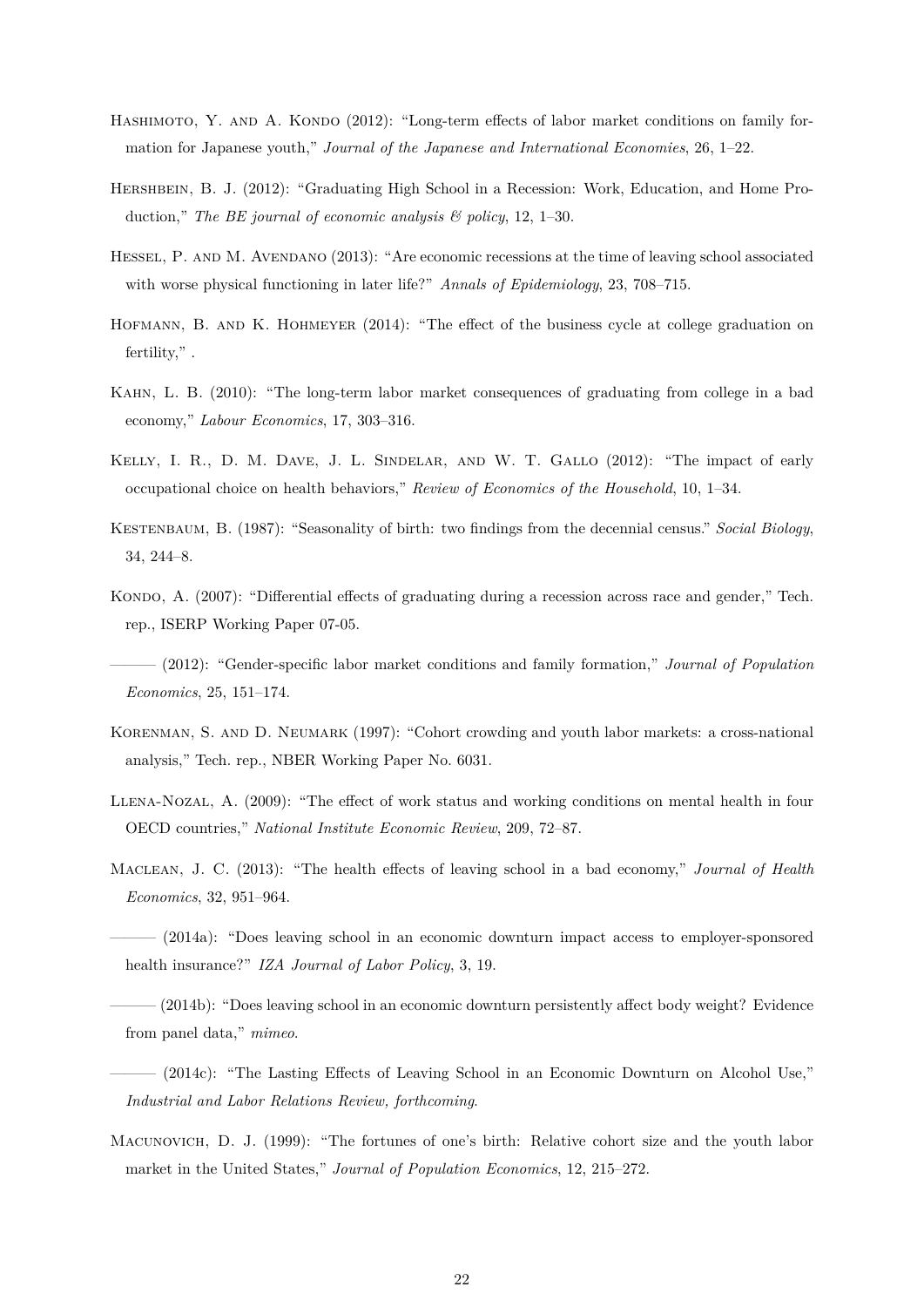- <span id="page-23-10"></span>MCVICAR, D. AND P. RICE (2001): "Participation in further education in England and Wales: an analysis of post-war trends," *Oxford Economic Papers*, 53, 47–66.
- <span id="page-23-9"></span>Micklewright, J., M. Pearson, and S. Smith (1989): "Has Britain an early school-leaving problem?" *Fiscal Studies*, 10, 1–16.
- <span id="page-23-13"></span>Morin, L.-P. (2011): "Cohort size and youth earnings: evidence from a quasi-experiment," Tech. rep., Canadian Labour Market and Skills Researcher Network (CLSRN) Working Paper No. 85.
- <span id="page-23-4"></span>Neumayer, E. (2004): "Recessions lower (some) mortality rates:: evidence from Germany," *Social Science & Medicine*, 58, 1037–1047.
- O'Callaghan, E., T. Gibson, H. A. Colohan, D. Walshe, P. Buckley, C. Larkin, and J. L. WADDINGTON (1991): "Season of birth in schizophrenia. Evidence for confinement of an excess of winter births to patients without a family history of mental disorder." *The British Journal of Psychiatry*, 158, 764–769.
- <span id="page-23-11"></span>Oreopoulos, P. (2006): "Estimating average and local average treatment effects of education when compulsory schooling laws really matter," *American Economic Review*, 96, 152–175.
- <span id="page-23-0"></span>Oreopoulos, P., T. von Wachter, and A. Heisz (2012): "The short-and long-term career effects of graduating in a recession," *American Economic Journal: Applied Economics*, 4, 1–29.
- <span id="page-23-12"></span>Plug, E. J. (2001): "Season of birth, schooling and earnings," *Journal of Economic Psychology*, 22, 641–660.
- <span id="page-23-3"></span>Robone, S., A. M. Jones, and N. Rice (2011): "Contractual conditions, working conditions and their impact on health and well-being," *The European Journal of Health Economics*, 12, 429–444.
- <span id="page-23-5"></span>Ruhm, C. (2000): "Are Recessions Good For Your Health?" *The Quarterly Journal of Economics*, 115, 617–650.
- <span id="page-23-6"></span>Ruhm, C. J. (2003): "Good times make you sick," *Journal of Health Economics*, 22, 637–658.
- <span id="page-23-7"></span>——— (2004): "Macroeconomic conditions, health and mortality," Tech. rep., NBER Working Paper No. 11007.
- <span id="page-23-8"></span>——— (2005): "Healthy living in hard times," *Journal of Health Economics*, 24, 341–363.
- <span id="page-23-2"></span>Salm, M. (2009): "Does job loss cause ill health?" *Health Economics*, 18, 1075–1089.
- <span id="page-23-1"></span>SCHOAR, A. AND L. ZUO (2011): "Shaped by booms and busts: How the economy impacts CEO careers and management styles," Tech. rep., NBER Working Paper No. 17590.
- Sham, P. C., E. O'Callaghan, N. Takei, G. K. Murray, E. H. Hare, and R. M. Murray (1992): "Schizophrenia following pre-natal exposure to influenza epidemics between 1939 and 1960." *The British Journal of Psychiatry*, 160, 461–466.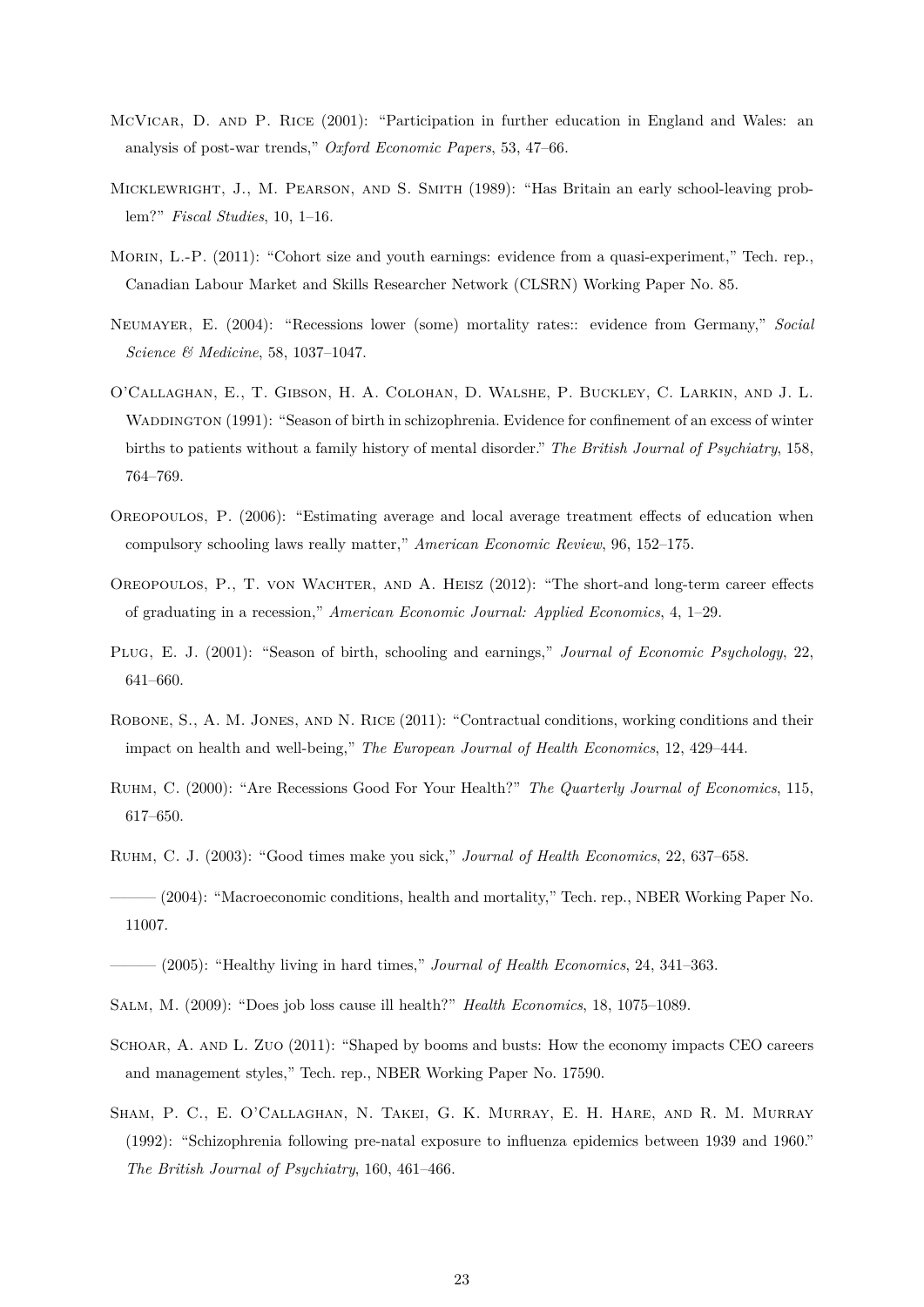- <span id="page-24-3"></span>Sharp, C., D. Hutchison, and W. Keys (2002): "Comparing School Systems to Explain Enduring Birth Date Effects: A Response to McDonald (2001)," *Compare*, 32, 239–241.
- <span id="page-24-0"></span>Stevens, K. (2007): "Adverse Economic Conditions at Labour Market Entry: Permanent Scars or Rapid Catch-up," Tech. rep., Department of Economics, University College London, Job Market Paper.
- <span id="page-24-1"></span>SULLIVAN, D. AND T. VON WACHTER (2009): "Job displacement and mortality: An analysis using administrative data," *The Quarterly Journal of Economics*, 124, 1265–1306.
- WATSON, C. G., T. KUCALA, C. TILLESKJOR, AND L. JACOBS (1984): "Schizophrenic birth seasonality in relation to the incidence of infectious diseases and temperature extremes," *Archives of General Psychiatry*, 41, 85–90.
- <span id="page-24-4"></span>Welch, F. (1979): "Effects of cohort size on earnings: the baby boom babies' financial bust," *The Journal of Political Economy*, 87, S65–S97.
- <span id="page-24-2"></span>Wolbers, M. H. (2007): "Employment Insecurity at Labour Market Entry and Its Impact on Parental Home Leaving and Family Formation A Comparative Study among Recent Graduates in Eight European Countries," *International journal of comparative sociology*, 48, 481–507.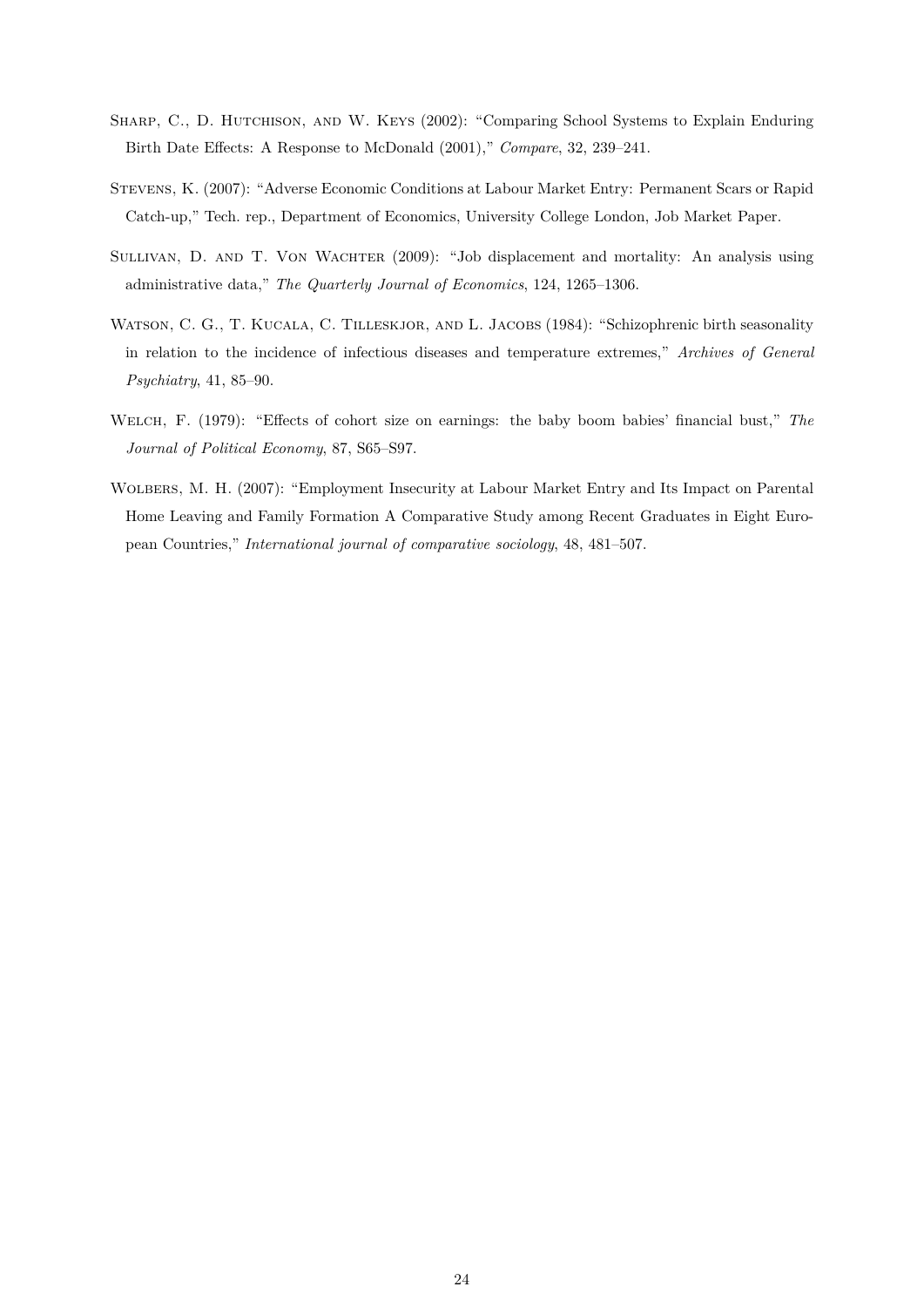# <span id="page-25-0"></span>**A Figures**

| Birth year | Month of birth        | School starting date | Allowed to leave school |
|------------|-----------------------|----------------------|-------------------------|
| (1)        | (2)                   | (3)                  | (4)                     |
| 1958       | January               | Sept. 1963           | Easter 1974             |
| 1958       | February              | Sept. 1963           | $\text{May/June}$ 1974  |
| 1958       | March                 | Sept. 1963           | May/June 1974           |
| 1958       | April                 | Sept. 1963           | $\text{May/June}$ 1974  |
| 1958       | May                   | Sept. 1963           | May/June 1974           |
| 1958       | June                  | Sept. 1963           | May/June 1974           |
| 1958       | July                  | Sept. 1963           | May/June 1974           |
| 1958       | August                | Sept. 1963           | May/June 1974           |
| 1958       | September             | Sept. 1964           | Easter 1975             |
| 1958       | October               | Sept. 1964           | Easter 1975             |
| 1958       | November              | Sept. 1964           | Easter 1975             |
| 1958       | December              | Sept. 1964           | Easter 1975             |
| 1959       | January               | Sept. 1964           | Easter 1975             |
| 1959       | February to August    | Sept. 1964           | May/June 1975           |
| 1959       | September to December | Sept. 1965           | Easter 1976             |

Figure 1: Compulsory schooling rules by month-year of birth

Figure 2: Focus on the 1958 birth cohort

<span id="page-25-1"></span>

Reading: A pupil born between the 1 *st* of September 1958 and the 31*st* of December 1958 is allowed to leave school at Easter 1975.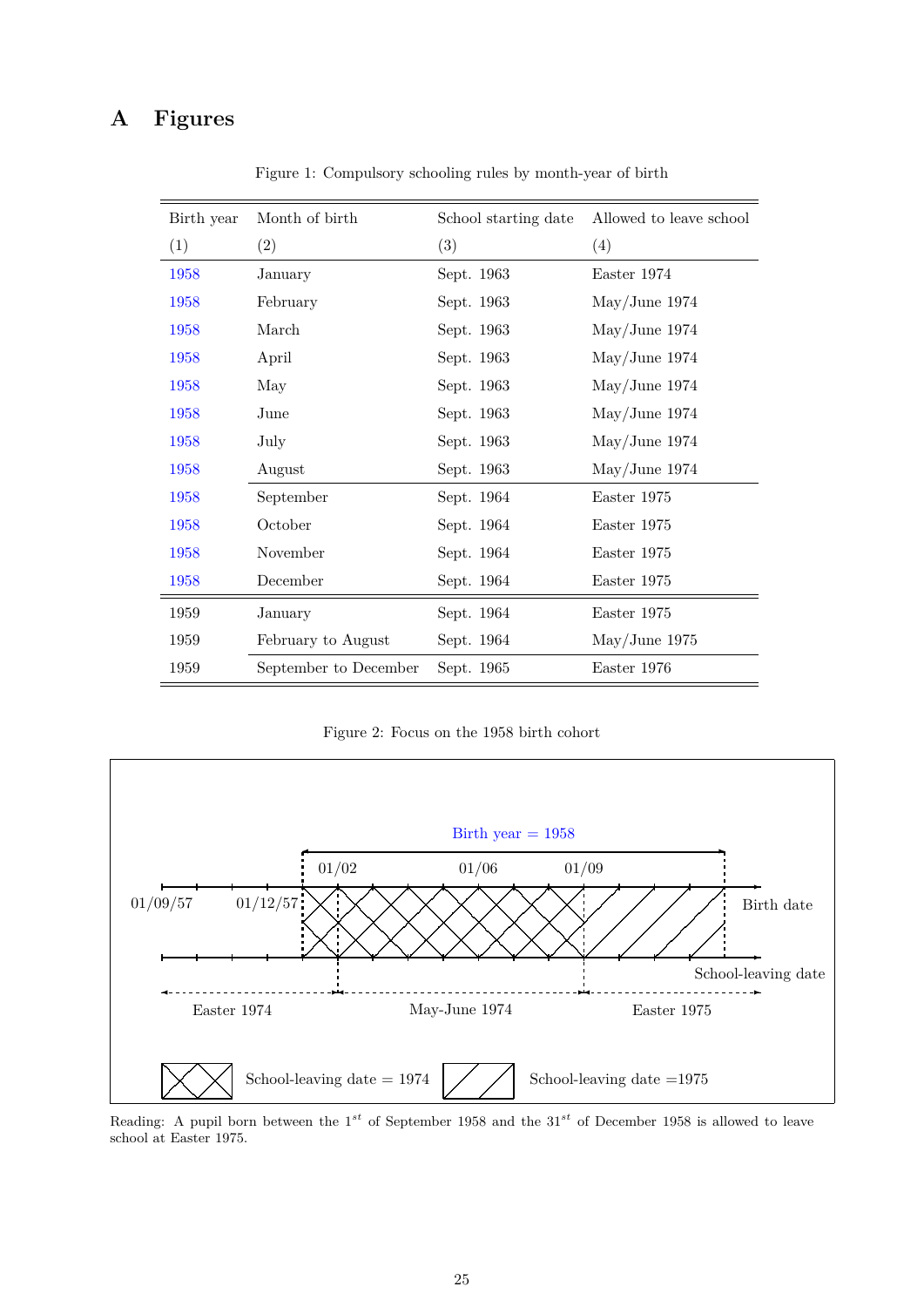

<span id="page-26-0"></span>Figure 3: Unemployment rates for all individuals aged 16 and over the 1973-1979 period, seasonally adjusted.

Source: Labour Force Survey (LFS), provided by the ONS.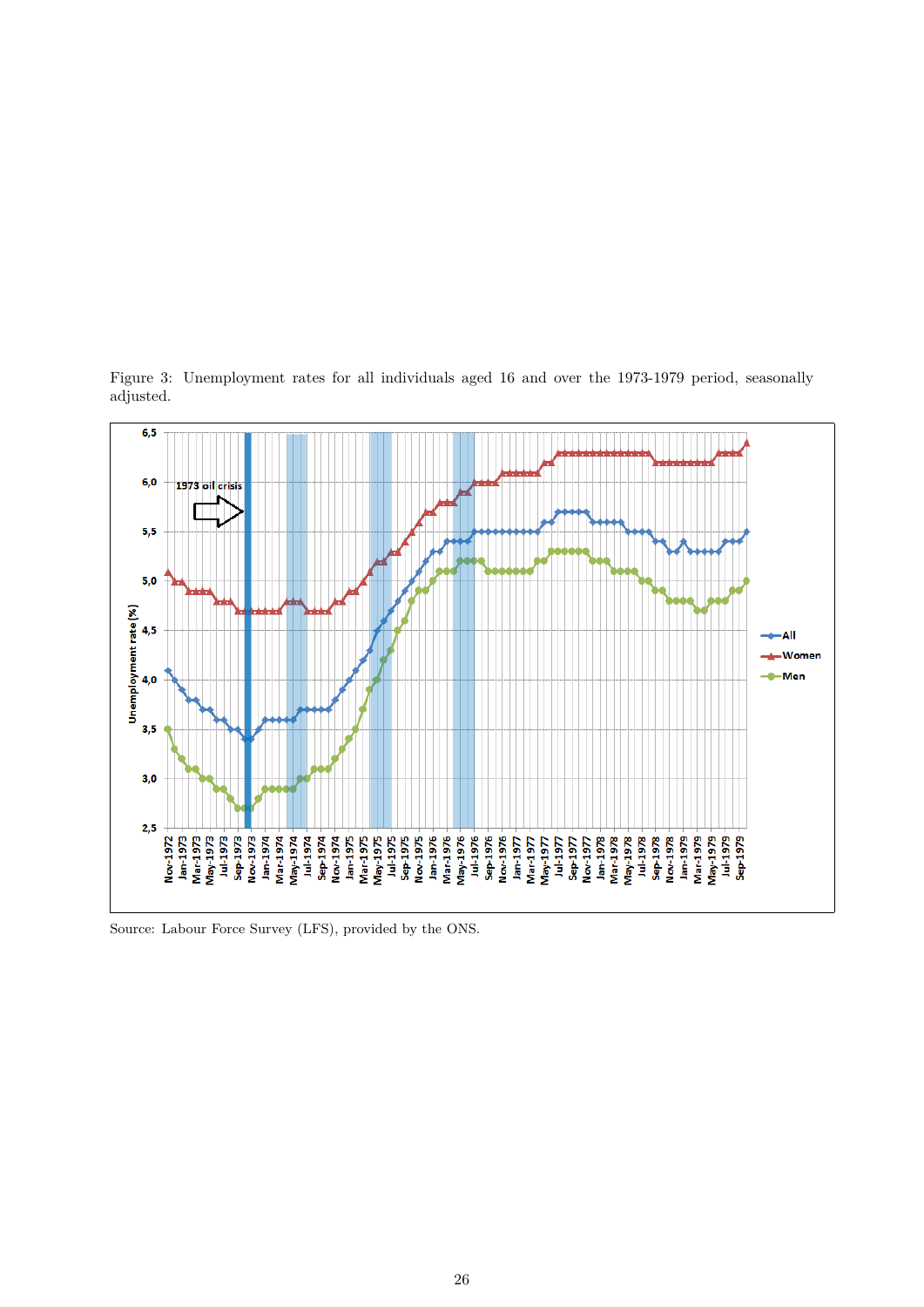

<span id="page-27-0"></span>Figure 4: Proportion of pupils leaving school at age 16; Growth in school-leaving unemployment rate

Reading: Figure [4](#page-27-0) presents the proportion of pupils leaving school at age 16 among the treated and non-treated groups and the growth in school-leaving unemployment rate (calculated for the March-June period) for pupils born the same year but leaving school one year apart (i.e. belonging to different school cohorts).



<span id="page-27-1"></span>

Notes for Figures (a) and (b): we compute marginal effects of having left school in a bad economy (i.e. of being treated) for each interview year (1983-2001). This is why we lose statistical power compared to the main analysis presented in Table [5](#page-32-0)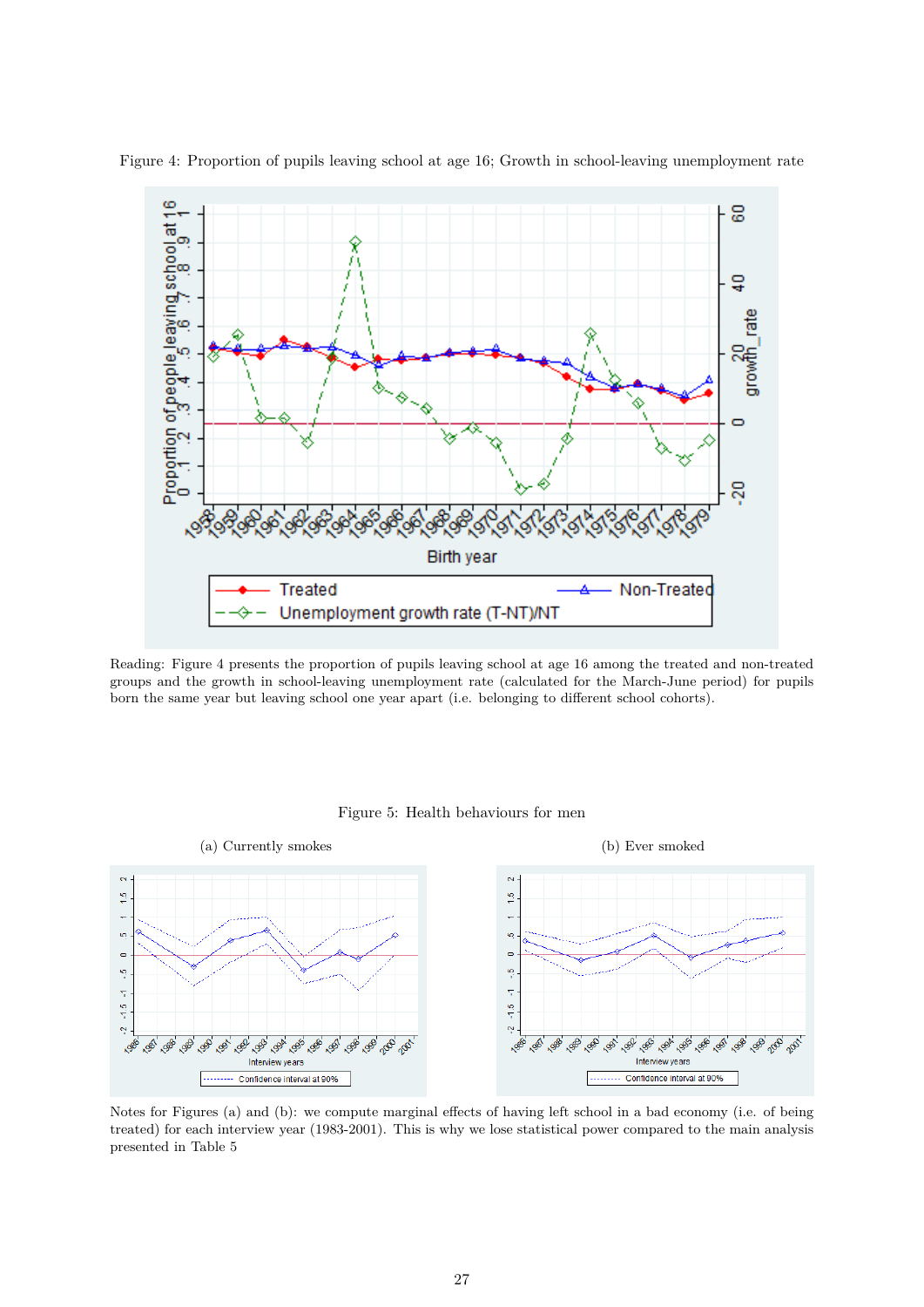### Figure 6: Health status for women

<span id="page-28-1"></span>

Notes for Figures (a) and (b): we compute marginal effects of having left school in a bad economy (i.e. of being treated) for each interview year (1983-2001). This is why we lose statistical power compared to the main analysis presented in Table [5.](#page-32-0)



(a) GP consultations

<span id="page-28-0"></span>

Notes: we compute marginal effects of having left school in a bad economy (i.e. of being treated) for each interview year (1983-2001). This is why we lose statistical power compared to the main analysis presented in Table [5.](#page-32-0)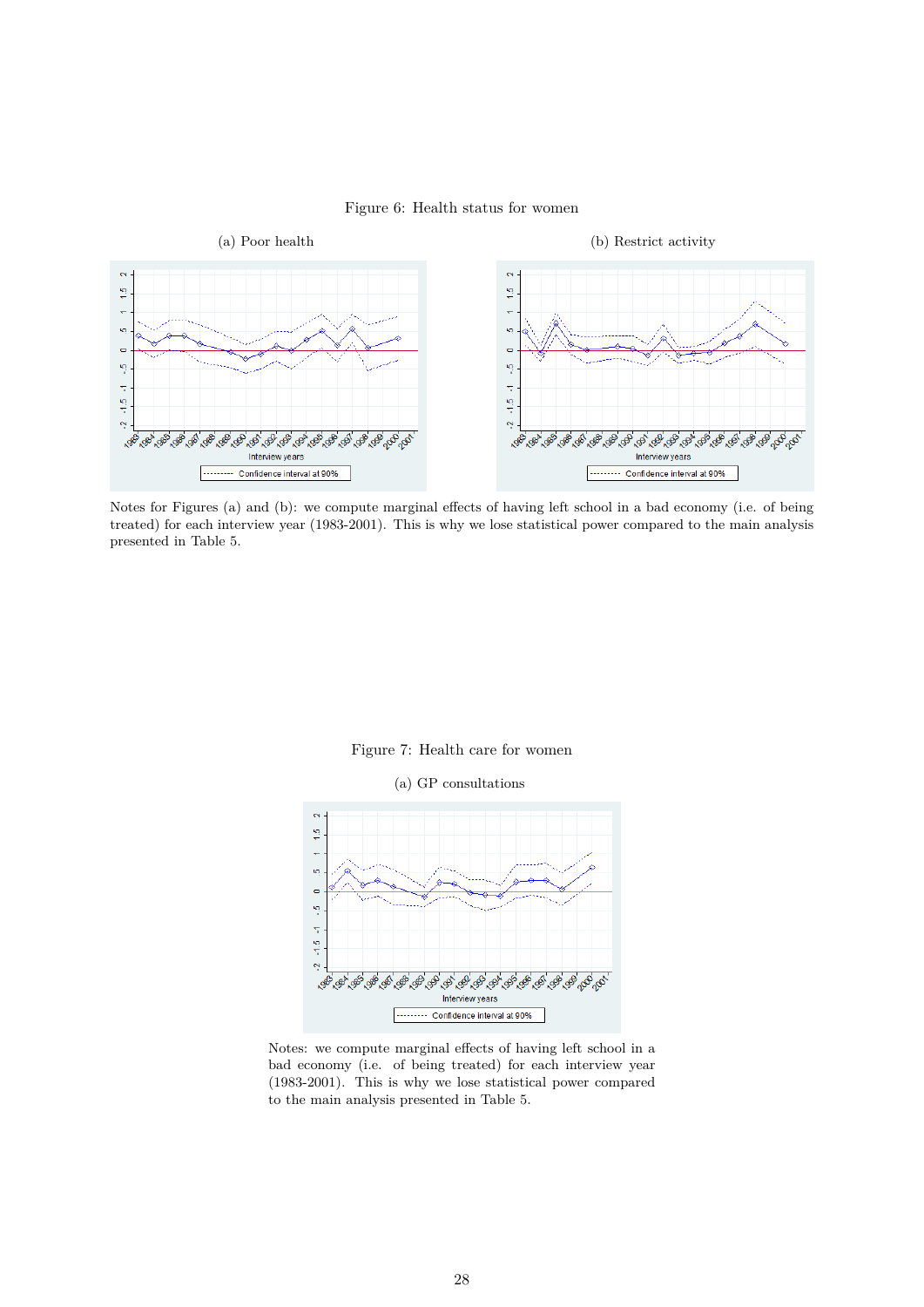# **B Tables**

<span id="page-29-0"></span>

|                                                       |          | Men    | Women            |           |        |                  |
|-------------------------------------------------------|----------|--------|------------------|-----------|--------|------------------|
|                                                       | Mean     | s.e    | $\boldsymbol{N}$ | Mean      | s.e    | $\boldsymbol{N}$ |
|                                                       | (1)      | (2)    | (3)              | (4)       | (5)    | (6)              |
| Demographics                                          |          |        |                  |           |        |                  |
| Age                                                   | 33.20    | (4.20) | 1096             | $31.19^a$ | (5.00) | 1921             |
|                                                       |          |        |                  |           |        |                  |
| Health status                                         |          |        |                  |           |        |                  |
| Poor self-rated health                                | 0.30     | (0.46) | 1044             | 0.34      | (0.47) | 1909             |
| Longstanding illness/disability (yes/no)              | 0.26     | (0.44) | 1096             | 0.23      | (0.42) | 1917             |
| Restricts activity due to longstanding illness/injury | 0.08     | (0.27) | 1095             | 0.13      | (0.33) | 1920             |
|                                                       |          |        |                  |           |        |                  |
| Health care                                           |          |        |                  |           |        |                  |
| GP consultations last $2$ weeks (yes/no)              | 0.12     | (0.32) | 1094             | 0.21      | (0.41) | 1920             |
| Outpatient spell last 3 months (yes/no)               | 0.13     | (0.34) | 1095             | 0.11      | (0.32) | 1918             |
| Inpatient spell last year $(yes/no)$                  | $0.05\,$ | (0.22) | 1095             | 0.16      | (0.37) | 1920             |
|                                                       |          |        |                  |           |        |                  |
| <b>Health behaviours</b>                              |          |        |                  |           |        |                  |
| Smoking status                                        |          |        | 619              |           |        | 1029             |
| Currently smokes                                      | 0.43     | (0.50) |                  | 0.42      | (0.49) |                  |
| Has smoked but does not anymore                       | 0.33     | (0.47) |                  | 0.27      | (0.44) |                  |
| Ever smoked                                           | 0.76     | (0.43) |                  | 0.69      | (0.46) |                  |
| Heavy smoker – more than 19 cig./day – $(yes/no)^b$   | $0.59\,$ | (0.49) | 262              | 0.54      | (0.50) | 421              |
| Self-reported drinking behaviour                      |          |        | $597\,$          |           |        | 945              |
| High to moderate alcohol consumption (yes/no)         | 0.52     | (0.50) |                  | (0.34)    | 0.47   |                  |

Table 1: Summary statistics of demographic and health variables – pooled sample

Notes : <sup>*a*</sup> : Women are on average younger than men because they are observed over the whole period (1983-1985) while men are only observed from 1986 on (see Table [4\)](#page-31-0). <sup>b</sup>: conditional on currently smoking.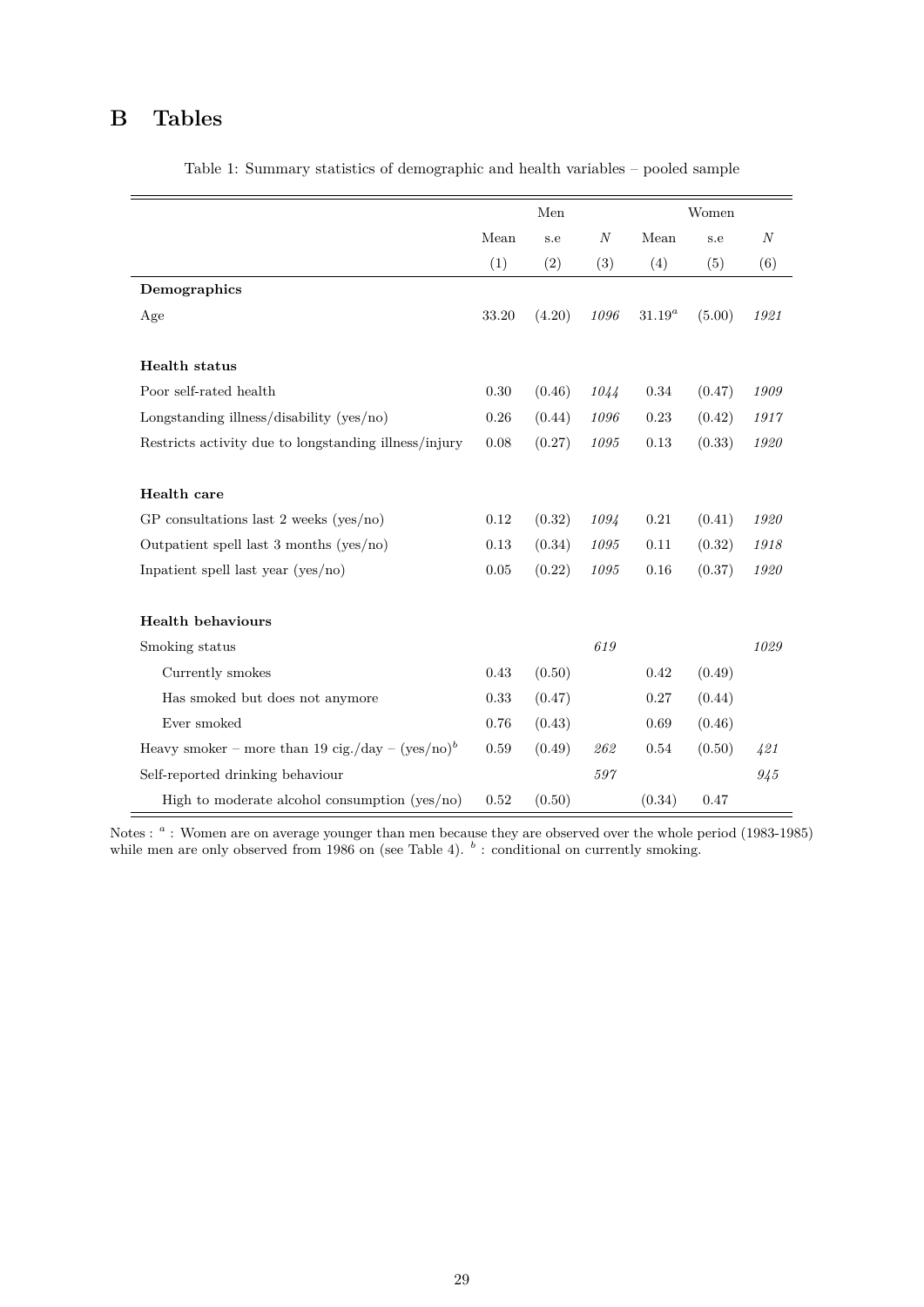<span id="page-30-0"></span>

|                                                       |        | Men      |                  |        | Women   |                  |
|-------------------------------------------------------|--------|----------|------------------|--------|---------|------------------|
|                                                       | Mean   | s.e      | $\boldsymbol{N}$ | Mean   | s.e     | $\boldsymbol{N}$ |
|                                                       | (1)    | (2)      | (3)              | (4)    | (5)     | (6)              |
| Economic status                                       |        |          | 1096             |        |         | 1920             |
| Employed or self-employed                             | 0.84   | (0.37)   |                  | 0.58   | (0.49)  |                  |
| Unemployed                                            | 0.10   | (0.31)   |                  | 0.06   | (0.23)  |                  |
| Keeping house                                         | 0.01   | (0.09)   |                  | 0.34   | (0.47)  |                  |
| Other                                                 | 0.05   | (0.21)   |                  | 0.02   | (0.15)  |                  |
| For those currently employed or self-employed         |        |          |                  |        |         |                  |
| Usual gross weekly earnings from main job (in pounds) | 283.72 | (880.68) | 819              | 109.92 | (99.03) | 970              |
| Time with present employer                            |        |          | 724              |        |         | 861              |
| Less than 1 month                                     | 0.02   | (0.13)   |                  | 0.03   | (0.17)  |                  |
| Between 1 and 3 month                                 | 0.04   | (0.20)   |                  | 0.06   | (0.24)  |                  |
| Between 4 and 6 month                                 | 0.04   | (0.20)   |                  | 0.06   | (0.24)  |                  |
| Between 7 and 12 months                               | 0.08   | (0.27)   |                  | 0.11   | (0.31)  |                  |
| Between 1 and 5 years                                 | 0.20   | (0.40)   |                  | 0.34   | (0.47)  |                  |
| Five years or more                                    | 0.61   | (0.49)   |                  | 0.38   | (0.49)  |                  |

Table 2: Summary statistics of labour-market characteristics – pooled sample

<span id="page-30-1"></span>Table 3: Summary statistics of marriage and fertility variables – pooled sample

|                                      | Men   |        |                  |       | Women  |      |
|--------------------------------------|-------|--------|------------------|-------|--------|------|
|                                      | Mean  | s.e    | $\boldsymbol{N}$ | Mean  | s.e    | N    |
|                                      | (1)   | (2)    | (3)              | (4)   | (5)    | (6)  |
| Marriage                             |       |        |                  |       |        |      |
| Marital status                       |       |        | 1096             |       |        | 1921 |
| Married                              | 0.70  | (0.46) |                  | 0.71  | (0.45) |      |
| Single                               | 0.25  | (0.43) |                  | 0.16  | (0.37) |      |
| Widowed                              | 0.00  | (0.04) |                  | 0.00  | (0.05) |      |
| Divorced                             | 0.04  | (0.19) |                  | 0.08  | (0.28) |      |
| Separated                            | 0.02  | (0.12) |                  | 0.04  | (0.20) |      |
| Age at first marriage <sup>(a)</sup> | 23.20 | (3.75) | 819              | 20.86 | (3.36) | 1617 |
| Fertility                            |       |        |                  |       |        |      |
| Number of children                   |       |        |                  | 1.68  | (1.24) | 1903 |
| Age at first birth <sup>(b)</sup>    |       |        |                  | 22.79 | (4.11) | 1124 |

Notes : <sup>(a)</sup> : conditional on having been married. <sup>(b)</sup> : conditional on having at least one child.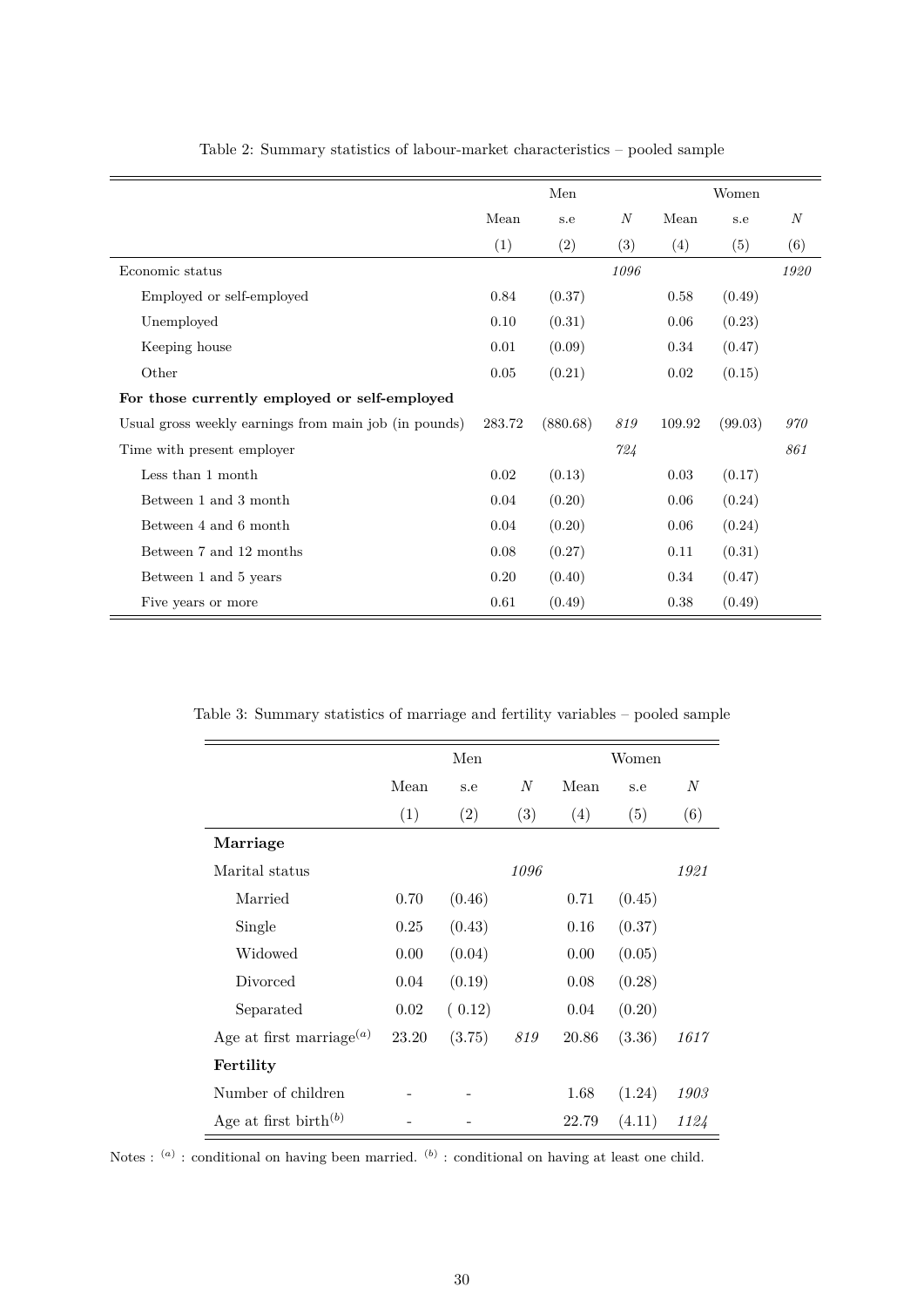|                              | Men  | Women | All  |
|------------------------------|------|-------|------|
|                              | (1)  | (2)   | (3)  |
| Survey wave                  |      |       |      |
| 1983                         |      | 159   | 159  |
| 1984                         |      | 153   | 153  |
| 1985                         |      | 127   | 127  |
| 1986                         | 100  | 130   | 230  |
| 1987                         | 92   | 140   | 232  |
| 1988-1989                    | 83   | 140   | 223  |
| 1989-1990                    | 82   | 102   | 184  |
| 1990-1991                    | 74   | 126   | 200  |
| 1991-1992                    | 107  | 124   | 231  |
| 1992-1993                    | 76   | 97    | 173  |
| 1993-1994                    | 85   | 109   | 194  |
| 1994-1995                    | 93   | 98    | 191  |
| 1995-1996                    | 71   | 121   | 192  |
| 1996-1997                    | 92   | 118   | 210  |
| 1998-1999                    | 62   | 85    | 147  |
| 2000-2001                    | 79   | 92    | 171  |
|                              |      |       |      |
| <b>Birth cohort</b>          |      |       |      |
| 1958                         | 544  | 972   | 1516 |
| 1959                         | 552  | 949   | 1501 |
| Total number of observations | 1096 | 1921  | 3017 |

<span id="page-31-0"></span>Table 4: Number of observations by survey wave and birth cohort

Notes: (1) The GHS was conducted annually, except for breaks in 1997-1998 when the survey was reviewed, and 1999-2000 when the survey was redeveloped. (2) Month and year of birth in 1983-1985 are only available for women who completed the Family Information section. They are available for all respondents from 1986-2001 on.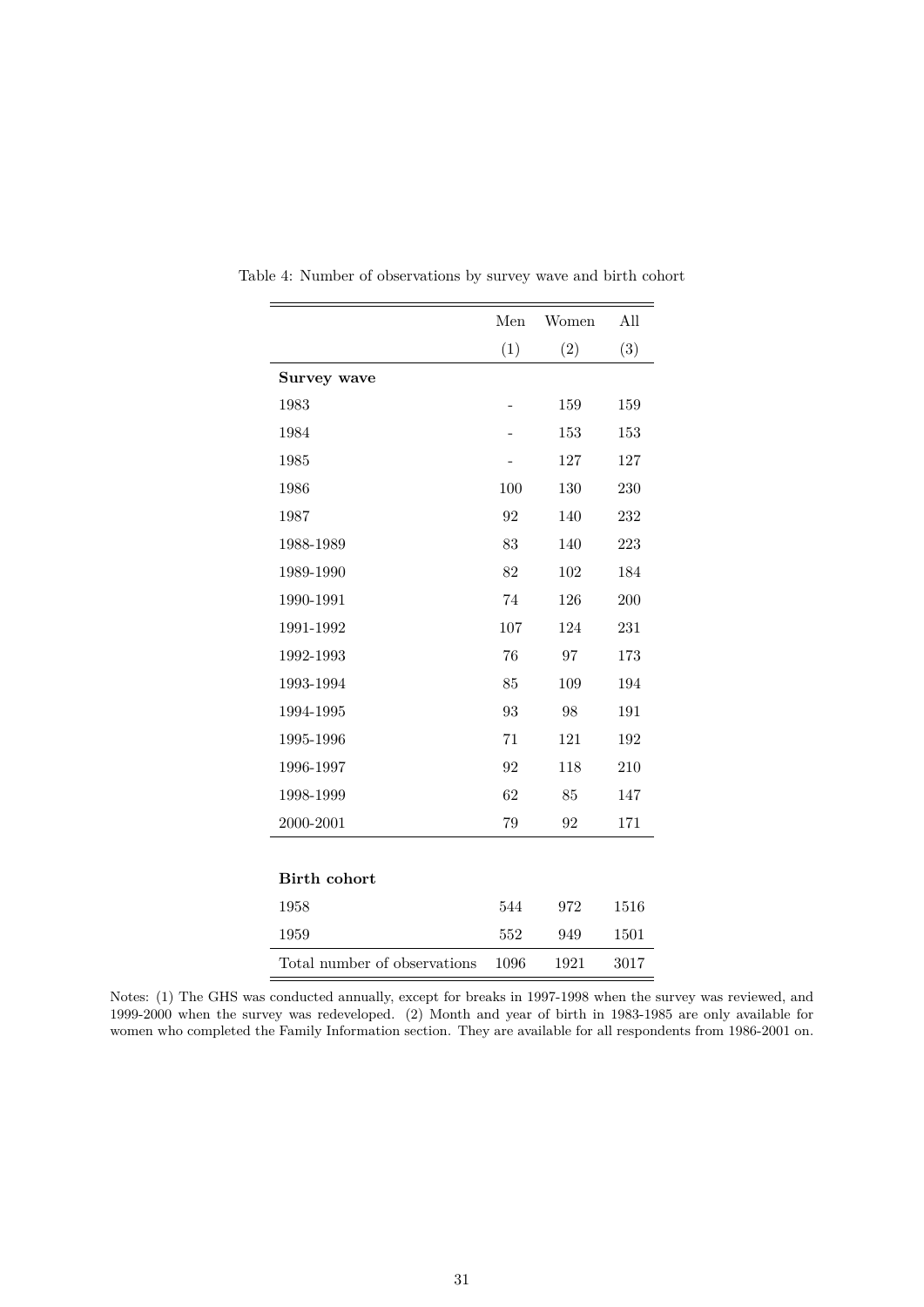|                                  | Men        |         |                | Women      |         |                  |
|----------------------------------|------------|---------|----------------|------------|---------|------------------|
|                                  | m.e.       | s.e.    | $\overline{N}$ | m.e.       | s.e.    | $\boldsymbol{N}$ |
| Probit regressions               |            |         |                |            |         |                  |
| <b>Health</b> status             |            |         |                |            |         |                  |
| Poor health                      | 0.103      | (0.089) | 1043           | $0.174***$ | (0.067) | 1907             |
| Longstanding illness             | 0.059      | (0.081) | 1095           | 0.062      | (0.060) | 1915             |
| Restricts act                    | $-0.025$   | (0.046) | 1094           | $0.110**$  | (0.051) | 1918             |
| Health care                      |            |         |                |            |         |                  |
| GP consultations                 | $-0.059$   | (0.053) | 1093           | $0.166***$ | (0.060) | 1918             |
| Hospital outpatient consultation | $-0.008$   | (0.060) | 1094           | $-0.002$   | (0.043) | 1916             |
| Hospital inpatient consultation  | 0.042      | (0.044) | 1033           | 0.053      | (0.049) | 1918             |
| <b>Health behaviour</b>          |            |         |                |            |         |                  |
| Currently smokes                 | $0.215*$   | (0.119) | 618            | 0.025      | (0.094) | 1027             |
| Heavy smoker $^{(a)}$            | $-0.009$   | (0.182) | 262            | $-0.055$   | (0.146) | 420              |
| Ever smoked                      | $0.266***$ | (0.087) | 618            | 0.091      | (0.083) | 1027             |
| Moderate to heavy drinking       | 0.023      | (0.125) | 596            | $-0.007$   | (0.092) | 943              |

<span id="page-32-0"></span>Table 5: The impact of leaving school in a bad economy on health outcomes : Marginal effects

Notes : \*\*\* p-value<0.01, \*\* p-value<0.05, \* p-value<0.1. Marginal effects (m.e.) are presented (computed as marginal probability effects at the sample mean value of the regressors). Robust standard errors in parentheses (s.e.). Our models include dummy variables for interview and birth year as well as a quadratic function of age in months – see Equation  $(2)$ .  $(a)$ : conditional on currently smoking.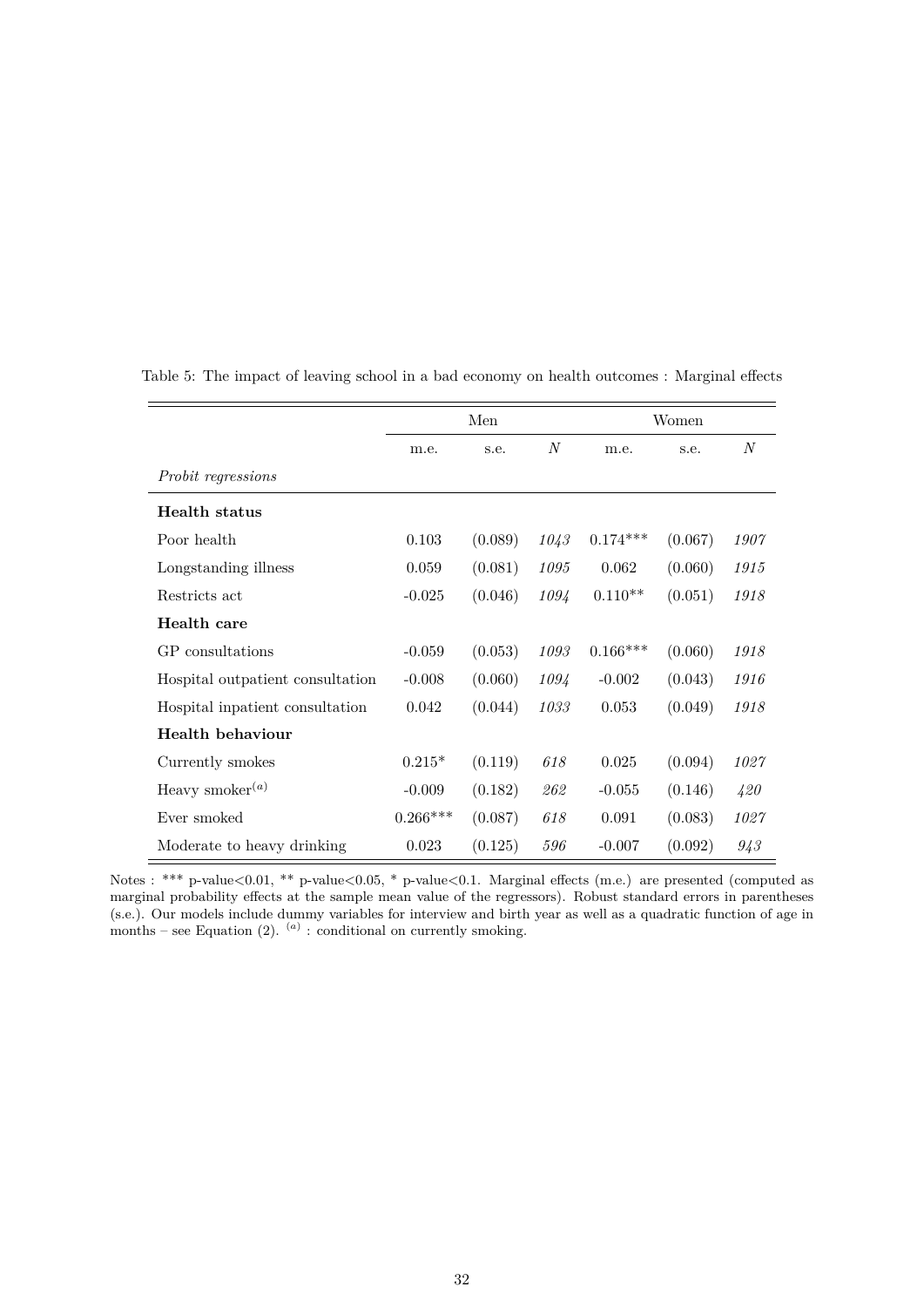|                              | Men      |         |      |          |         |                  |
|------------------------------|----------|---------|------|----------|---------|------------------|
|                              | m.e.     | s.e.    | N    | m.e.     | s.e.    | $\boldsymbol{N}$ |
| <i>Probit regressions</i>    |          |         |      |          |         |                  |
| Economic status              |          |         |      |          |         |                  |
| Keeping house                | 0.012    | (0.031) | 495  | 0.073    | (0.067) | 1918             |
| Unemployed                   | 0.058    | (0.061) | 1095 | $-0.020$ | (0.028) | 1918             |
| For those currently employed |          |         |      |          |         |                  |
| Less than 1 month            | 0.036    | (0.048) | 512  | 0.049    | (0.044) | 805              |
| Less than 3 months           | $-0.022$ | (0.051) | 613  | 0.062    | (0.067) | 861              |
| Less than 6 months           | $-0.039$ | (0.063) | 723  | 0.028    | (0.080) | 861              |
| Less than 1 year             | 0.012    | (0.088) | 723  | $-0.046$ | (0.093) | 861              |
| Less than 5 years            | $-0.002$ | (0.114) | 723  | $-0.063$ | (0.104) | 861              |
| More than 5 years            | 0.002    | (0.114) | 723  | 0.063    | (0.104) | 861              |
|                              |          |         |      |          |         |                  |
| Linear regressions           |          |         |      |          |         |                  |
| Earnings (log)               | $-0.033$ | (0.109) | 799  | $-0.169$ | (0.169) | 957              |

<span id="page-33-0"></span>Table 6: The impact of leaving school in a bad economy on labour-market outcomes

Notes : \*\*\* p-value<0.01, \*\* p-value<0.05, \* p-value<0.1. Marginal effects (m.e.) are presented (computed as marginal probability effects at the sample mean value of the regressors). Robust standard errors in parentheses (s.e.). Our models include dummy variables for interview and birth year as well as a quadratic function of age in months – see Equation  $(2)$ .

<span id="page-33-1"></span>Table 7: The impact of leaving school in a bad economy on fertility and marriage outcomes

|                                      |          | Men     |                | Women    |         |                |
|--------------------------------------|----------|---------|----------------|----------|---------|----------------|
|                                      | m.e.     | s.e.    | $\overline{N}$ | m.e.     | s.e.    | $\overline{N}$ |
| <i>Probit regressions</i>            |          |         |                |          |         |                |
| Marriage                             |          |         |                |          |         |                |
| Married                              | 0.073    | (0.081) | 1095           | 0.008    | (0.063) | 1919           |
| Divorced                             | 0.044    | (0.042) | 1021           | $-0.045$ | (0.033) | 1919           |
| Single                               | $-0.110$ | (0.073) | 1095           | 0.068    | (0.051) | 1919           |
|                                      |          |         |                |          |         |                |
| <i>Linear regressions</i>            |          |         |                |          |         |                |
| Age at first marriage <sup>(a)</sup> | $-0.562$ | (0.839) | 818            | 0.376    | (0.471) | 1615           |
| Fertility                            |          |         |                |          |         |                |
| Age at first birth $^{(b)}$          |          |         |                | 0.581    | (0.729) | 1122           |
| Nb of children                       |          |         |                | 0.233    | (0.159) | 1901           |

Notes : \*\*\* p-value<0.01, \*\* p-value<0.05, \* p-value<0.1. Marginal effects (m.e.) are presented (computed as marginal probability effects at the sample mean value of the regressors). Robust standard errors in parentheses (s.e.). Our models include dummy variables for interview and birth year as well as a quadratic function of age in months – see Equation  $(2)$ .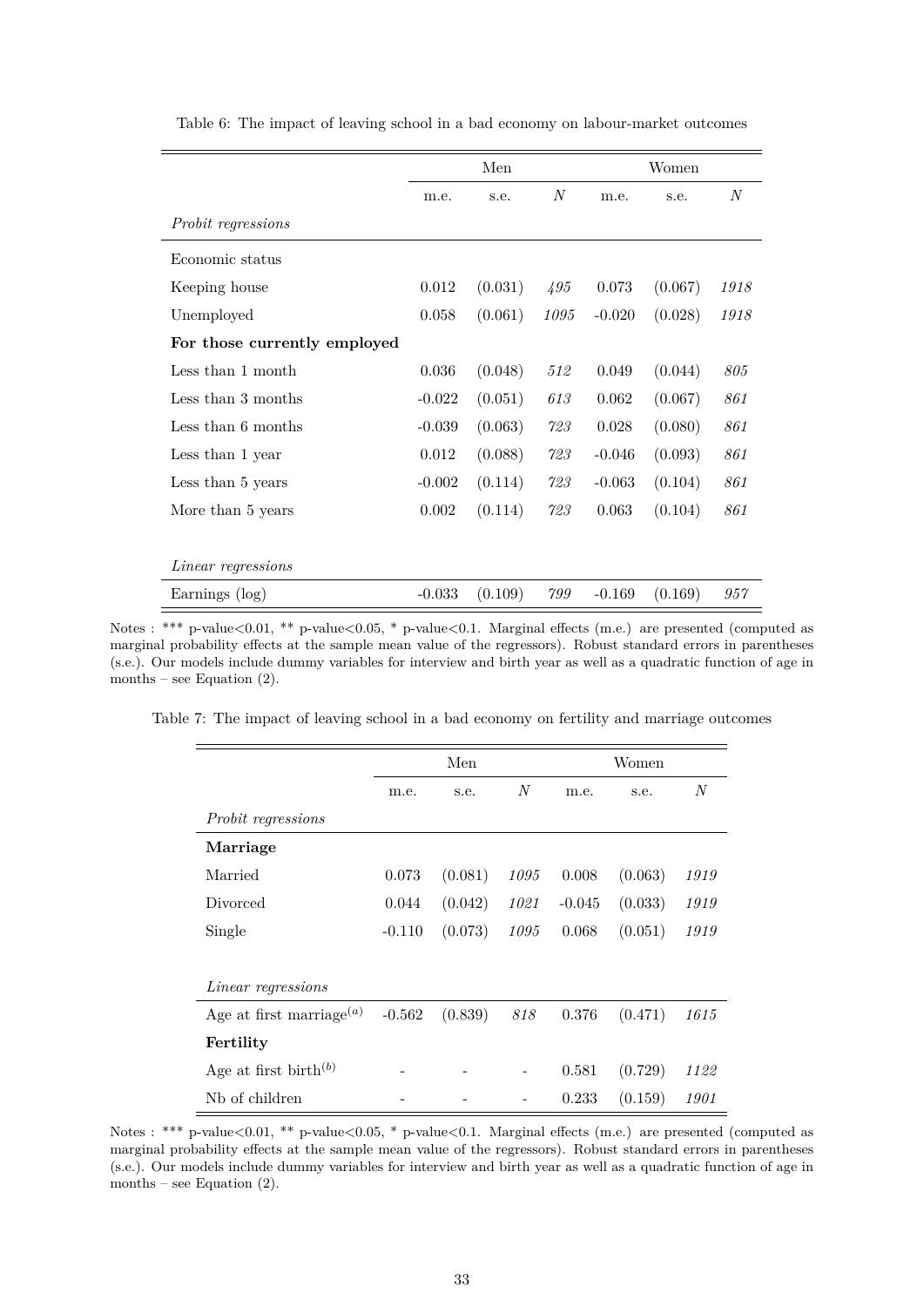|                                  | Men      |         |                  | Women    |         |              |
|----------------------------------|----------|---------|------------------|----------|---------|--------------|
|                                  | m.e.     | s.e.    | $\boldsymbol{N}$ | m.e.     | s.e.    | $\mathcal N$ |
| <i>Probit regressions</i>        |          |         |                  |          |         |              |
| <b>Health</b> status             |          |         |                  |          |         |              |
| Poor health                      | $-0.045$ | (0.111) | 631              | $-0.128$ | (0.084) | 1204         |
| Longstanding ill                 | 0.062    | (0.111) | 664              | $-0.015$ | (0.079) | 1210         |
| Restricts act                    | 0.002    | (0.071) | 663              | $-0.022$ | (0.055) | 1213         |
| Health care                      |          |         |                  |          |         |              |
| GP consultations                 | $-0.036$ | (0.062) | 664              | 0.036    | (0.070) | 1211         |
| Hospital outpatient consultation | $-0.098$ | (0.062) | 664              | $-0.075$ | (0.052) | 1212         |
| Hospital inpatient consultation  | $-0.018$ | (0.040) | 619              | $-0.067$ | (0.046) | 1212         |
| <b>Health behaviour</b>          |          |         |                  |          |         |              |
| Currently smokes                 | $-0.094$ | (0.148) | 390              | 0.178    | (0.115) | 653          |
| Heavy smoker                     | 0.043    | (0.213) | 173              | $-0.264$ | (0.161) | 297          |
| Ever smoked                      | 0.028    | (0.110) | 362              | 0.098    | (0.094) | 653          |
| Moderate to heavy drinking       | $-0.243$ | (0.153) | 372              | $-0.036$ | (0.114) | 617          |

<span id="page-34-0"></span>Table 8: Placebo test : the impact of leaving school in a bad economy on health outcomes for the 1953-54 cohorts

Notes : \*\*\* p-value<0.01, \*\* p-value<0.05, \* p-value<0.1.. Marginal effects (m.e.) are presented (computed as marginal probability effects at the sample mean value of the regressors). Robust standard errors in parentheses (s.e.). Our models include dummy variables for interview and birth year as well as a quadratic function of age in months – see Equation [\(2\)](#page-9-0).  $(a)$ : conditional on currently smoking.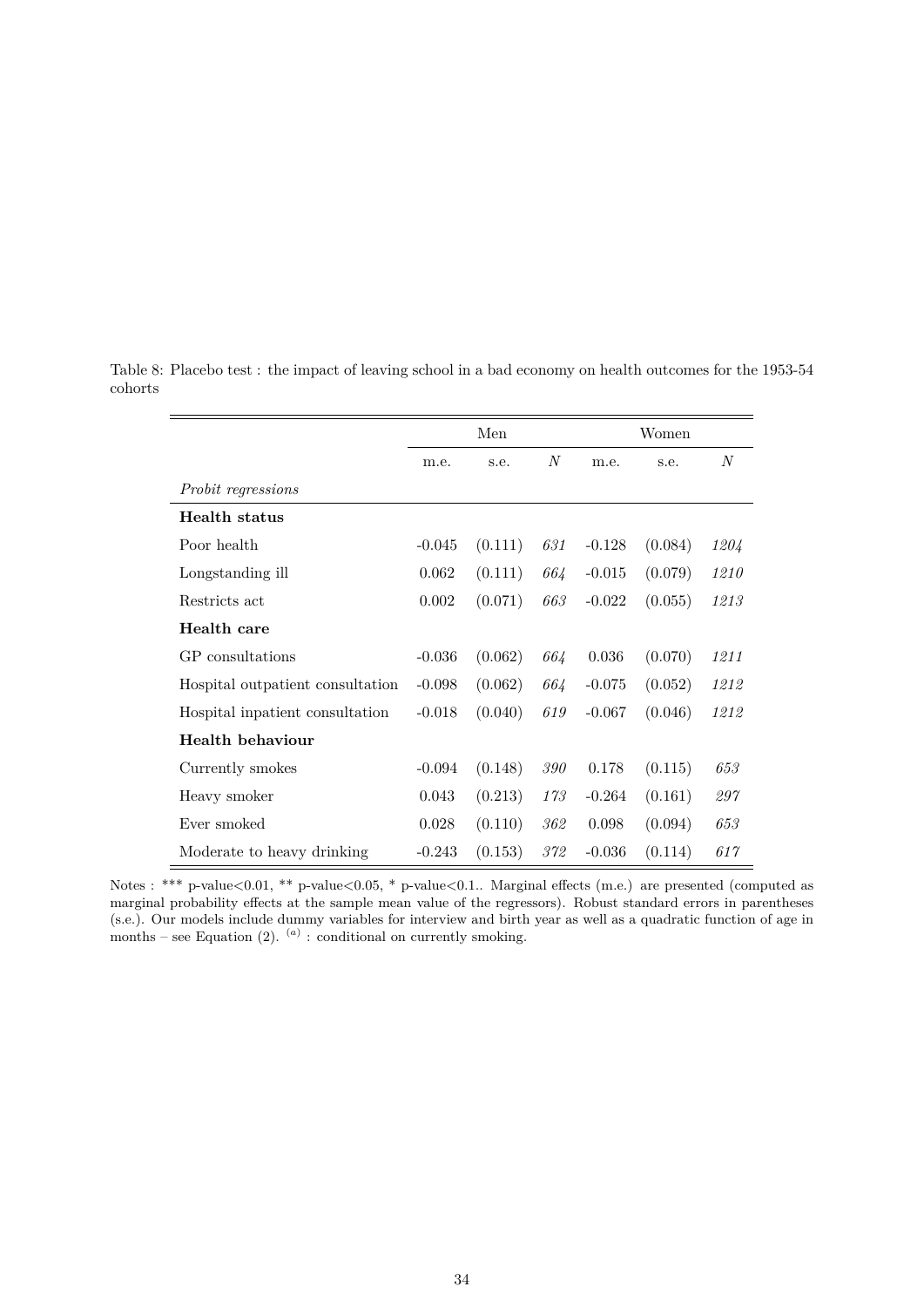|                                  | Men       |         |                  | Women     |         |         |
|----------------------------------|-----------|---------|------------------|-----------|---------|---------|
|                                  | m.e.      | s.e.    | $\boldsymbol{N}$ | m.e.      | s.e.    | $\it N$ |
| Probit regressions               |           |         |                  |           |         |         |
| <b>Health</b> status             |           |         |                  |           |         |         |
| Poor health                      | $0.160*$  | (0.092) | 1043             | $0.160**$ | (0.068) | 1907    |
| Longstanding illness             | 0.067     | (0.084) | 1095             | 0.080     | (0.060) | 1915    |
| Restricts act                    | 0.002     | (0.052) | 1094             | $0.092**$ | (0.046) | 1918    |
| Health care                      |           |         |                  |           |         |         |
| GP consultations                 | $-0.026$  | (0.061) | 1093             | $0.105*$  | (0.058) | 1918    |
| Hospital outpatient consultation | $-0.040$  | (0.067) | 1094             | 0.002     | (0.045) | 1916    |
| Hospital inpatient consultation  | 0.048     | (0.038) | 1033             | 0.042     | (0.048) | 1918    |
| Health behaviour                 |           |         |                  |           |         |         |
| Currently smokes                 | 0.188     | (0.131) | 618              | 0.023     | (0.099) | 1027    |
| Heavy smoker $^{(a)}$            | 0.056     | (0.193) | 262              | $-0.057$  | (0.155) | 420     |
| Ever smoked                      | $0.234**$ | (0.113) | 618              | 0.143     | (0.091) | 1027    |
| Moderate to heavy drinking       | 0.090     | (0.134) | 596              | 0.007     | (0.098) | 943     |

<span id="page-35-0"></span>Table 9: An alternative empirical approach. The impact of school-leaving unemployment rates on health outcomes : Marginal effects

Notes : \*\*\* p-value<0.01, \*\* p-value<0.05, \* p-value<0.1. Marginal effects (m.e.) are presented (computed as marginal probability effects at the sample mean value of the regressors). Robust standard errors in parentheses (s.e.). Our models include dummy variables for interview and birth year as well as a quadratic function of age in months – see Equation [\(3\)](#page-17-1).  $(a)$ : conditional on currently smoking.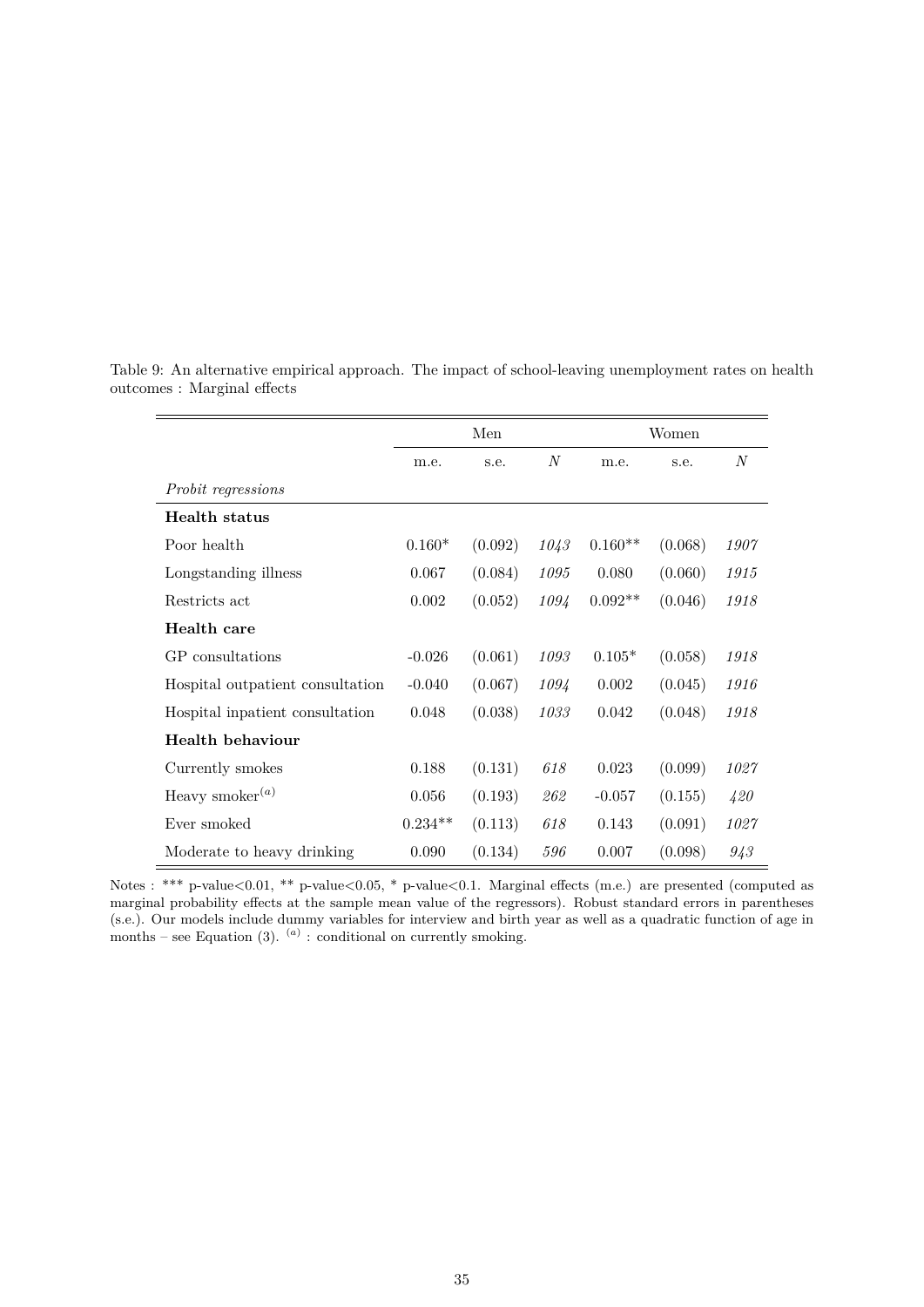# **C Data appendix : Sample and variable construction**

### <span id="page-36-1"></span>**C.1 Changes to sampling procedures and sample sizes over time**

According to the GHS Time Series Dataset User Guide (2007), "the sampling procedure used on the GHS has changed over time, resulting in different sample sizes between survey years. However, the changes to the GHS sample procedures and sample size were relatively small. As a result it was decided by ONS that these changes were likely to have little impact on the reliability of the estimates. Particularly as a representative sample of the population has been achieved for each survey year."

Non-response weights are only available in the GHS after 2000. As a consequence, all our estimates are unweighted.

### <span id="page-36-0"></span>**C.2 Inconsistencies in variables over time**

According to the GHS Time Series Dataset User Guide (2007), "in general variables in the GHS have remained fairly consistent over time. However as the GHS has been revised and research interests have changed, some variables have been modified over the past 30 years to reflect this. For example the marital status variable was revised in the 1986 survey to include a category for cohabitation. Similarly, some questions were only included on a few survey years, or in more recent rounds of the survey series, which limits analysis over time."

Those variables that were only available for a few years, or had substantially changed over time were not used in the analysis. The construction of each variable used in our analysis is depicted in greater detail below.